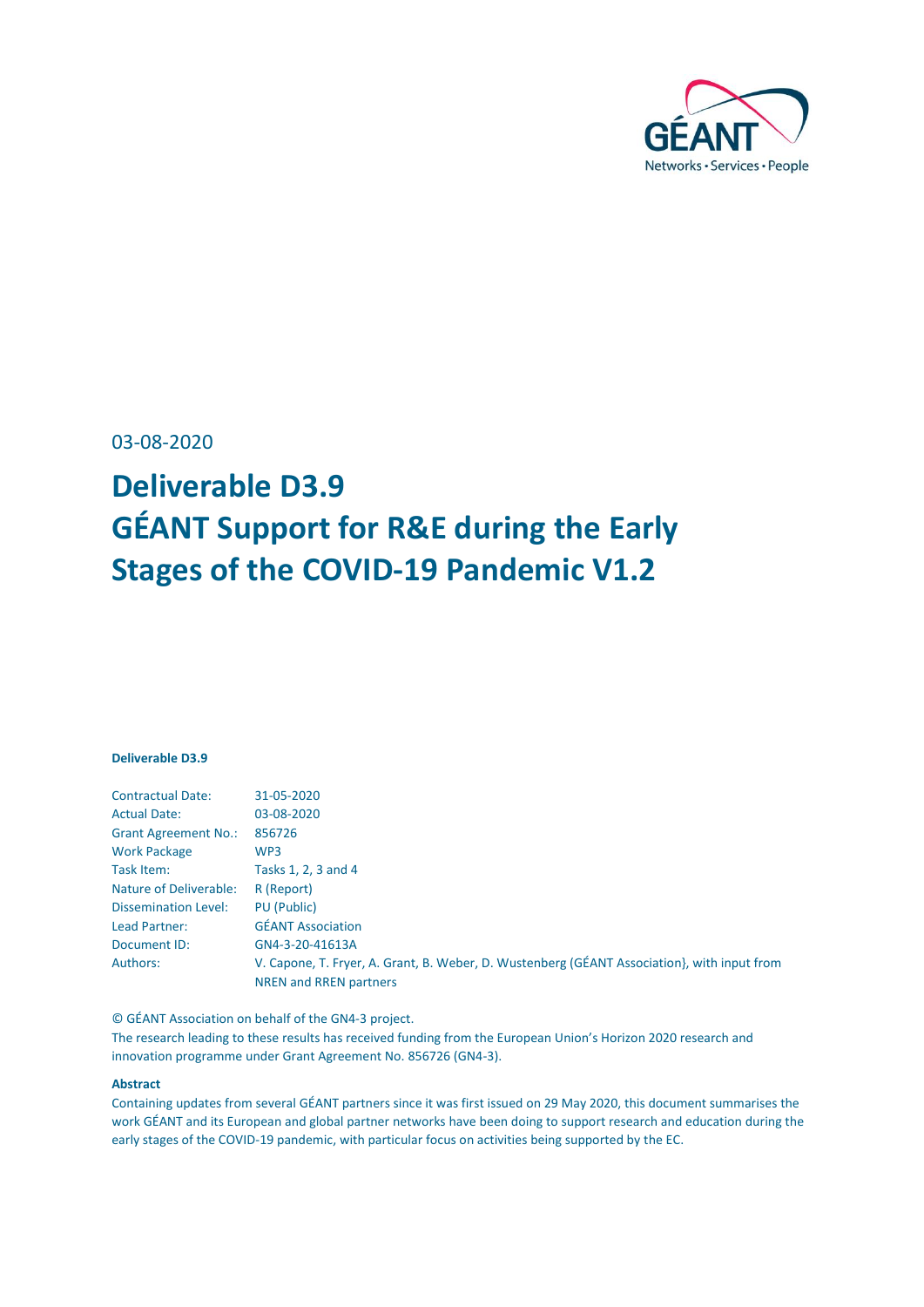

## **Table of Contents**

|                | <b>Executive Summary</b>       |                         |                                           | $\mathbf 1$    |
|----------------|--------------------------------|-------------------------|-------------------------------------------|----------------|
| $\mathbf{1}$   | Introduction                   |                         |                                           | $\overline{2}$ |
| $\overline{2}$ | <b>EC-Supported Activities</b> |                         |                                           | 4              |
|                | 2.1                            | EMBL-EBI                |                                           | 5              |
|                |                                | 2.1.1                   | Overview                                  | 5              |
|                |                                |                         | 2.1.2 GÉANT Support                       | 6              |
|                |                                |                         | 2.1.3 NREN Support                        | $\overline{7}$ |
|                | 2.2                            |                         | New RTD Projects on Coronavirus           | 8              |
|                |                                | 2.2.1                   | Overview                                  | 8              |
|                |                                | 2.2.2                   | <b>GÉANT Support</b>                      | 8              |
|                | 2.3                            |                         | RDA COVID-19 Working Group                | 9              |
|                |                                | 2.3.1                   | Overview                                  | 9              |
|                |                                | 2.3.2                   | <b>GÉANT Support</b>                      | 9              |
|                | 2.4                            |                         | Virus Outbreak Data Network               | 10             |
|                |                                | 2.4.1                   | Overview                                  | 10             |
|                |                                |                         | 2.4.2 GÉANT Support                       | 10             |
|                | 2.5                            |                         | Data Together COVID-19 Appeal and Actions | 10             |
|                |                                | 2.5.1                   | Overview                                  | 10             |
|                |                                |                         | 2.5.2 GÉANT Support                       | 11             |
| 3              |                                | <b>GÉANT Activities</b> |                                           | 12             |
|                | 3.1                            | Network                 |                                           | 12             |
|                | 3.2                            | Services                |                                           | 12             |
|                |                                | 3.2.1                   | Up2U                                      | 12             |
|                |                                | 3.2.2                   | eduMEET                                   | 13             |
|                |                                | 3.2.3                   | Cloud Offerings                           | 14             |
|                | 3.3                            |                         | <b>Support for Global Initiatives</b>     | 14             |
|                |                                | 3.3.1                   | <b>REFEDS and InCommon</b>                | 14             |
|                | 3.4                            | Community               |                                           | 15             |
|                |                                | 3.4.1                   | SIG-NOC                                   | 15             |
|                |                                | 3.4.2                   | SIG-Marcomms                              | 15             |
|                |                                | 3.4.3                   | <b>GÉANT Community Programme Wiki</b>     | 16             |
|                |                                | 3.4.4                   | Communications                            | 17             |
|                |                                | 3.4.5                   | Engagement                                | 21             |
|                |                                |                         |                                           |                |

|  | European NREN Activities |  |
|--|--------------------------|--|
|--|--------------------------|--|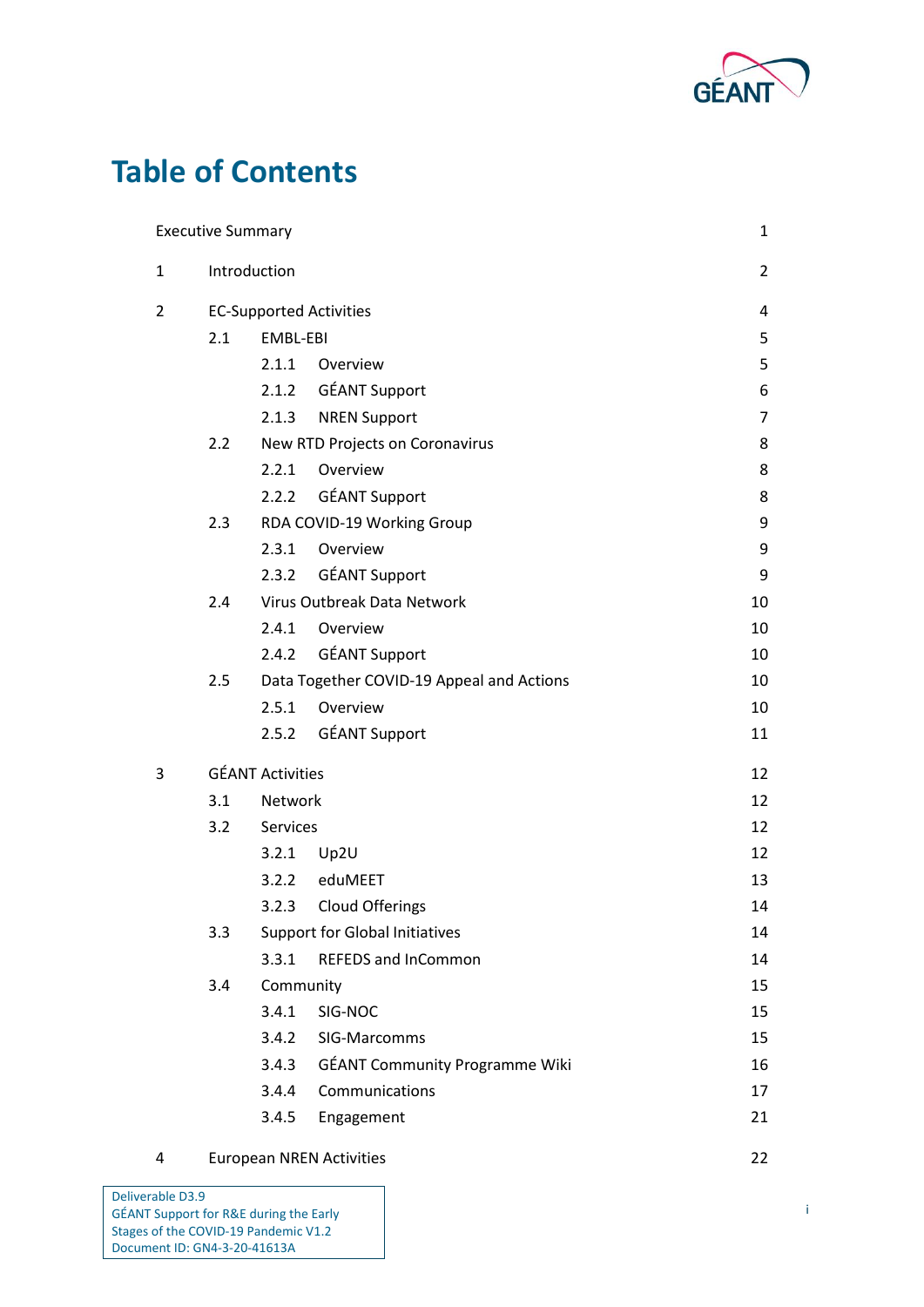# GE

|          | 4.1         | <b>Business Continuity</b><br>22 |                                                             |    |
|----------|-------------|----------------------------------|-------------------------------------------------------------|----|
|          | 4.2         | Network                          |                                                             | 23 |
|          | 4.3         | <b>Services</b>                  |                                                             | 24 |
|          |             |                                  | 4.3.1 Real-Time Communications                              | 24 |
|          |             | 4.3.2                            | <b>Remote Learning</b>                                      | 26 |
|          |             | 4.3.3                            | <b>Other Services</b>                                       | 29 |
|          | 4.4         | Community                        |                                                             | 29 |
|          |             | 4.4.1                            | Communications                                              | 29 |
|          |             |                                  | 4.4.2 Engagement                                            | 31 |
| 5        |             | <b>Global Partner Activities</b> |                                                             | 32 |
|          | 5.1         |                                  | <b>Eastern Partnership Countries</b>                        | 32 |
|          | 5.2         | Asia-Pacific                     |                                                             | 32 |
|          | 5.3         | Central Asia                     |                                                             | 33 |
|          | 5.4         | Africa                           |                                                             | 34 |
|          |             | 5.4.1                            | North Africa                                                | 34 |
|          |             |                                  | 5.4.2 East and Southern Africa                              | 35 |
|          |             |                                  | 5.4.3 West and Central Africa                               | 37 |
|          | 5.5         |                                  | Eastern Mediterranean and Middle East                       | 38 |
|          | 5.6         | Latin America                    |                                                             | 39 |
|          |             | 5.6.1                            | Network                                                     | 40 |
|          |             | 5.6.2 Services                   |                                                             | 40 |
|          |             |                                  | 5.6.3 Community                                             | 44 |
|          |             |                                  | 5.6.4 NREN Activities                                       | 44 |
|          | 5.7         | North America                    |                                                             | 45 |
|          |             | 5.7.1                            | Canada: CANARIE                                             | 45 |
|          |             | 5.7.2                            | <b>United States: ESnet</b>                                 | 45 |
|          |             | 5.7.3                            | United States: Internet2                                    | 46 |
|          |             | 5.7.4                            | United States: International Networks at Indiana University | 47 |
|          | 5.8         |                                  | <b>Global Collaboration Activities</b>                      | 47 |
| 6        | Conclusions |                                  |                                                             | 49 |
|          | Appendix A  |                                  | Projects Sites Register                                     | 50 |
|          | Appendix B  |                                  | <b>European NREN Websites</b>                               | 52 |
|          | Appendix C  |                                  | <b>Regional NREN Websites</b>                               | 56 |
|          | References  |                                  |                                                             | 58 |
| Glossary |             |                                  |                                                             | 61 |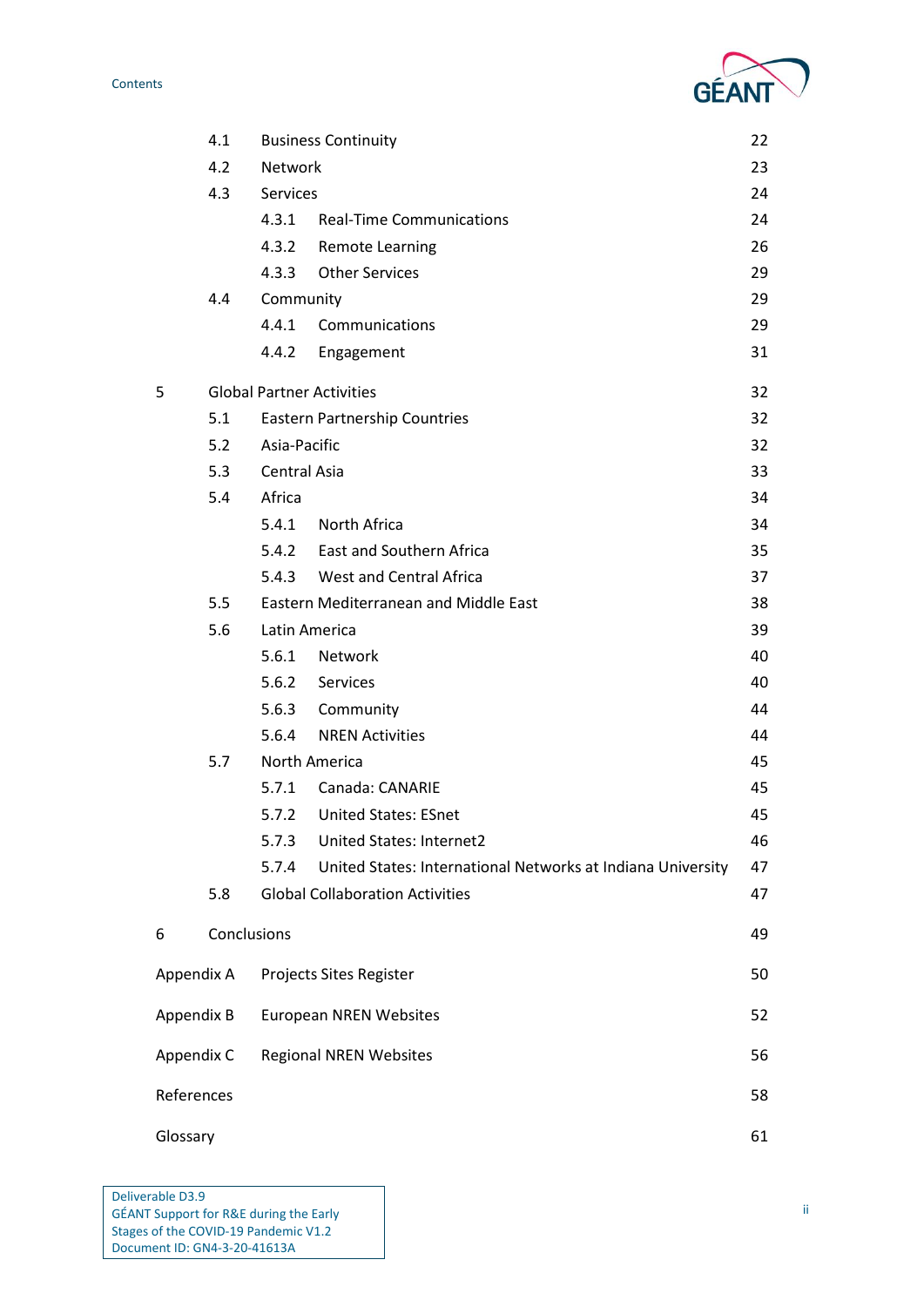

## **Table of Tables**

| Table 2.1: EMBL-EBI key sites                                                             | 7  |
|-------------------------------------------------------------------------------------------|----|
| Table 4.1: Examples of cancelled events                                                   | 23 |
| Table 4.2: NRENs' own video services                                                      | 25 |
| Table 4.3: Third-party and commercial video services promoted by NRENs                    | 26 |
| Table 4.4: Remote learning tools promoted by NRENs                                        | 28 |
| Table A.1: Annotated projects sites register, showing sites contacted as at 29 April 2020 |    |
|                                                                                           | 51 |
| Table B.1: Links to websites of European NRENs and locations of key COVID-19-related      |    |
| information and support                                                                   | 55 |
| Table C.1: Links to websites of global partner regional and national research and         |    |
| education networks                                                                        | 57 |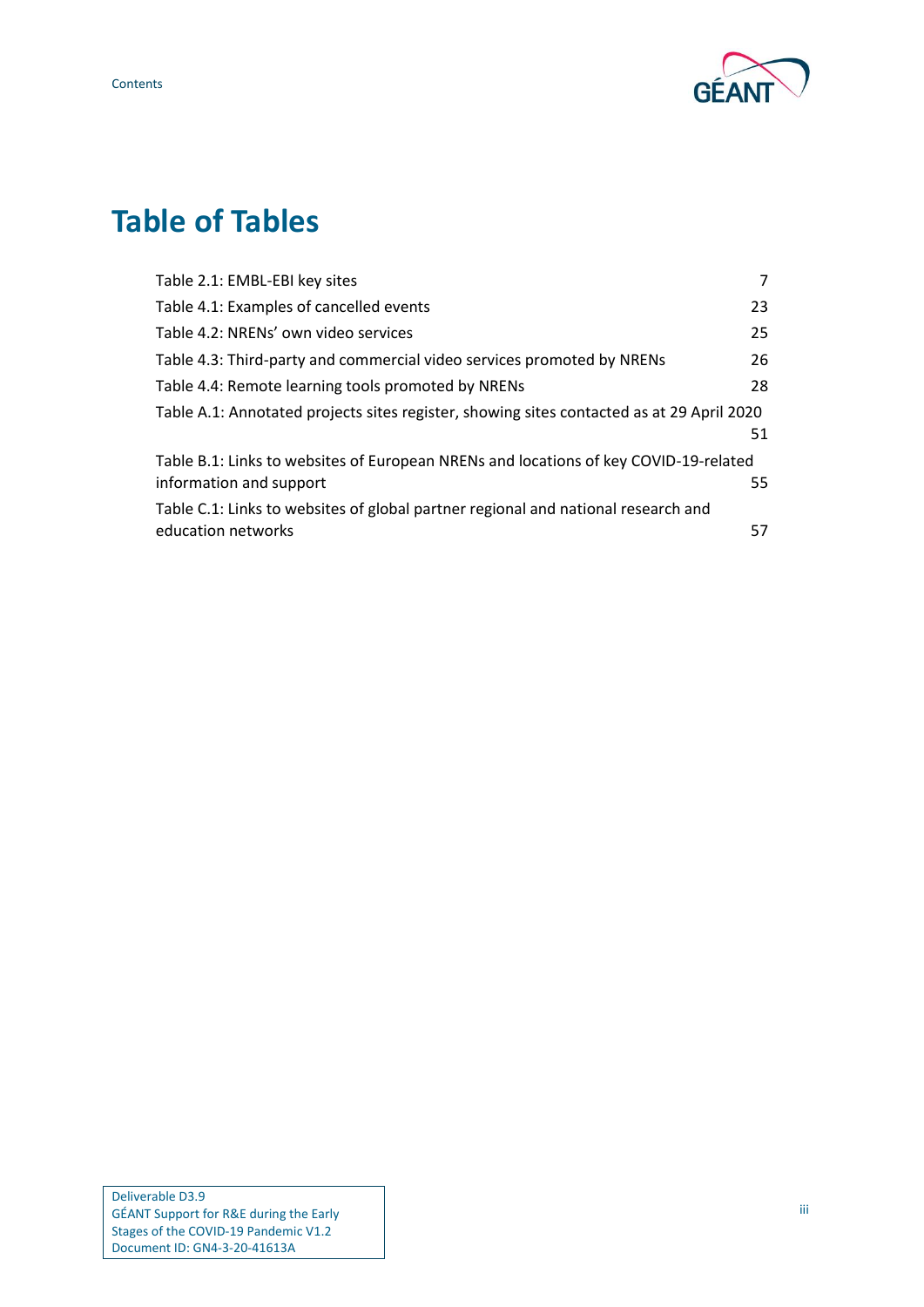

## <span id="page-4-0"></span>**Executive Summary**

This document summarises the work GÉANT and the Regional and National Research and Education Networks (RRENs/NRENs) have been doing to support research and education in Europe and across the globe during the early stages of the COVID-19 pandemic.

The overall picture shows that by simply continuing to deliver their business-as-usual high-reliability, high-speed, high-bandwidth connectivity, and key services including trust and identity, GÉANT and its partner NRENs were and remain ready and able to meet the research community's requirements in this extreme situation.

In addition to the fundamental connectivity and key services, the greatest demand has been for tools and services enabling real-time communications and remote learning. GÉANT and the NRENs have been able to meet this demand both through their own offerings, accelerating and customising these where possible (e.g. eduMEET and openUp2U), and through facilitating commercial offerings.

GÉANT has been proactive in confirming that for key COVID-19 research initiatives, particularly those supported by the EC – including the European Molecular Biology Laboratory European Bioinformatics Institute (EMBL-EBI) COVID-19 research initiative, the 18 research and innovation projects on coronavirus, the Research Data Alliance (RDA) COVID-19 Working Group and the Virus Outbreak Data Network (VODAN) – connectivity needs are being met despite changing traffic profiles, and that there are no new service requirements or gaps. It has also been proactive in supporting the GÉANT community, through increased, focused Special Interest Group (SIG) and Task Force (TF) activity, such as the SIGS on Network Operations Centres and Marcomms and the TF on Educational Services and Activities, and through targeted communications and engagement, including the GÉANT Community Café.

Whether urgent COVID-19 research, health and medicine more generally, particle physics, space, earth observation, energy, or arts and education – the GÉANT network underpins and is critical to all this work. The European research community depends on it – 100% of all high-performance computing runs on the GÉANT network. The fact that amid the urgent calls for research activity no specific mention has been made of connectivity is telling, and a matter of quiet pride but not complacency: the network is taken for granted as a robust, reliable given, even in extreme circumstances such as at present. GÉANT and the NRENs will continue to ensure they live up to that trust and dependence, confirming their fundamental, crucial importance to European and global research at all times and especially in times of crisis.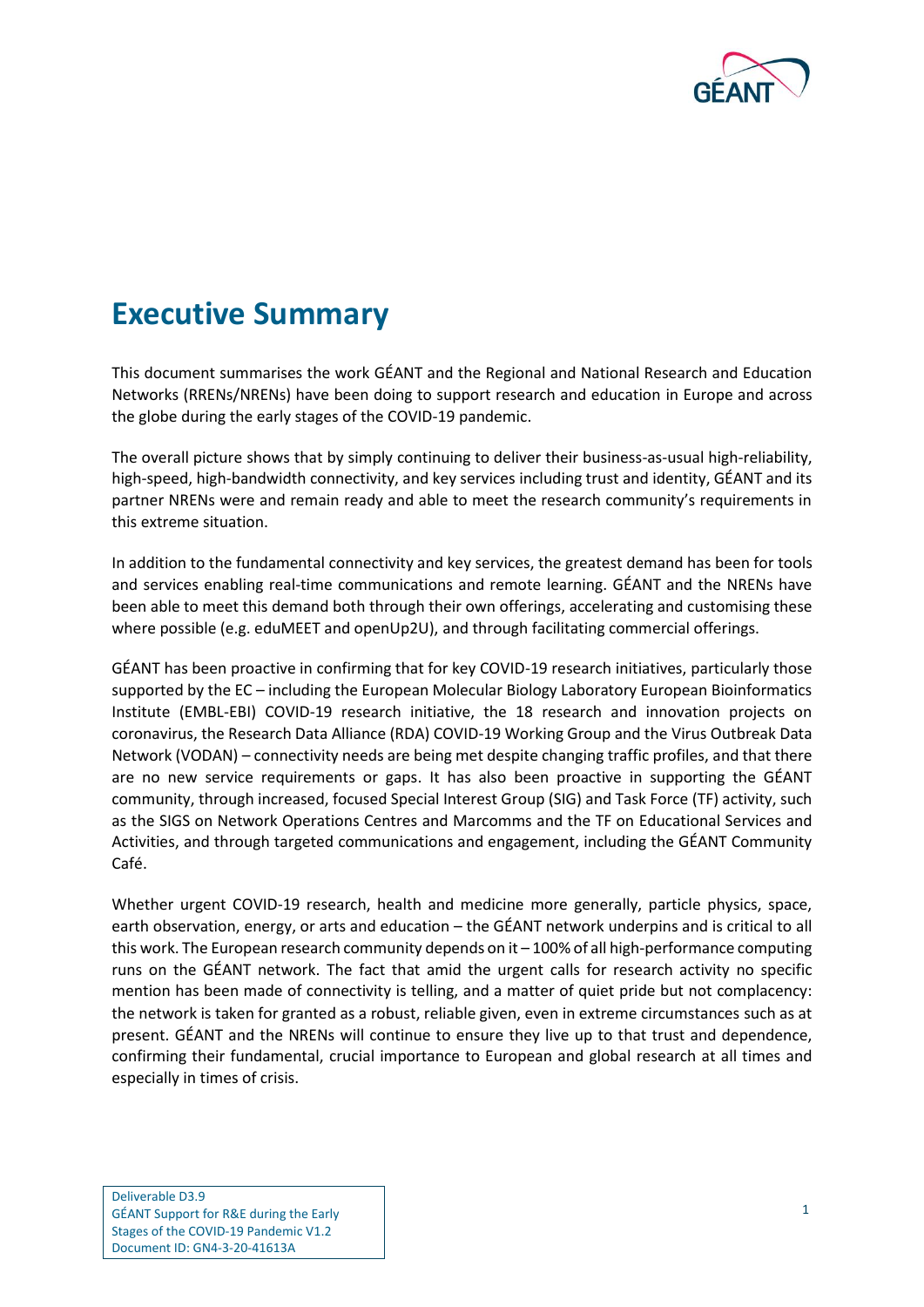

## <span id="page-5-0"></span>**<sup>1</sup> Introduction**

This document summarises the work GÉANT and the Regional and National Research and Education Networks (RRENs/NRENs) have been doing to support research and education during the early stages of the COVID-19 pandemic, confirming their place at the heart of R&E networking. It focuses in particular on the activities being supported by the EC: the European Molecular Biology Laboratory – European Bioinformatics Institute (EMBL-EBI) COVID-19 research initiative, the 18 research and innovation projects on coronavirus, the Research Data Alliance (RDA) COVID-19 Working Group and the Virus Outbreak Data Network (VODAN).

Supporting scientific research is the raison d'être of GÉANT and the NRENs. The leading collaboration on e-infrastructure and services for research and education, GÉANT is a fundamental element of Europe's e-infrastructure, delivering the pan-European GÉANT network for scientific excellence, research, education and innovation. Through its integrated catalogue of connectivity, collaboration and identity services, GÉANT provides users with highly reliable, unconstrained access to computing, analysis, storage, applications and other resources, to ensure that Europe remains at the forefront of research. The network is overprovisioned by design, robust and resilient, to ensure that bandwidth and availability are no limitation to data exchange or processing, with the level of security needed to ensure safety and access protection. Thus by simply continuing to deliver its business-as-usual highreliability, high-speed, high-bandwidth connectivity, and key services including trust and identity, GÉANT was and remains ready and able to meet the research community's requirements in this extreme situation.

That said, GÉANT is also being proactive in confirming that, for key COVID-19 research initiatives, connectivity needs are being met despite changing traffic profiles, that there are no new service requirements or gaps, and no obstacles to the conduct of research, and in accelerating and extending its service offerings to the R&E community where it can. It is also supporting the GÉANT community, through increased, focused Special Interest Groups (SIGs) activity, communications and engagement.

The document is structured as follows:

- Sectio[n 2](#page-7-0) gives an overview of each of the key activities being supported by the EC the EMBL-EBI COVID-19 research initiative, the 18 RTD projects on coronavirus, the RDA COVID-19 Working Group, VODAN and the Data Together COVID-19 appeal and actions – and of the support provided by GÉANT.
- Section [3](#page-15-0) describes GÉANT's own activities in the areas of network, services, support for the key global research initiative by REFEDS and InCommon, and community.
- Section [4](#page-25-0) presents the activities undertaken by the European NRENs in the same areas network, services and community – and also with regard to business continuity.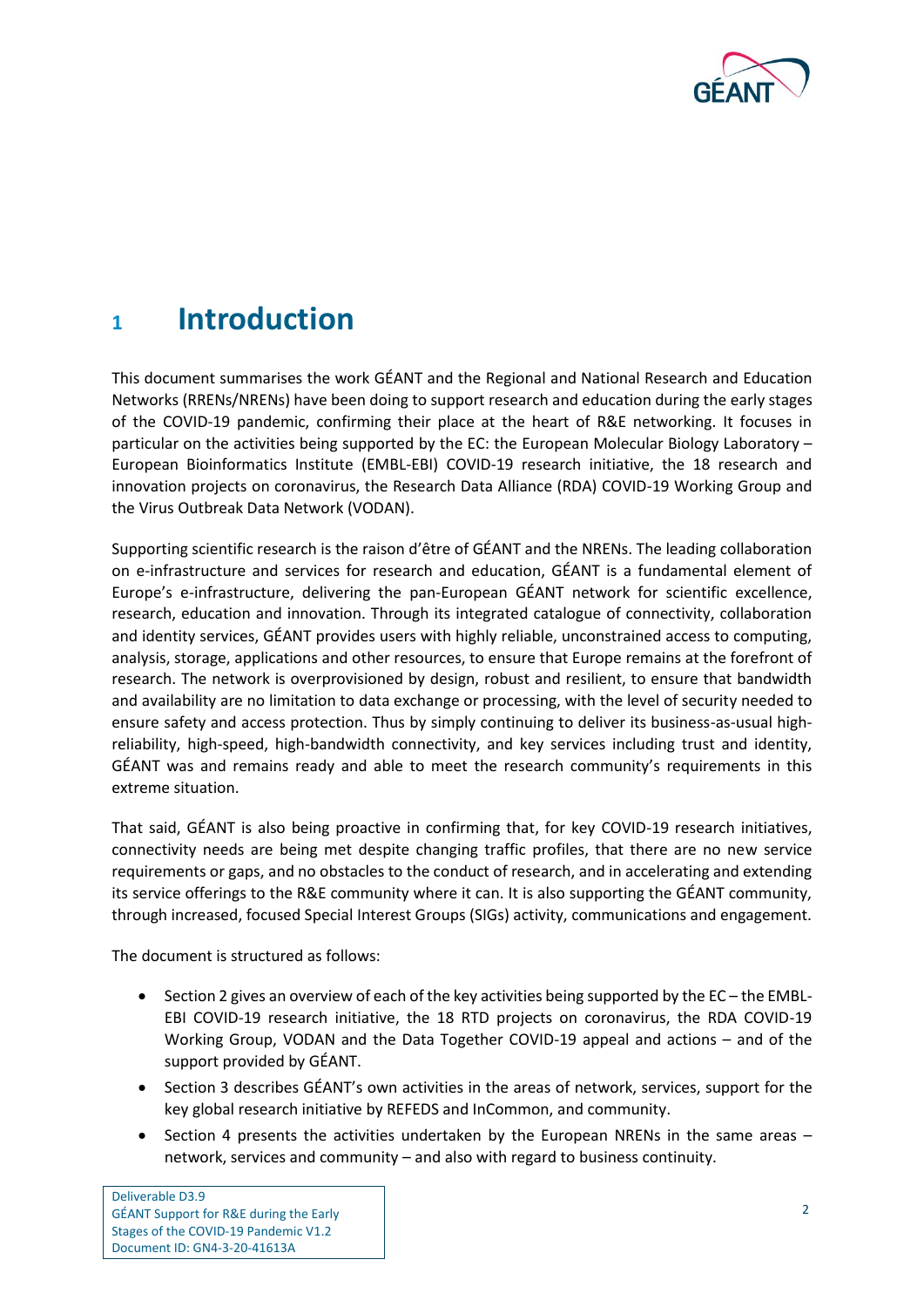

- Section [5](#page-35-0) focuses on the impact on and measures taken by Regional and National Research and Education Networks around the globe, including in Asia-Pacific, Central Asia, Africa, Eastern Mediterranean and Middle East, Latin America and North America.
- Sectio[n 6](#page-52-0) draws together the main points and conclusions.
- [Appendix A](#page-53-0) shows the projects sites register, one of the working documents GÉANT is using to coordinate its support activities.
- [Appendix B](#page-55-0) provides links to the websites of European NRENs and to locations of key COVID-19-related information and support.
- [Appendix C](#page-59-0) provides links to the websites of global partner regional and national research and education networks mentioned in the deliverable.

Following the original issue of this deliverable on 29 May 2020, partners were invited to submit updates if, for example, they felt there were any significant omissions. Additions and minor amendments were received from one European partner and four global partners, and have been incorporated in this Version 1.1.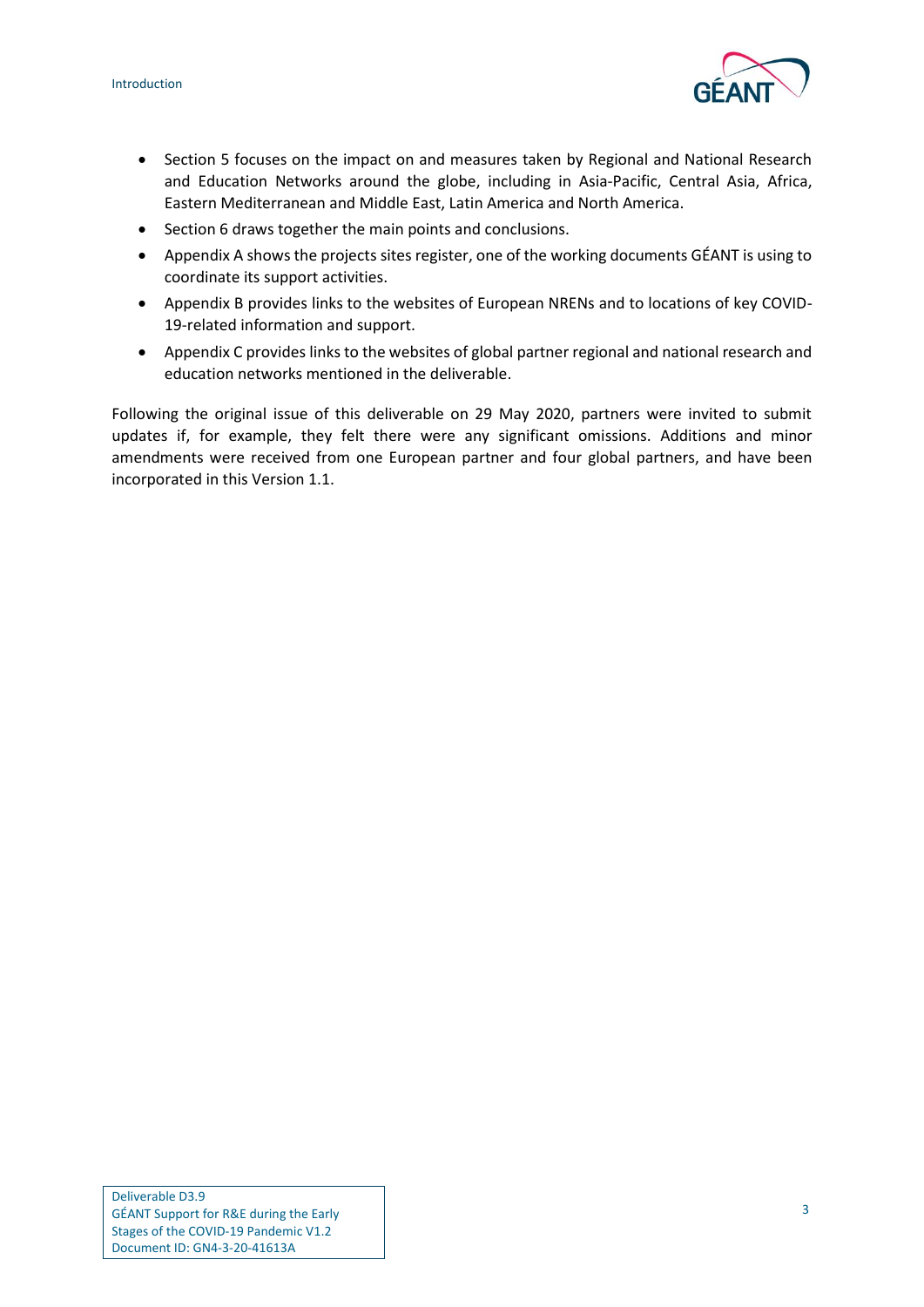

## <span id="page-7-0"></span>**<sup>2</sup> EC-Supported Activities**

EU leaders, the President of the European Commission and the President of the European Council have all committed to do everything possible to support research, to coordinate efforts and seek synergies within the European scientific and research community. They have also underlined that there is an urgent need to share scientific information and to collaborate both within the EU and worldwide.

The Ministers responsible for research and innovation have demonstrated their own commitment by publicly declaring their support for the first ten priority actions of the first ERAvsCorona Action Plan [\[ERAvsCORONA\\_AP\]](#page-62-0).<sup>1</sup> The Action Plan covers first short-term coordinated actions only (it will be updated regularly by the Commission services and national administrations with other R&I coordinated actions that can be taken in the short, medium and longer term). It sets out key measures the Commission services and the Member States are activating to coordinate, share and jointly increase support for research and innovation, in line with the objectives and tools of the European Research Area.

GÉANT has a key role in supporting almost all of these actions:

• #8 Access to Research Infrastructures

The GÉANT network provides access to the research infrastructures, ensuring the cross-border availability of the services they provide (analytical facilities, biological samples, reagents, pathogen labs, regulatory support, etc.) and the data they hold (e.g. for the re-testing of raw data and assessing the societal effects and effectiveness of pandemic responses) which are vital for researchers working on the coronavirus. Further information about the network is provided in Sectio[n 3.1.](#page-15-1)

• #9 Research data sharing platform

GÉANT's role in supporting the establishment of the European data exchange platform for SARS-CoV-2 and coronavirus-related information exchange, connected to the European Open Science Cloud, is described in Sectio[n 2.1.](#page-8-0)

• Actions #1 to #6 relate to funding. GÉANT's role in supporting the new research and innovation projects on coronavirus is described in Sectio[n 2.2.](#page-11-0)

In addition to the data-sharing platform and projects mentioned above, this section covers the RDA COVID-19 Working Group, the Virus Outbreak Data Network (VODAN) and the DATA Together COVID-19 appeal and actions. (The overviews are based on the projects' own text.) Demonstrating GÉANT's

<sup>1</sup> The document has been prepared by DG Research and Innovation for communication purposes. The 'ERAvsCorona' Action Plan is a services document and does not bind the Commission or Member States. It is without prejudice to any future action of the Commission in this area.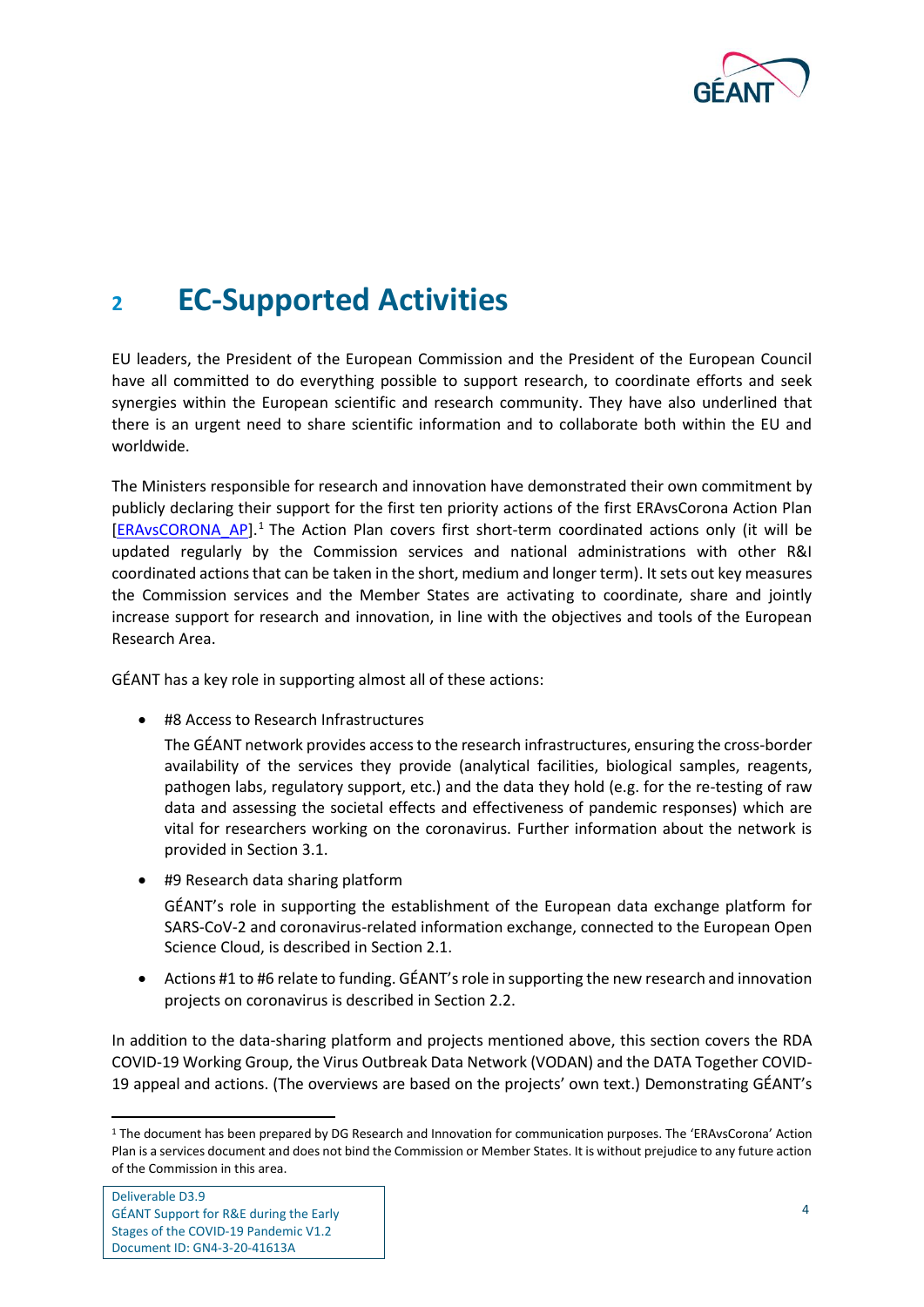

close links with the European Open Science Cloud (EOSC), these initiatives also feature in the list of ways EOSC is supporting COVID-19 research, as drawn up by its Executive Board, namely:

- Supporting the deployment of the dedicated European COVID-19 research data platform, fully integrated within EOSC – a priority thematic pilot initiative to realise the EOSC vision, which will facilitate comprehensive data sharing for the European and global research communities.
- Asking Member States and Associated Countries to contribute data from different domains that is related to COVID-19 research and compute resources.
- Establishing the rapid-response RDA COVID-19 Working Group.
- Utilising OpenAIRE data aggregation technology to create a dashboard to discover COVID-19 research.
- Supporting the VODAN Implementation network to build data models and pilot sharing.

## <span id="page-8-0"></span>**2.1 EMBL-EBI**

### <span id="page-8-1"></span>**2.1.1 Overview**

The European Molecular Biology Laboratory – European Bioinformatics Institute (EMBL-EBI) and collaborators have recognised the urgency to develop and deploy a pan-European COVID-19 research data platform connected to the European Open Science Cloud (EOSC). The objective is to improve and accelerate the exchange, storage, processing of and access to research data and metadata on the SARS-CoV-2 and COVID-19 disease among researchers globally. The open, trusted and scalable platform will allow scientists and public health agencies to rapidly access and share data and results, accelerating and intensifying the research into and understanding of the virus – its biology, epidemiology, transmission, and evolution – and aiding the development of diagnostics, therapeutics, and effective vaccines.

The initiative builds on existing informatics infrastructures and connectivity (e.g. between EMBL-EBI infrastructure and national public health data infrastructures), services and strengths to enable a very rapid launch of a working system.

The data platform consists of two connected components. The COVID-19 Portal will be the main interface for researchers, bringing together and continuously updating relevant COVID-19 datasets and tools. The SARS-CoV-2 Data Hubs will organise the flow of research data from the outbreak and feed the COVID-19 Portal. Essential metadata will be captured from the various Data Hubs, which will differ to reflect national and regional efforts and requirements.

As a principle, all data and metadata accessible from the COVID-19 Portal will be open and as Findable, Accessible, Interoperable, Reusable (FAIR) as possible. Existing standards already used by the research community will be favoured. In the absence of community standards, specific guidelines will be developed that will adhere to the FAIR principles and will take into account the specificities related to omics data, pre-clinical and clinical research data and epidemiological data. These guidelines will be developed in the context of the new RDA COVID-19 Working Group in synergy with existing initiatives such as the Virus Outbreak Data Network (VODAN) and the GloPID-R alliance.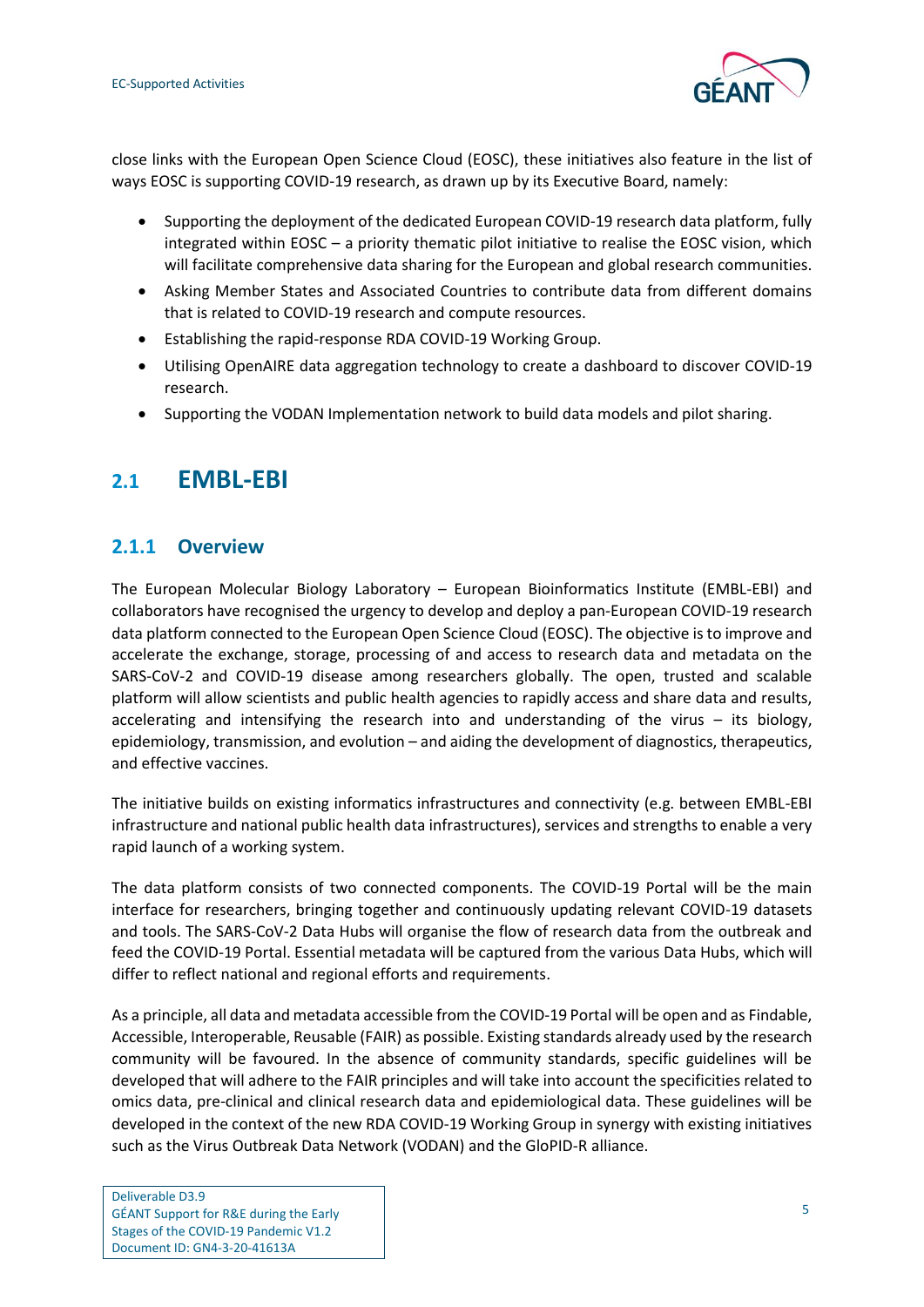

Further details are available at [\[EMBL-EBI\\_News\]](#page-62-1), [\[EMBL-EBI\\_Plan\]](#page-62-2) and [\[EBI\\_COVID-19\]](#page-61-1).

## <span id="page-9-0"></span>**2.1.2 GÉANT Support**

GÉANT's Research Engagement and Support team has compiled a register of the key sites and institutions involved, per country. Foremost among these are the EMBL and EBI sites themselves and the SARS-CoV-2 Data Hubs (shown i[n Table 2.1](#page-10-1) below and in [Appendix A\)](#page-53-0). The team has engaged with the site contacts to establish whether their connectivity and services needs are being met. The Partner Relations and International Relations teams have contacted the appropriate NREN and regional partner to establish whether the sites are connected to and being supported by their national/regional network.

#### *Network*

GÉANT and the local NRENs are providing connectivity to the following key sites:

| What / Where                                                                                      | <b>NREN</b>    | <b>Comments</b>                                                                                                                                                                                     |  |  |
|---------------------------------------------------------------------------------------------------|----------------|-----------------------------------------------------------------------------------------------------------------------------------------------------------------------------------------------------|--|--|
| <b>EMBL-EBI</b>                                                                                   |                |                                                                                                                                                                                                     |  |  |
| Heidelberg, Germany                                                                               | <b>DFN</b>     | DFN has extended the upgrade trial period for EMBL's<br>Heidelberg connection. (1.5Gb redundant connection<br>being upgraded to 10Gb.)                                                              |  |  |
| London/Hinxton, UK                                                                                | <b>Jisc</b>    | Jisc completed an upgrade to 100 Gbps in March on<br>the connection to EBI's Hinxton Campus. In addition,<br>there is a dedicated connection (also at 100 Gbps) to<br>FBI's new offsite datacentre. |  |  |
| Barcelona, Spain                                                                                  | RedIRIS        |                                                                                                                                                                                                     |  |  |
| Rome, Italy                                                                                       | GARR           |                                                                                                                                                                                                     |  |  |
| Grenoble, France                                                                                  | <b>RENATER</b> |                                                                                                                                                                                                     |  |  |
| <b>SARS-CoV-2 Data Hubs</b>                                                                       |                |                                                                                                                                                                                                     |  |  |
| National Institute for Public Health<br>and the Environment (RIVM),<br>Bilthoven, The Netherlands | <b>SURFnet</b> |                                                                                                                                                                                                     |  |  |
| Erasmus Medical Centre, Rotterdam,<br>The Netherlands                                             | <b>SURFnet</b> |                                                                                                                                                                                                     |  |  |
| Eötvös University, Budapest,<br>Hungary                                                           | KIFÜ           |                                                                                                                                                                                                     |  |  |
| Danish Technical University (DTU),<br>Copenhagen, Denmark                                         | <b>DelC</b>    |                                                                                                                                                                                                     |  |  |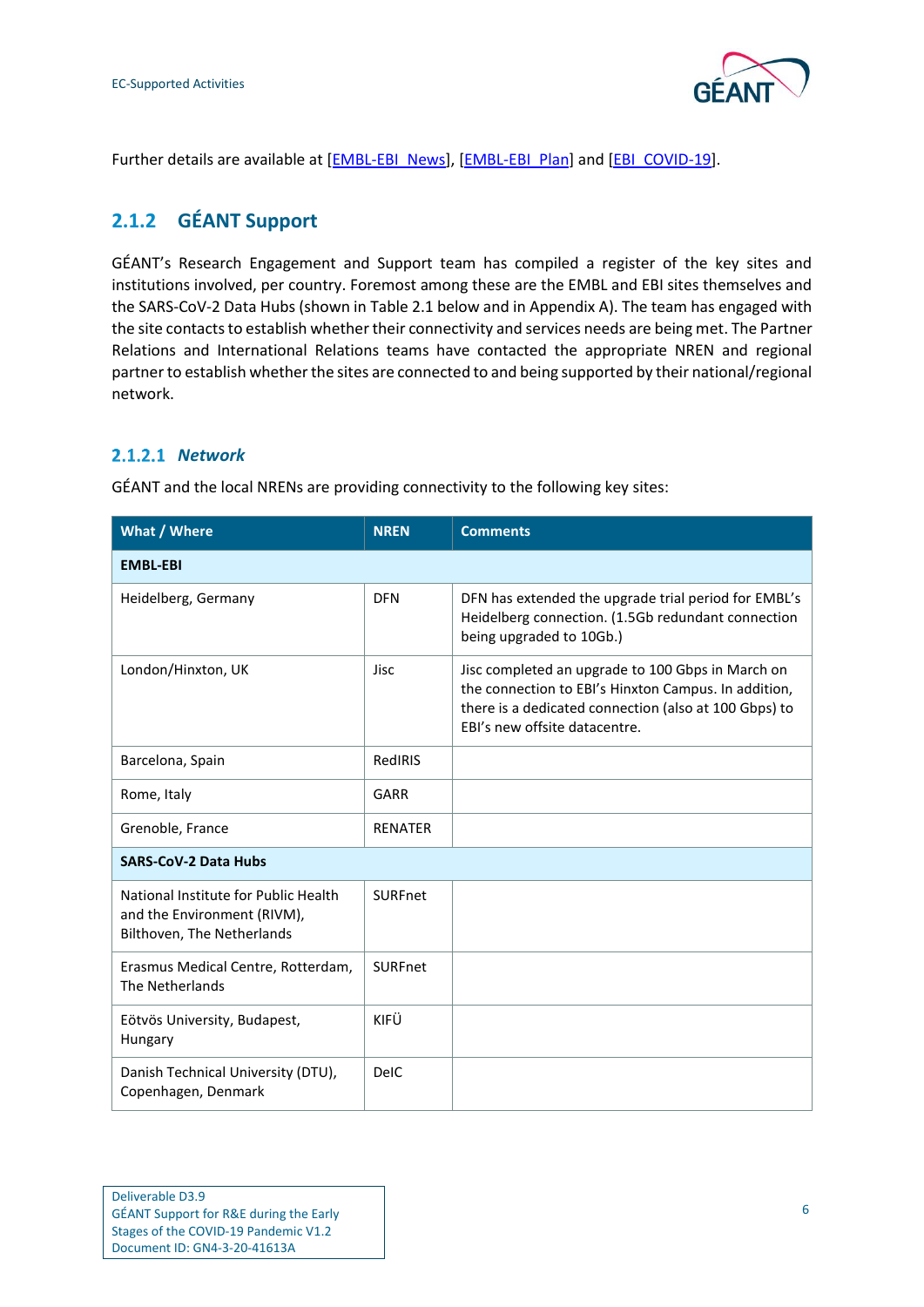

| What / Where                                                           | <b>NREN</b>           | <b>Comments</b> |
|------------------------------------------------------------------------|-----------------------|-----------------|
| <b>HPCs</b>                                                            |                       |                 |
| Jülich Supercomputing Centre, Jülich,<br>Germany                       | <b>DFN</b>            |                 |
| CINECA, Italy                                                          | <b>GARR</b>           |                 |
| <b>Barcelona Supercomputing Centre</b><br>(BSC), Barcelona, Spain      | RedIRIS               |                 |
| Global                                                                 |                       |                 |
| National Center for Biotechnology<br>Information (NCBI), Bethesda, USA | Internet <sub>2</sub> |                 |
| Beijing Institute of Genomics (BIG),<br>Beijing, China                 | <b>CSTNet</b>         |                 |
| Hong Kong Cancer Institute, Hong<br>Kong                               | <b>HARNET</b>         |                 |

#### <span id="page-10-1"></span>Table 2.1: EMBL-EBI key sites

#### *Services*

#### **AAI**

GÉANT is providing the Life Science Login AAI service for the Life Sciences community through EOSC-Life. EOSC-Life brings together the 13 biological and medical ESFRI research infrastructures to create an open, digital and collaborative space for biological and medical research. The project will publish Findable, Accessible, Interoperable, Reusable (FAIR) data and a catalogue of services provided by participating research infrastructures for the management, storage and reuse of data in the European Open Science Cloud (EOSC).

As at the time of writing (April 2020) the Life Science Login AAI service is at the pre-production stage; the Life Sciences community will initially use the pre-existing AAI service from ELIXIR. When the Life Science Login AAI Service goes into production it will replace the AAI services of the participating Life Sciences research infrastructures.

#### <span id="page-10-0"></span>**2.1.3 NREN Support**

Jisc has been in contact with some of the EBI experts in data movement, to establish what support can be given, and has also offered to provide advice on data transfer tools. Other areas Jisc is investigating include whether its social science datasets on poverty\deprived areas might supplement the EBI data. The important thing for Jisc in general is to ensure that the researchers know they can call on Jisc (for UK sites such as EBI and whoever in the UK they collaborate with) and GÉANT as required.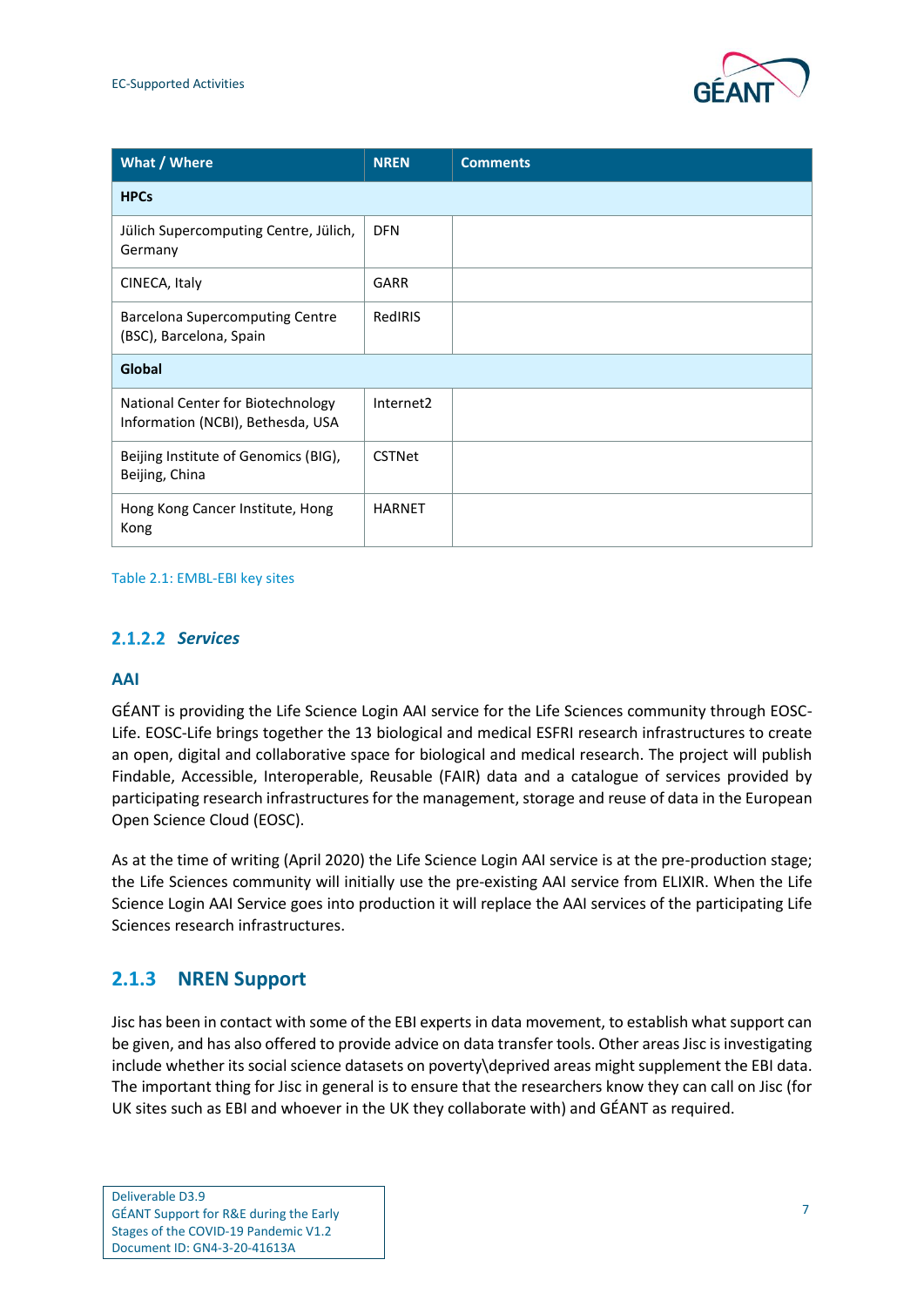

## <span id="page-11-0"></span>**2.2 New RTD Projects on Coronavirus**

### <span id="page-11-1"></span>**2.2.1 Overview**

On 30 January 2020, the European Commission launched a request for expressions of interest entitled 'SC1-PHE-CORONAVIRUS-2020: Advancing knowledge for the clinical and public health response to the [COVID-19] epidemic' with a budget of €10 million subsequently increased to €48.5 million.

To date, eighteen research and innovation projects have been shortlisted for funding following evaluation by independent experts. These projects will advance the understanding of the novel coronavirus (SARS-CoV-2), contribute to more efficient clinical management of patients infected with the virus, and to the public health preparedness and response to the outbreak.

The 18 projects, involving 140 research teams from across the EU and beyond, will work on:

- Improving epidemiology and public health, including preparedness and response to outbreaks. These projects will help develop better monitoring systems in order to effectively prevent and control the spread of the virus, as well as contribute to the assessment of social dynamics.
- Rapid point-of-care diagnostic tests. Increased efforts will concentrate on enabling front-line health workers to make the diagnosis more quickly and more accurately, which will in turn reduce the risk of further spread of the virus.
- New treatments, in which a dual approach will be adopted. Firstly, accelerating the development of new treatments currently in the pipeline (including therapeutic peptides, monoclonal antibodies and broad-spectrum antivirals), and secondly, screening and identifying molecules that could work against the virus, using advanced modelling and computing techniques.
- Development of new vaccines. The research will focus on developing a prophylactic vaccine and a therapeutic vaccine, which will be used for prevention and treatment respectively.

Research teams are expected to share data rapidly so that results can immediately inform the public health response.

Further details, including a full list of the projects, are available at [\[EC\\_18-Projects\]](#page-61-2).

## <span id="page-11-2"></span>**2.2.2 GÉANT Support**

GÉANT's Research Engagement and Support team has compiled datasheets on each of the projects, for dissemination to relevant GÉANT teams and individuals, and is engaging with the project contacts to establish whether their connectivity and services needs are being met.

The team has also compiled a register of the sites and institutions involved, per country, for four key projects: EXSCALATE4CoV, BioExcel, PREPARE and Fight-nCoV [\[EXSCALATE4CoV;](#page-62-3) [BioExcel;](#page-61-3) [PREPARE;](#page-63-0) [Fight-nCoV\]](#page-62-4); the Partner Relations team is liaising with the NRENs to establish whether the partner sites are connected to and being supported by their national network.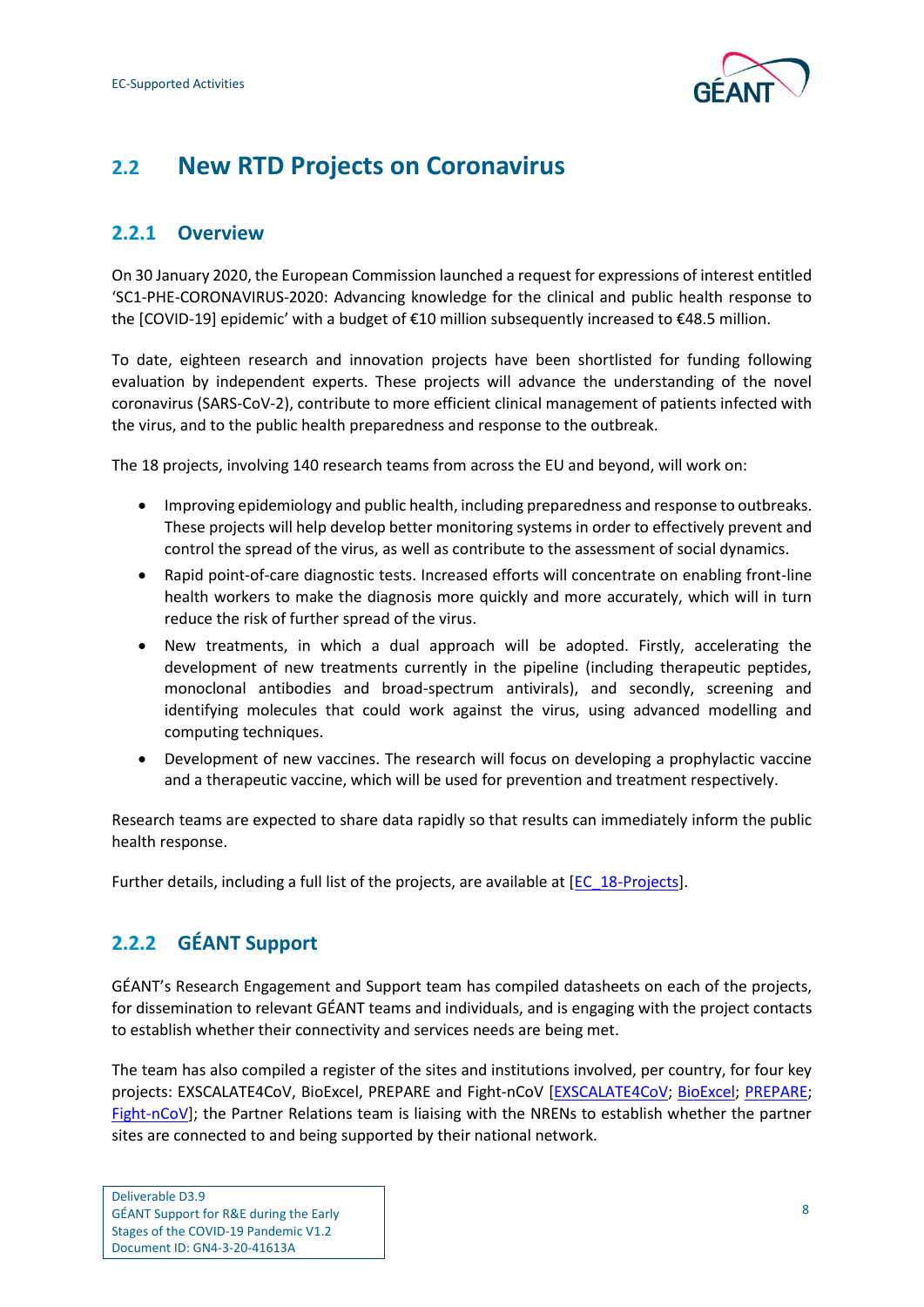

## <span id="page-12-0"></span>**2.3 RDA COVID-19 Working Group**

### <span id="page-12-1"></span>**2.3.1 Overview**

The Research Data Alliance (RDA) has established a COVID-19 working group [\[RDA\\_COVID\\_19WG\]](#page-63-1), whose objectives are:

- To clearly define detailed guidelines on data sharing under the present COVID-19 circumstances to help stakeholders follow best practices to maximise the efficiency of their work.
- To develop guidelines for policymakers to maximise timely data sharing and appropriate responses in such health emergencies.

The group will address the development of such detailed guidelines on the deposit of different data sources in any common data hub or platform. The guidelines aim at developing a system for data sharing in public health emergencies that supports scientific research and policy making, including an overarching framework, common tools and processes, and principles that can be embedded in research practice. The guidelines to be developed will address general aspects related to the principles the data should adhere to (FAIR and other principles), as well as specificities related to five individual areas: omics, clinical, epidemiology, social sciences and community participation.

## <span id="page-12-2"></span>**2.3.2 GÉANT Support**

GÉANT is supporting the working group by:

- Checking whether GÉANT and the NRENs are providing connectivity for key stakeholders and sites. Where they are, making contact to establish whether there are any issues, whether further services or support are required. Where they aren't, making contact to put them in touch with the appropriate NREN.
- Forwarding information to European and regional partners worldwide, to raise awareness and ensure they can proactively support their users.
- Disseminating news items with the GÉANT community, to raise awareness.

In addition, GÉANT has appointed its Chief Communication Officer, Cathrin Stöver, to the RDA COVID-19 Working Group, which makes GÉANT ideally placed to distribute information on the group's work, with the aim of ensuring the broadest possible global engagement.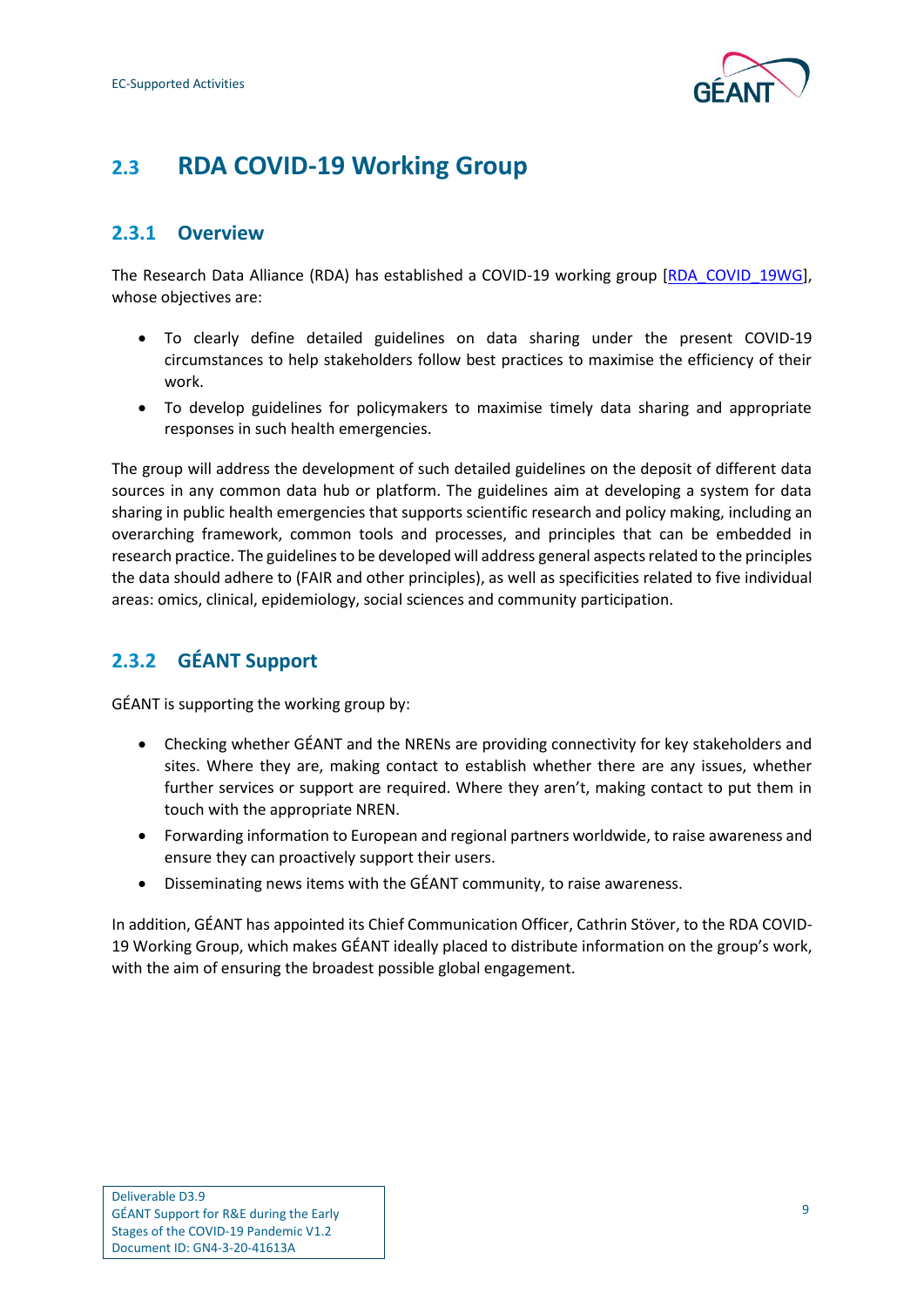

## <span id="page-13-0"></span>**2.4 Virus Outbreak Data Network**

### <span id="page-13-1"></span>**2.4.1 Overview**

The Virus Outbreak Data Network (VODAN) [\[VODAN\]](#page-63-2) is a GO FAIR Implementation Network (IN), a consortium committed to defining and creating specific materials and tools as elements of the Internet of FAIR Data and Services (IFDS).

In general, INs implement clearly defined plans and deliverables to deliver an element of the IFDS within a defined time period; foster a community of harmonised FAIR practices; and communicate together on critical issues on which consensus has been reached and which are of generic importance for the community.

The specific purpose of the VODAN IN is to ensure that the data-related issues that have characterised previous epidemics and the early stages of COVID-19 (such as severely suboptimal data management, interoperability and reuse, and unequal or difficult access to data) are remedied and avoided for the remainder of the COVID-19 epidemic and in the future. It aims to do this by making the COVID-19 data FAIR, meaning that it is Findable, Accessible, Interoperable and thus Reusable by both humans and machines (and so also FAIR in the sense of Federated, AI-Ready). The technical components that make this possible can remain in place, waiting in ready state for potential future infectious disease outbreaks. VODAN has a set of 9 targeted objectives by which to achieve its aim.

## <span id="page-13-2"></span>**2.4.2 GÉANT Support**

GÉANT is supporting VODAN in the same manner as for the RDA COVID-19 working group, i.e. checking whether GÉANT and the NRENs are providing connectivity for key stakeholders and sites, with appropriate follow-up actions; raising awareness by forwarding information and disseminating news items.

## <span id="page-13-3"></span>**2.5 Data Together COVID-19 Appeal and Actions**

#### <span id="page-13-4"></span>**2.5.1 Overview**

Data Together is a collaboration between the four major international data organisations – the Committee on Data of the International Science Council (CODATA) [\[CODATA\]](#page-61-4), Research Data Alliance (RDA) [\[RDA\]](#page-63-3), World Data System (WDS) [\[WDS\]](#page-63-4) and Global Open FAIR (GO FAIR) [GO [FAIR\]](#page-62-5) – to optimise the research data ecosystem, and to identify the opportunities and needs that will trigger federated infrastructures to service the new reality of data-driven science [\[DataTogether\]](#page-61-5).

Data Together's COVID-19 Appeal and Actions statement [\[DataTogether\\_COVID-19\]](#page-61-6) emphasises the necessity and importance of basing data and science platforms and infrastructures on FAIR principles if both the immediate needs and the long-term objectives of global science are to be met. Doing so will maximise the ability to combine, visualise, and use data from many sources; facilitate fine-grained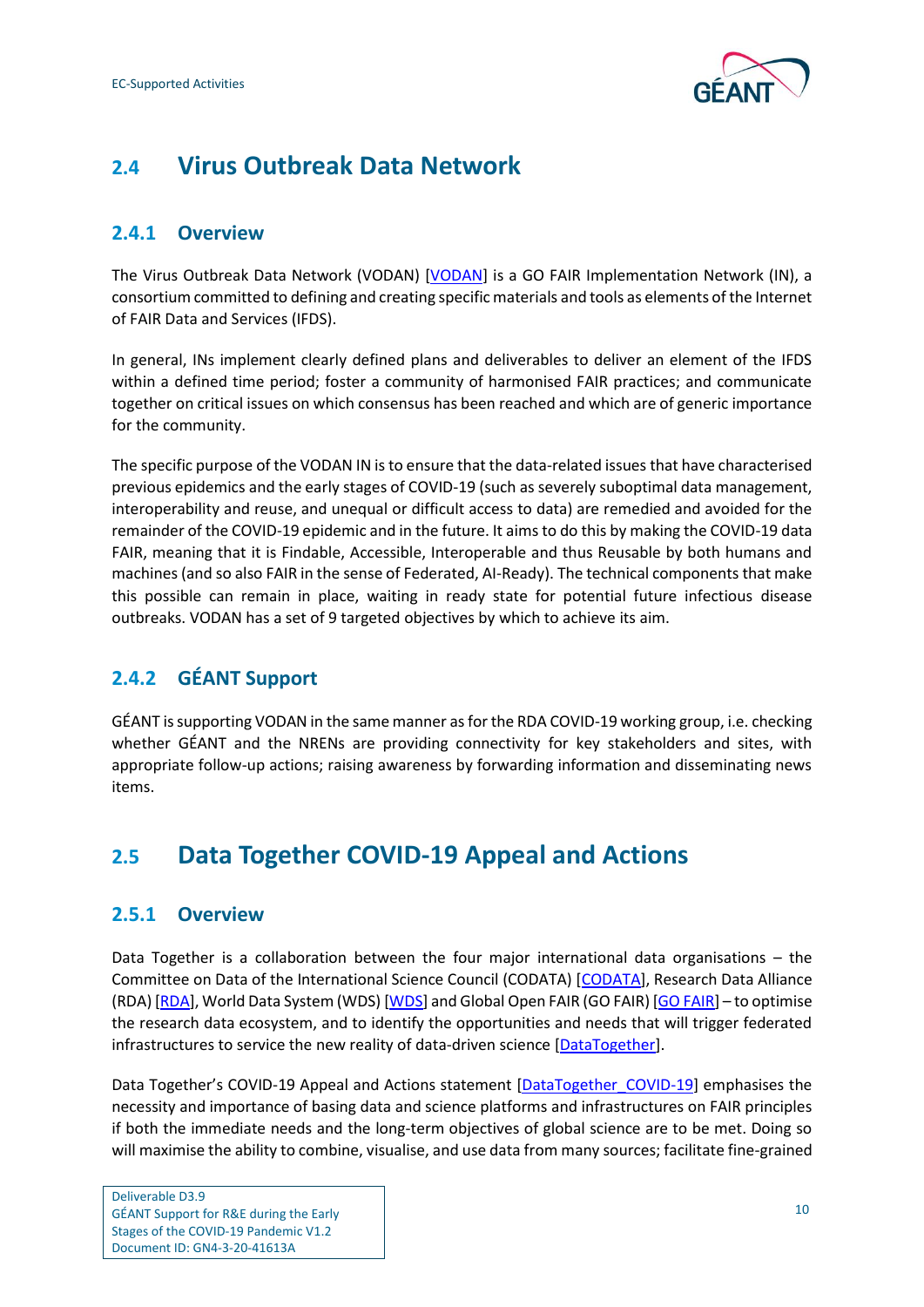

data access and protection; and allow decentralised and machine-assisted analysis. The statement urges the accelerated implementation of a FAIR ecosystem, and outlines the boundary considerations for an open science and FAIR data platform dedicated to COVID-19. It also invites data infrastructure organisations to review, support and contribute to three initiatives: the Virus Outbreak Data Network (VODAN) [\[VODAN\]](#page-63-2), the RDA COVID-19 Working Group [\[RDA\\_COVID19-WG\]](#page-63-1) and the Making Data Work for Cross-Domain Grand Challenges global programme [\[MakingDataWork\]](#page-62-6).

## <span id="page-14-0"></span>**2.5.2 GÉANT Support**

GÉANT is supporting the appeal and actions in the same manner as for the RDA COVID-19 working group.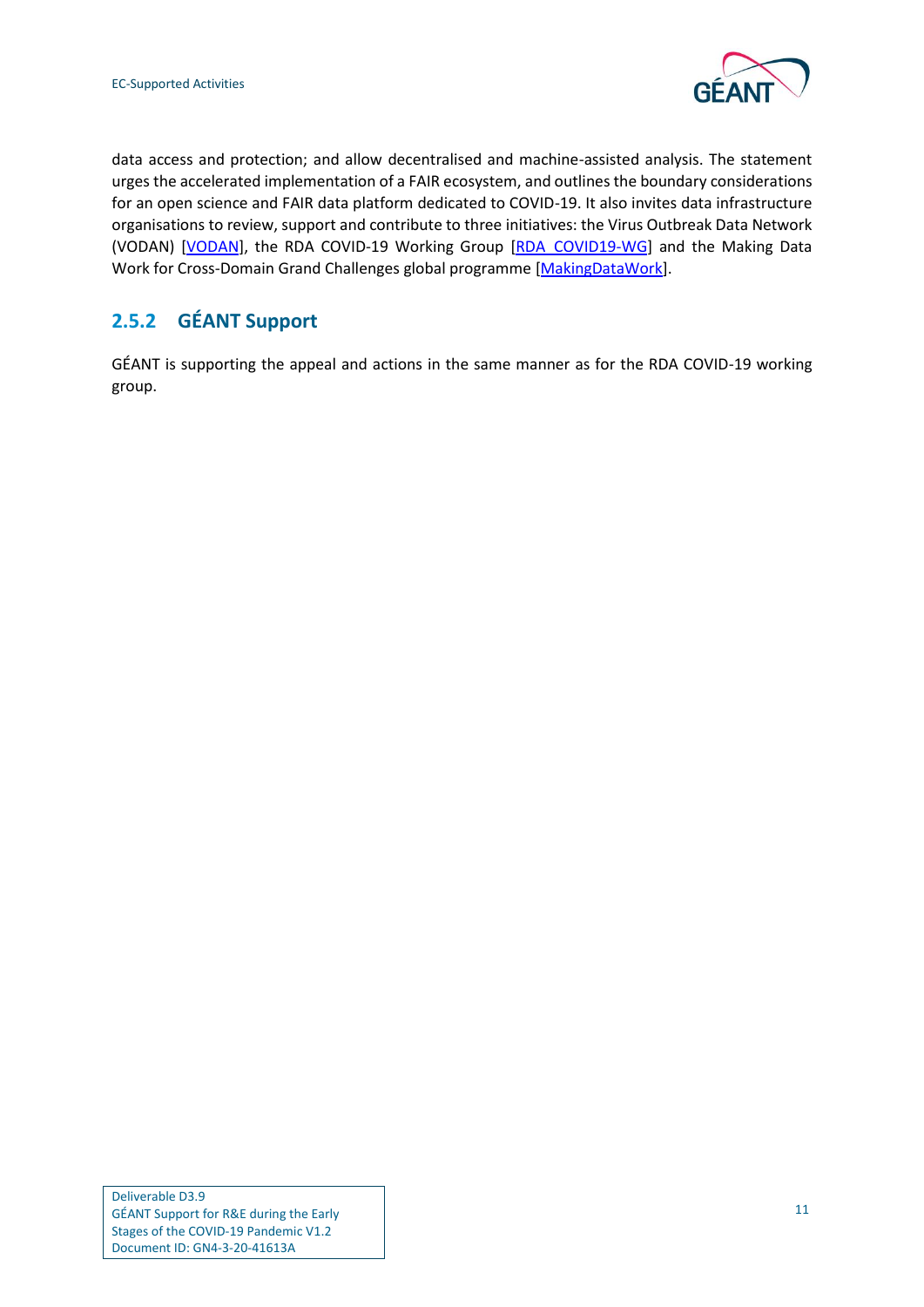

## <span id="page-15-0"></span>**<sup>3</sup> GÉANT Activities**

This section describes GÉANT's own activities to support research and education in the areas of network, services, global initiatives and community.

## <span id="page-15-1"></span>**3.1 Network**

GÉANT and the NRENs are continuing to provide high-bandwidth, low-latency, high-availability, secure connectivity to enable the European and global R&E community to collaborate at this time of particularly intensive research activity. Designed, engineered and funded always to exceed capacity requirements, the networks ensure that bandwidth is no constraint to the exchange and processing of data. (For a live view of the traffic on the GÉANT backbone network, see [\[GN\\_Weathermap\]](#page-62-7).)

## <span id="page-15-2"></span>**3.2 Services**

#### <span id="page-15-3"></span>**3.2.1 Up2U**

The EU-funded Up2U (Up to University) project, in which GÉANT and a number of European NRENs are project partners, has announced that openUp2U [\[openUp2U\]](#page-63-5), a version of its trusted, remote learning platform, will be available to all schools and universities across Europe, in an effort to support continued learning during the COVID-19 pandemic.

openUp2U has been developed and offered in direct response to COVID-19, with the support of Up2U project partners including GÉANT, NORDUnet, CERN, ownCloud, PSNC, KIFU, NTUA, GRNET, GARR, The Open University and MIUN.

The Up2U platform is a next-generation digital learning environment (NGDLE) that is modular, interoperable, highly customisable and portable. Based on open source technology developed by European not-for-profit organisations and research institutions such as CERN, it offers services such as course management, videoconferencing and file sharing integrated into a learning management system so that teachers and students can collaborate in real time, supporting remote learning and educational support.

These services include:

• Moodle – a course management system based on a free open source software package designed to help educators create effective online courses [\[Moodle\]](#page-62-8).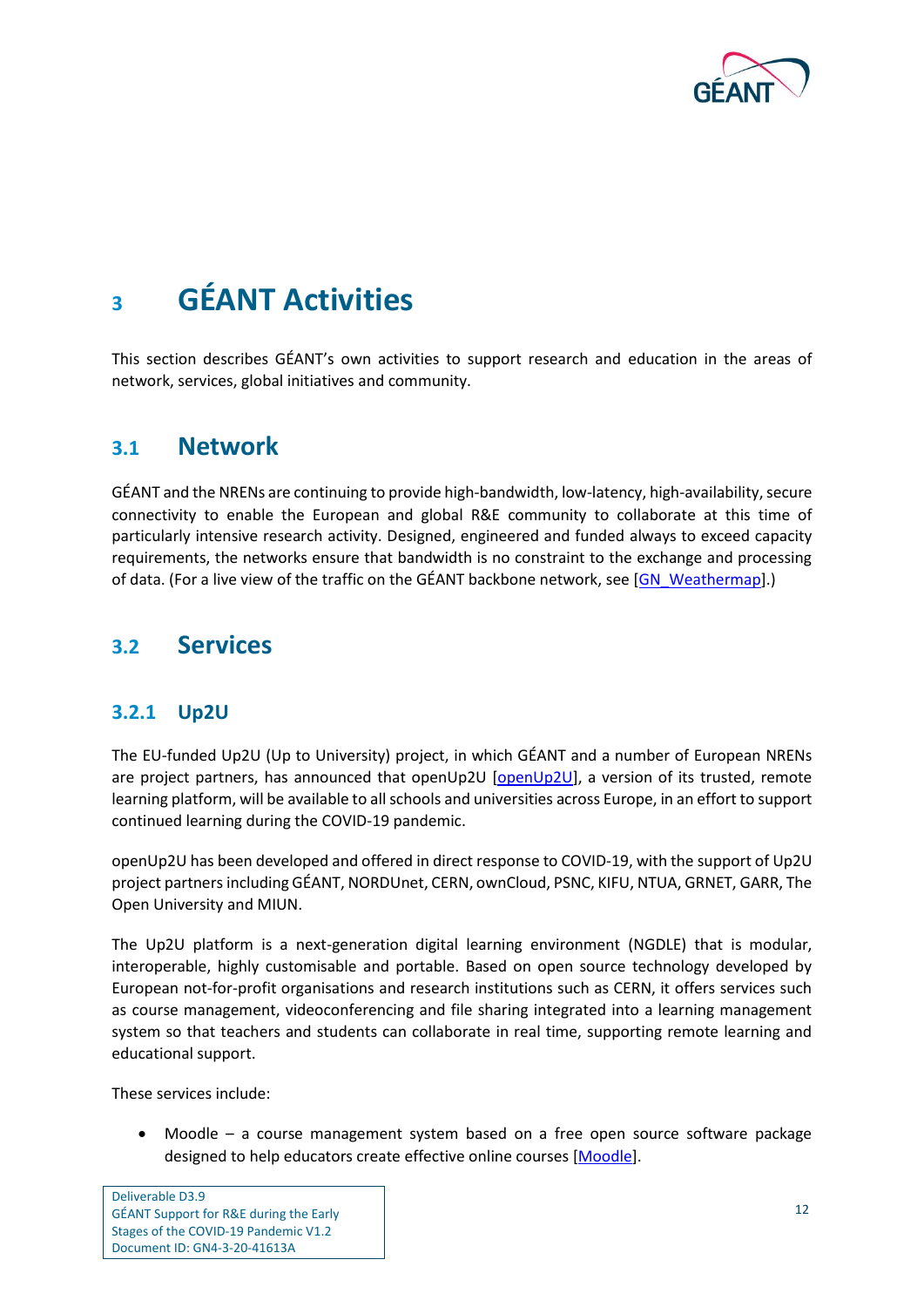

- eduMEET an open source web-based videoconferencing platform developed in the GÉANT (GN4-3) Project that provides a self-hosted, secure and trustworthy environment for distance learning [\[eduMEET\]](#page-61-7). eduMEET is currently in Beta stage.
- SWAN a turn-key platform to produce digital notebooks to be created in a simple web interface – with text, code, pictures and video – that can be stored in CERNBox [\[SWAN\]](#page-63-6).
- CERNBox powered by EOS and ownCloud the Sync and Share storage solution for science, that allows students and teachers to work and collaborate anytime and anywhere from their mobile devices [\[CERNBox\]](#page-61-8).

#### **Links**

| What                                                | <b>Link</b>                                     |
|-----------------------------------------------------|-------------------------------------------------|
| CONNECT news item                                   | https://connect.geant.org/2020/03/25/up2u-      |
| Up2U remote learning platform expands access to all | remote-learning-platform-expands-access-to-all- |
| schools and universities across Europe              | schools-and-universities-across-europe          |

## <span id="page-16-0"></span>**3.2.2 eduMEET**

GÉANT is fast-tracking and making available new services that facilitate communication and collaboration, such as eduMEET [\[eduMEET\]](#page-61-7). Developed *by* the R&E community *for* the R&E community, eduMEET offers a low-cost, easy-to-use, secure, trusted VC service for small to mediumsized groups, with screen sharing, file sharing and chat facilities. Although still at Beta stage, it forms a key part of the Up2U NGDLE platform (see Section 3.2.1) and is already being widely used. Examples include:

- By a university lecturer, to deliver lectures to students, and by the students themselves, who are creating virtual rooms in which to do their group work.
- By a school's extracurricular theatre group, for their drama sessions, and by the pupils themselves, to chat after the session has finished.
- By the R&E networking community, for regular meetings and as a virtual open office for ad hoc team communication throughout the day.

| What                                                                                                                  | <b>Link</b>                                                                                                                             |
|-----------------------------------------------------------------------------------------------------------------------|-----------------------------------------------------------------------------------------------------------------------------------------|
| CONNECT news item<br>URAN rapidly deploys eduMEET to support<br>openUp2U and Ukrainian home research and<br>education | https://connect.geant.org/2020/03/31/uran-<br>rapidly-deploys-edumeet-to-support-openup2u-<br>and-ukrainian-home-research-and-education |

#### **Links**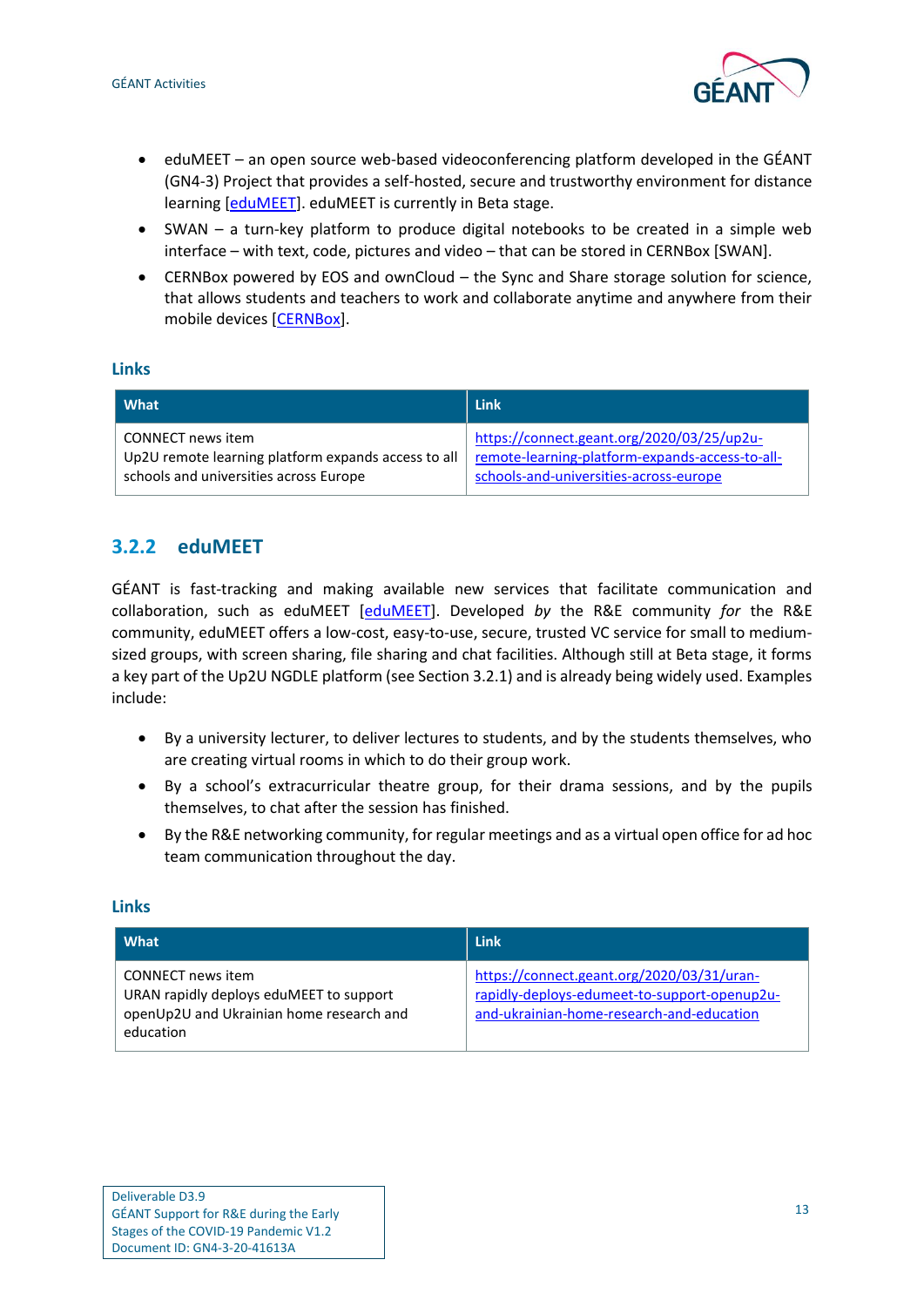

## <span id="page-17-0"></span>**3.2.3 Cloud Offerings**

To support NRENs and institutions during the COVID-19 pandemic, the GÉANT Cloud Team has assembled a list of the free cloud offers made available to the GÉANT community by providers including Google, Amazon and Microsoft, and GÉANT's own offers.

The team has also produced an overview of the paid-for cloud services from the GÉANT cloud portfolio, including Frameworks and Preferential Quotations for R&E institutions.

In both cases, the information has provided a useful, at-a-glance view of available offers and services.

#### **Links**

| What                                                                                                                    | Link                                                                            |
|-------------------------------------------------------------------------------------------------------------------------|---------------------------------------------------------------------------------|
| GÉANT COVID-19 Community Support website<br><b>Services</b>                                                             | https://www.geant.org/People/COVID-<br>19 Community Support/Pages/services.aspx |
| <b>GÉANT Cloud Services news item</b><br>Cloud Services for the R&E Community in the<br>Shadow of the COVID-19 Pandemic | https://clouds.geant.org/in-focus/cloud-services-<br>$covid-19/$                |

## <span id="page-17-1"></span>**3.3 Support for Global Initiatives**

In addition to the EC-supported activities described in Sectio[n 2,](#page-7-0) GÉANT is supporting global initiatives, in particular REFEDS/InCommon.

#### <span id="page-17-2"></span>**3.3.1 REFEDS and InCommon**

The Research and Education Federations group (REFEDS) represents research and education identity federations worldwide, and articulates their requirements in the ever-growing space of access and identity management [\[REFEDS\]](#page-63-7). As a collaborative project important to the community, REFEDS is supported by GÉANT through the GÉANT Community Programme, with GÉANT playing a Coordinator role, and providing meeting, infrastructure and invoicing support.

The US organisation InCommon provides integrated identity and access management service and software solutions at scale to address needs relating to single sign-on (SSO), access to cloud and local services, and seamless global collaboration for students, faculty, staff, and researchers [\[InCommon\]](#page-62-9).

REFEDS is working with InCommon in the US and prominent international research collaborations to make sure that federated infrastructures are not putting barriers in the way of researchers using REFEDS and InCommon AAI to access systems, content, data, grant platforms, etc. for life science and epidemiological work specifically in support of COVID-19 research.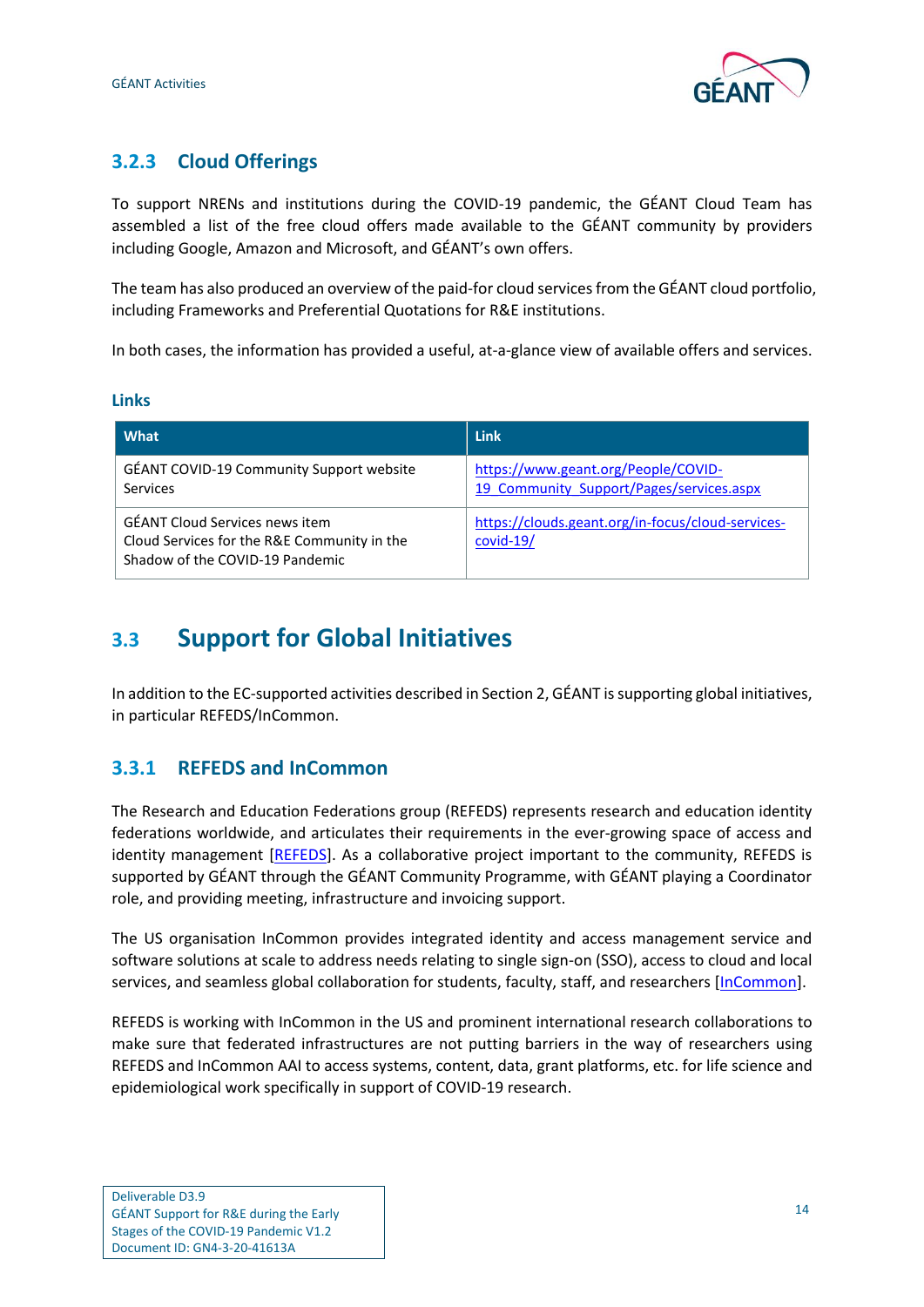

#### **Links**

| l What                                                                                                                 | <b>Link</b>                                                                                                  |
|------------------------------------------------------------------------------------------------------------------------|--------------------------------------------------------------------------------------------------------------|
| REFEDS blog post<br>COVID-19 Call to Action - We Need Your Help:<br>Implement Research and Scholarship Entity Category | https://refeds.org/a/2430                                                                                    |
| InCommon blog post<br>International Science Community Seeks Help from<br><b>InCommon Participants</b>                  | https://www.incommon.org/news/international-<br>science-community-seeks-help-from-incommon-<br>participants/ |

## <span id="page-18-0"></span>**3.4 Community**

### <span id="page-18-1"></span>**3.4.1 SIG-NOC**

In light of new challenges caused by the restrictions around COVID-19, the GÉANT-supported Special Interest Group on Network Operations Centre (SIG-NOC) organised a two-hour online meeting to share concerns, common problems and experiences with the theme 'Continued NOC operations in the face of a pandemic'. Among the questions addressed were:

- What challenges and problems have you faced at the NOC since the restrictions started?
- How did you deal with them?
- Have you set up creative solutions to work with your team or solve incidents?
- How did other institutions react to this crisis?

The meeting was attended by 48 participants from 23 different institutions and 19 countries.

#### **Links**

| What                                                  | <b>Link</b>                                     |
|-------------------------------------------------------|-------------------------------------------------|
| <b>CONNECT</b> news item                              | https://connect.geant.org/2020/03/17/continued- |
| Continued NOC operations in the face of a pandemic    | noc-operations-in-the-face-of-a-pandemic        |
| SIG-NOC wiki page                                     | https://wiki.geant.org/display/SIGNOC/11th+SIG- |
| $11th$ SIG-NOC meeting via VC – extraordinary edition | NOC+meeting+via+VC+-+extraordinary+edition      |

### <span id="page-18-2"></span>**3.4.2 SIG-Marcomms**

The GÉANT-supported Special Interest Group on Marketing Communications (SIG-Marcomms) held an extraordinary meeting, by VC, on 2–3 April to explore marcomms themes through the filter of COVID-19 and NRENs' responses to it. Agenda topics included:

- Crisis communications:
	- Were any NRENs prepared for the COVID-19 crisis?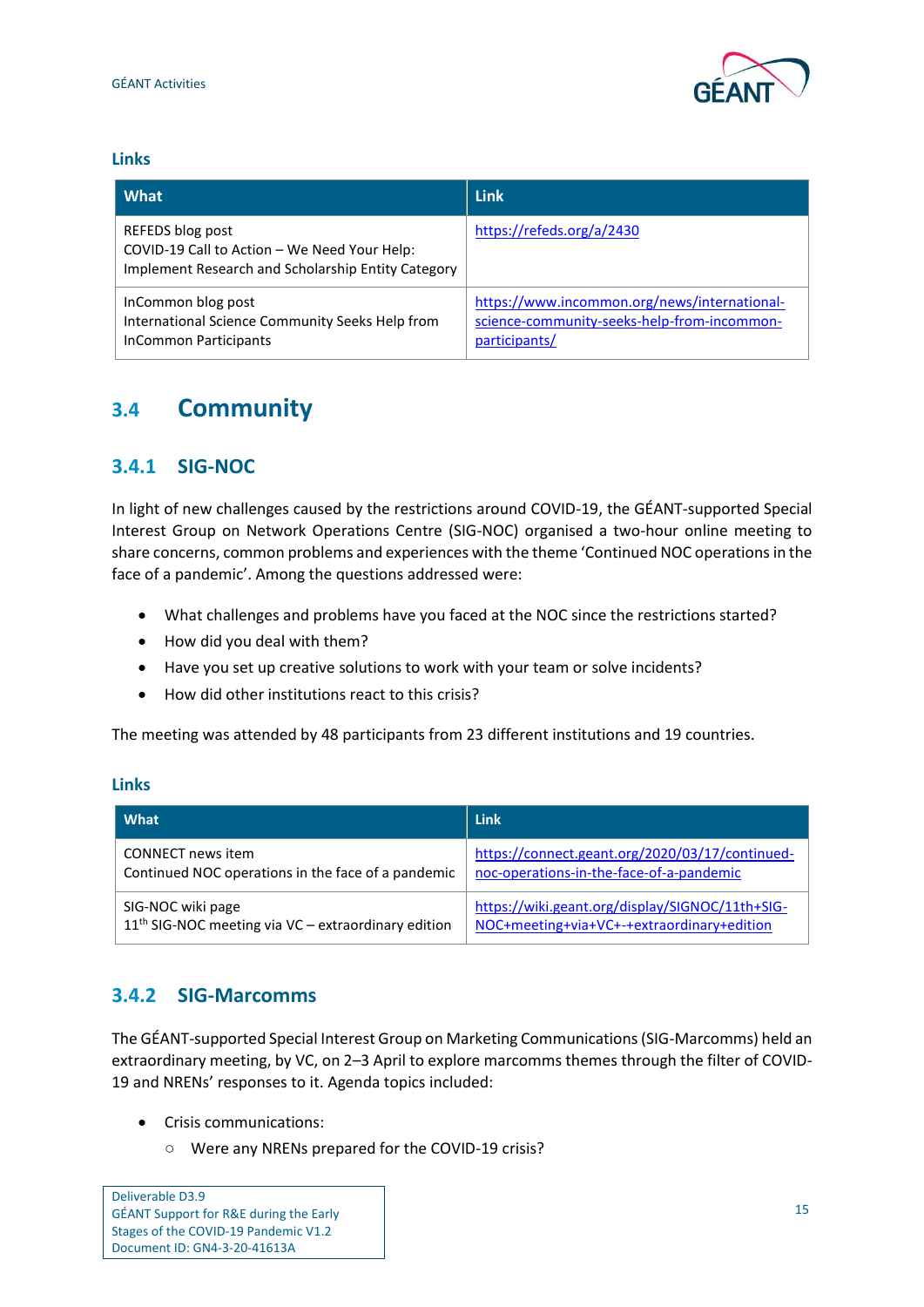

- What is the impact on NRENs and on their marcomms teams?
- What lessons can we learn from this situation for future crisis preparedness?
- Challenges and opportunities:
	- What activities have arisen / increased in the COVID-19 context?
	- What are the risks / challenges for NRENs?
	- What are the opportunities for NRENs & marcomms teams to help and to show their strategic value?
	- How and where are we / can we collect and publish stories?
- Internal communications and company culture:
	- How are internal communications adapting to the COVID-19 situation?
	- What is the impact on the company culture for NRENs?
	- What role is the marcomms team playing and what lessons can be learned?

The meeting was attended by approx. 34 participants from 25 countries and 4 continents.

SIG-Marcomms has also compiled and is maintaining a wiki page for sharing ideas and best practices in communication plus other resources around the COVID-19 pandemic, how it is affecting the NREN and R&E communities, and how GÉANT and NRENs are responding / can respond to provide each other with support and information. In particular, it provides a messaging resource, a collection of examples of internal and external communications by several organisations, which can be filtered by world region, topic, audience, organisation, channel and date.

| What                                                                                                            | <b>Link</b>                                                                                      |
|-----------------------------------------------------------------------------------------------------------------|--------------------------------------------------------------------------------------------------|
| Community Communications, PR and marketing wiki<br>page<br>SIG-Marcomms Extraordinary Meeting 2-3 April<br>2020 | https://wiki.geant.org/display/tfcpr/SIG-<br>Marcomms+Extraordinary+Meeting+-+2-<br>3+April+2020 |
| Community Communications, PR and marketing wiki<br>page<br>COVID-19 Communications - Community                  | https://wiki.geant.org/display/tfcpr/COVID-<br>19+Communications+-+COMMUNITY                     |

#### **Links**

### <span id="page-19-0"></span>**3.4.3 GÉANT Community Programme Wiki**

The GÉANT community has compiled a series of wiki pages listing information and resources that could be useful to research and education networkers in these times of COVID-19. Representatives of NRENs, universities and other organisations who participate in GÉANT Community Programme working groups are refocusing the groups' efforts in order to address the challenging COVID-19 situation. With a goal to share best practices and resources where possible, GÉANT Task Forces (TFs) and Special Interest Groups (SIGs) are collecting information that could be useful to each other, and gearing up the use of online meeting spaces.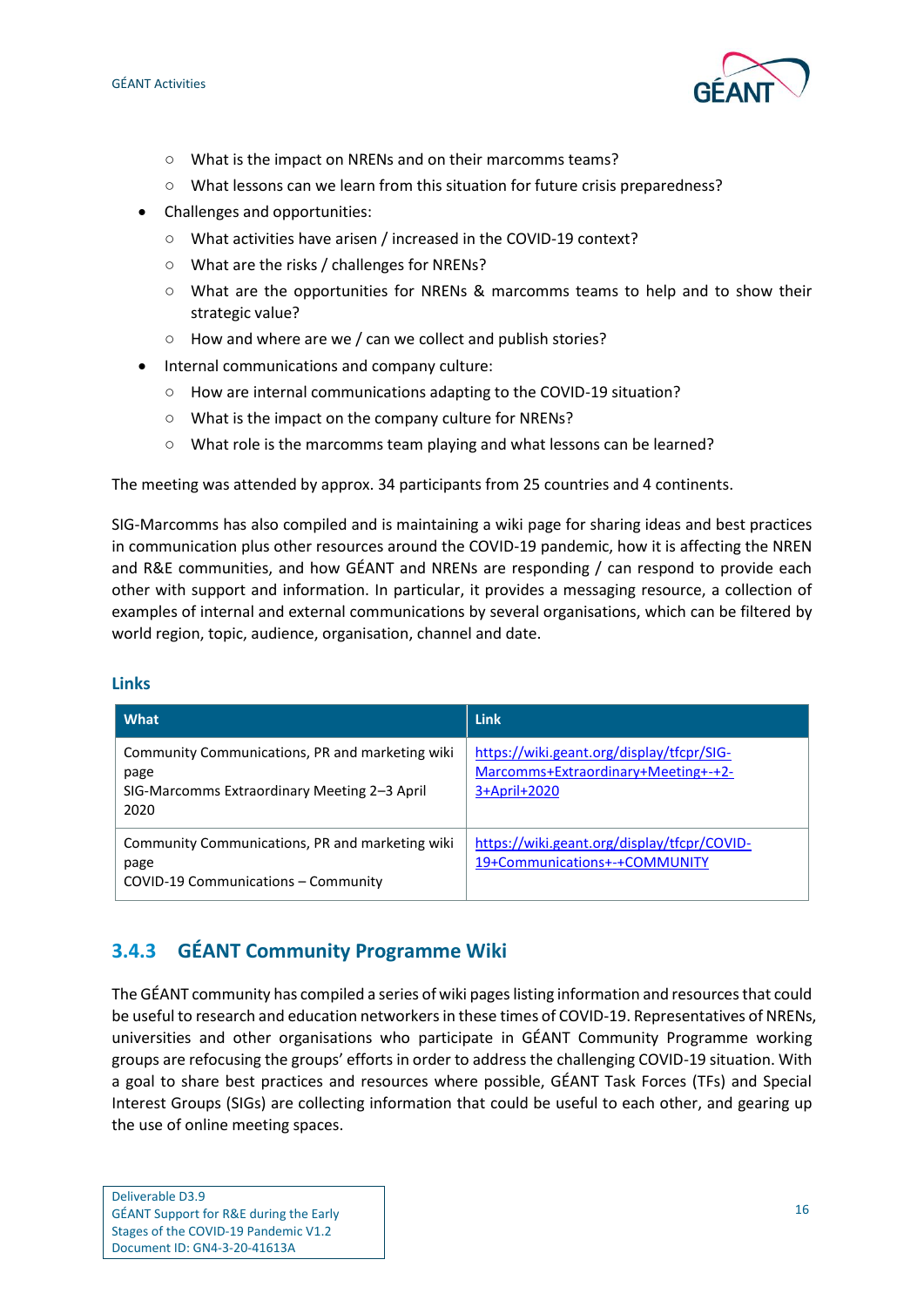

Statistics on the number of visitors and page views will be provided in the next GN4-3 management report.

#### **Links**

| What                                             | <b>Link</b>                                 |
|--------------------------------------------------|---------------------------------------------|
| GÉANT wiki page                                  | https://wiki.geant.org/display/GCP/COVID-   |
| COVID-19 community activities and resources      | 19+community+activities+and+resources       |
| Community channel news item                      | https://connect.geant.org/2020/03/18/geant- |
| GÉANT community pulls together amidst the COVID- | community-pulls-together-amidst-covid19-    |
| 19 challenge                                     | challenge                                   |

#### <span id="page-20-0"></span>**3.4.4 Communications**

Statistics on the number of visitors and page views for the communications described below will be provided in the next GN4-3 management report.

#### **3.4.4.1 CONNECT Online**

GÉANT is using its CONNECT Online website to disseminate to the R&E community key information relating to COVID-19 and to the support, services and resources available. Primarily divided between the Community News and COVID-19 In Focus channels, the items cover commercial offerings and developments of potential help to the community as well as GÉANT- and NREN-related offerings and news.

#### **Links**

| What                                                                                             | <b>Link</b>                                                                                             |  |
|--------------------------------------------------------------------------------------------------|---------------------------------------------------------------------------------------------------------|--|
| <b>CONNECT Online website</b>                                                                    | https://connect.geant.org/                                                                              |  |
| Community News channel                                                                           | https://connect.geant.org/community-news                                                                |  |
| COVID-19 In Focus channel                                                                        | https://connect.geant.org/covid                                                                         |  |
| <b>Example news items</b>                                                                        |                                                                                                         |  |
| Community channel news item<br>GÉANT community pulls together amidst the COVID-<br>19 challenge  | https://connect.geant.org/2020/03/18/geant-<br>community-pulls-together-amidst-covid19-<br>challenge    |  |
| Community channel news item<br>Fast-track co-creation funding for COVID-19 related<br>activities | https://connect.geant.org/2020/03/31/fast-track-<br>co-creation-funding-for-covid-19-related-activities |  |
| COVID-19 In Focus channel item<br>Rescale Partners with Google Cloud and Microsoft               | https://connect.geant.org/2020/03/27/rescale-<br>partners-with-google-cloud-and-microsoft-azure-        |  |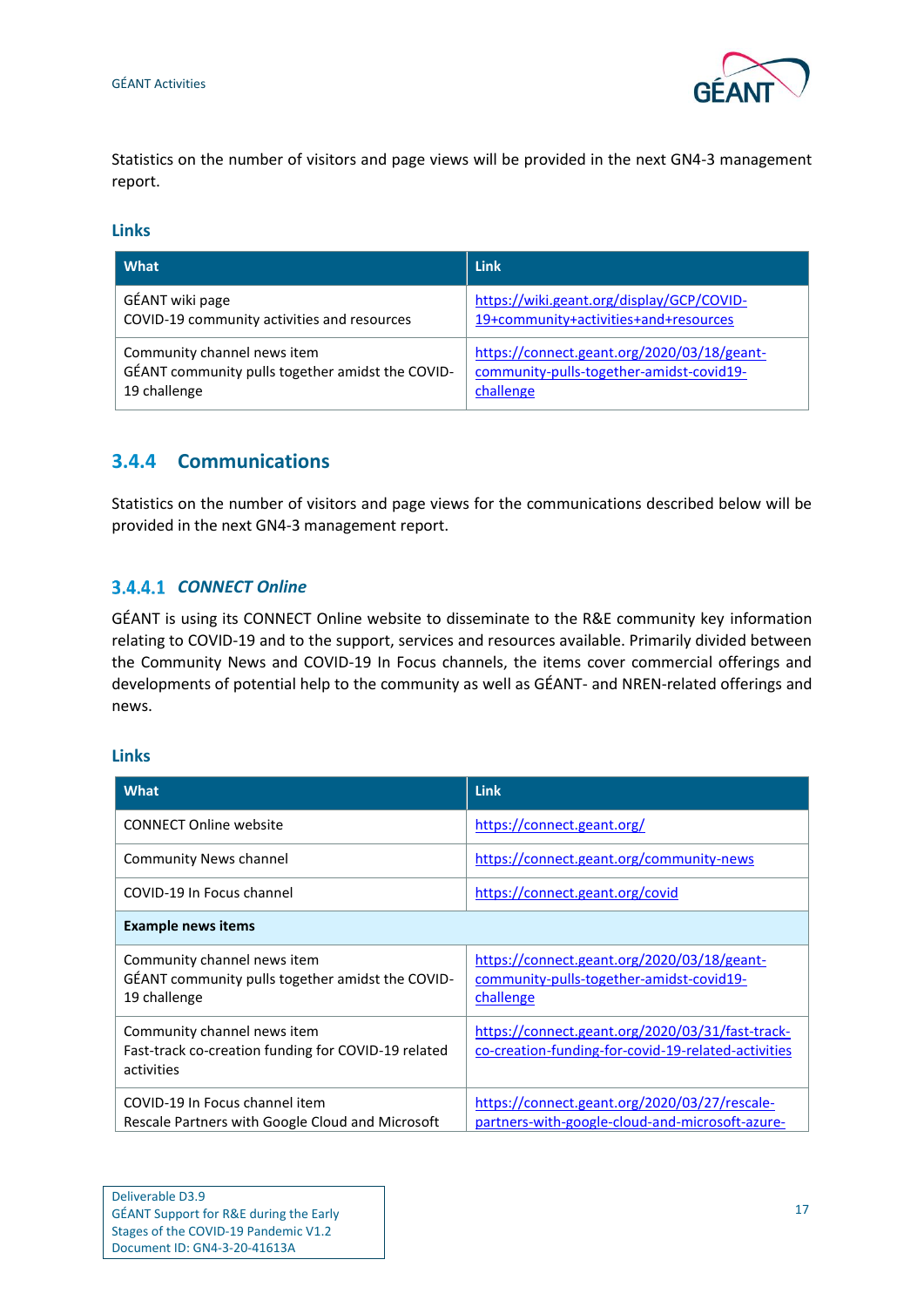

| l What                                              | <b>Link</b>                                       |
|-----------------------------------------------------|---------------------------------------------------|
| Azure to Accelerate the Race for COVID-19 Vaccine   | to-accelerate-the-race-for-covid-19-vaccine-with- |
| with Cloud Supercomputers for Researchers           | cloud-supercomputers-for-researchers              |
| Community channel news item                         | https://connect.geant.org/2020/04/01/embl-ebi-    |
| EMBL-EBI leads International collaboration to share | leads-international-collaboration-to-share-covid- |
| COVID-19 research data                              | 19-research-data                                  |

#### **3.4.4.2 IMPACT Website**

The Communications team is preparing a series of COVID-19-related articles for the GÉANT IMPACT website, beginning with how GÉANT and the NRENs are supporting EMBL-EBI, and including the importance of GÉANT AAI services to the Life Sciences community and COVID-19 research activity in the context of EOSC.

#### **Links**

| <b>What</b>          | Link                      |
|----------------------|---------------------------|
| GÉANT Impact website | https://impact.geant.org/ |

#### *NREN and Global Partner News*

GÉANT is promoting activities and news items from European NREN and regional partners, to demonstrate the support R&E networks are providing across the globe. The activities of PSNC, and blog posts from FCCN and from the AAU and RRENs in Africa are three examples.

#### **PSNC**

GÉANT created a newsitem that brought together the activities being undertaken by the Polish NREN, PSNC, to support the fight against COVID-19, including:

- Provision of PIONIER Research and Classroom services.
- Supporting the videoconference of hospitals from Shenzhen and Poznan.
- Provision of free video rooms for hospitals.
- Launch of health self-assessment website.
- Printing 3D visors for hospitals in Poznań.

#### **Links**

| l What                                             | <b>Link</b>                                    |
|----------------------------------------------------|------------------------------------------------|
| CONNECT news item                                  | https://connect.geant.org/2020/04/20/how-psnc- |
| How PSNC are supporting the fight against COVID-19 | are-supporting-the-fight-against-covid-19      |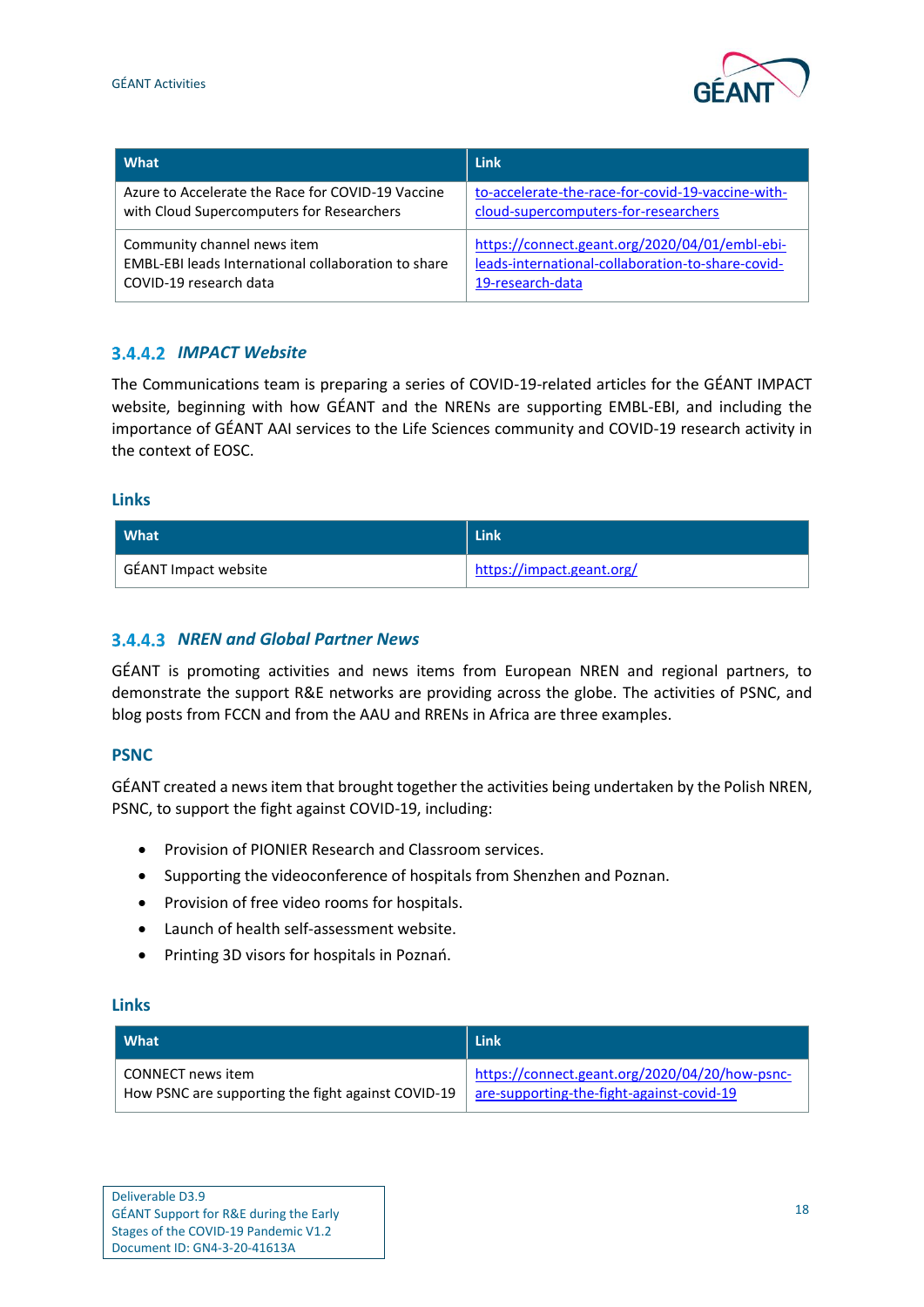

#### **FCCN**

FCCN, the Portuguese NREN, submitted a blog post to CONNECT Online describing their experience during the pandemic, and how NREN services and activities are supporting the community. Highlights include:

- FCCN has strengthened its capacity to support digital services, with an upgrade to 100 Gbps in the Science, Technology and Society Network (RCTS) connection to Gigapix, the national Internet Exchange Point, and an upgrade in the access from the Azores, Madeira and Algarve universities, which resulted in an increase of 344% in the access rate to RCTS.
- Use of the collaborative platforms delivered by FCCN has increased significantly. For example, Colibri, FCCN's videoconference service, which had pre-pandemic daily averages of 124 meetings and 827 participants reached 2,698 meetings and 63,181 participants on 16 March and 13,216 meetings and 280,616 participants on 24 April.
- Other initiatives in which FCCN is involved include:
	- COVID-19 Distance Learning Observatory, to monitor and support higher education institutions, their teachers and students, in their implementation of distance learning / teaching activities.
	- The Somos todo@s digitais (we're all digital) project, which reaches out to the Portuguese population with elementary digital knowledge to help improve their skills and provide support.
	- Sciende 4 Covid portal, to mobilise the scientific communities in joint research and development projects and activities aimed at combating COVID-19.
- FCCN has used its social media channels for focused communications and engagement, including using its own version of the #StayAtHome hashtag and encouraging its community to share their experience with the work tools and support services provided.

The post also provides 8 examples of the positive media coverage FCCN has received for its activities.

#### **Links**

| l What                                        | Link                                         |
|-----------------------------------------------|----------------------------------------------|
| CONNECT news item / blog post                 | https://connect.geant.org/2020/05/12/fccns-  |
| FCCN's experience during the pandemic and how | experience-during-the-pandemic-and-how-nren- |
| NREN services are helping the community       | services-are-helping-the-community           |

#### **AAU and RRENs in Africa**

A blog post from the Association of African Universities (AAU) explains why they, together with Regional Research and Education Networks (RRENs) in Africa, are calling for the strengthening of campus network infrastructure so that African higher education institutions can cope with COVID-19 and future global disruptions.

'Amidst the unprecedented COVID-19 pandemic, many academic and research communities have resolved to work remotely for health and safety reasons. This situation has proved the importance of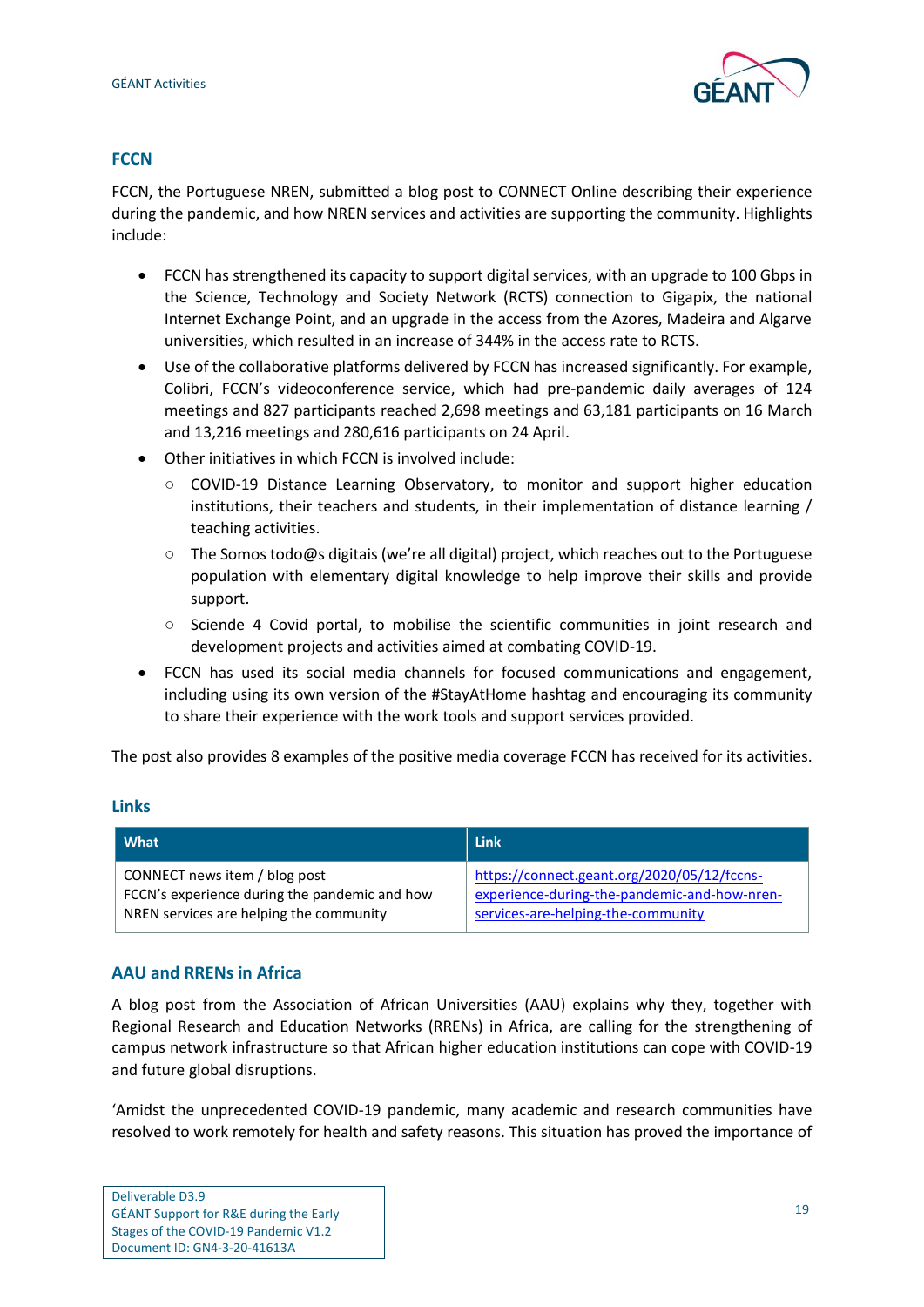

building strong communications infrastructures for higher education and research institutions, able to support advanced services delivered through high-speed telecommunications networks.

'The Association of African Universities (AAU), the UbuntuNet Alliance (UA), the West and Central Africa Research and Education Network (WACREN), the Arab States Research and Education Network (ASREN) and the National Research and Education Networks (NRENs) in Africa are therefore calling for investments to support the development and strengthening of campus networks & research and education networks infrastructure and provision of online/remote teaching and learning platforms/tools for African Higher Education Institutions (HEIs). The campus networks, supported by the national and regional research and education networks, are fundamental in transforming methods of teaching, learning and research as a response to the COVID-19 pandemic that has led to the closure of a large majority of African Higher Education Institutions.'

#### **Links**

| What                                                                                            | Link                                                                                                                 |
|-------------------------------------------------------------------------------------------------|----------------------------------------------------------------------------------------------------------------------|
| AAU blog post<br>AAU and RRENs appeal for strengthening of campus<br>network infrastructure     | https://blog.aau.org/aau-and-rrens-appeal-for-<br>strengthening-of-campus-network-infrastructure/                    |
| CONNECT news item<br>AAU and RRENs appeal for strengthening of campus<br>network infrastructure | https://connect.geant.org/2020/04/06/aau-and-<br>rrens-appeal-for-strengthening-of-campus-<br>network-infrastructure |

#### *Targeted Communications*

GÉANT is forwarding key information to NREN and global partners via established mailing lists to ensure they are well-informed and in the best position to support their users. Examples include:

- Forwarding the EMBL-EBI COVID-19 Action Plan to European NREN and international partners to ensure they are aware and well-placed to support their users.
- Forwarding information about global data initiatives, such as the RDA COVID-19 working group [\[RDA\\_COVID-19WG\]](#page-63-1) and the Data Together COVID-19 appeal and actions [\[DataTogether\\_COVID-19\]](#page-61-6), to regional partners in Latin America, Africa, Asia Pacific and North America, and to European NREN partners, for further sharing with their partners and communities.

Further targeted communications from Partner Relations included:

- Outreach to all NREN partners at the beginning of the lockdown period to obtain an overview of the national situations and assess early on potential needs, such as increased interest in videoconference services and tools, and learning management systems (LMS).
- Consolidated information on measures put in place by GÉANT, support available and service offerings prepared and shared through the GÉANT CEO with General Assembly members.
- Webinar on real-time communications (RTC) for research and education, and outreach for the service offering, after GÉANT secured a Preferential Quotation with the service provider as part of its Cloud Services activity, which will be made available to all NRENs.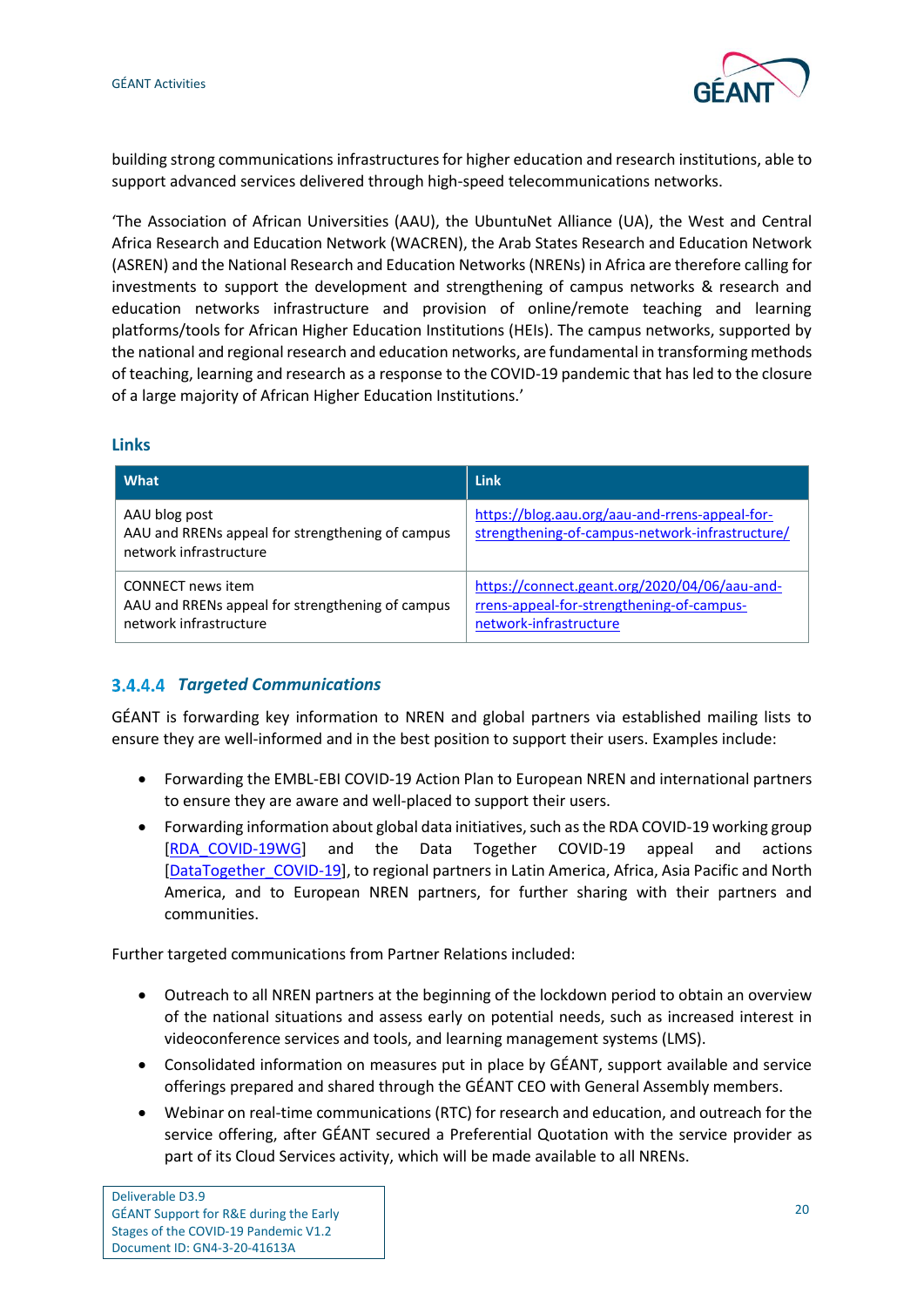

In mid-March, GÉANT International Relations also reached out to global partners to share information on European efforts related to the COVID-19 pandemic that may be of interest outside Europe. These included:

- The Digital Conference Webinar [\[Digital\\_Conf\\_Webinar\]](#page-61-9).
- The GÉANT Crisis Management wiki [\[GN\\_CrisisMgt\\_Wiki\]](#page-62-10).
- The GÉANT wiki for Educational Resources and Best Practices [\[GN\\_Ed\\_Wiki\]](#page-62-11).
- The first Task Force on Educational Services and Activities (TF-EDU) virtual meeting held on Wednesday, 25 March 2020; GÉANT also encouraged global partners to join TF-EDU [\[TF-EDU\]](#page-63-8).

### <span id="page-24-0"></span>**3.4.5 Engagement**

GÉANT is engaging with NREN partners and research users in a targeted manner, according to their specific roles and needs. For example, the Partner Relations, International Relations and Research Engagement and Support and Community Programme teams are:

- In collaboration with the respective NRENs, contacting research users and communities to ensure their needs are being met.
- Responding to ad hoc requests and invitations, such as:
	- Conducting a webinar with RedCLARA, the non-profit organisation that manages the pan-Latin American advanced R&E network, and RNP, the NREN for Brazil, on what GÉANT is doing to support COVID-19-related initiatives.
	- Presenting at the World Bank Summit on the same topic, with particular emphasis on OpenUp2U and eduMEET.
	- Presenting to UNESCO on Up2U and how GÉANT can support schools.

Support provided by the Partner Relations team includes:

- Providing **tailored support** to NREN partners according to specific needs identified as a result of bilateral engagement, ranging from education / videoconference service licences to GÉANT World Service (GWS) upgrades.
- Initiating the **GÉANT Community Café**. The objective is to provide an informal, open platform for the community to meet (virtually) without a fixed agenda, with the aim of helping to fill the gap in social interactions left by the suspension of the usual programme of GÉANT events and meetings. Two successful sessions took place twice in April, with up to 35 participants. The Café will be continued on a bi-weekly basis. A blog post on the first meeting is available at [\[Café\\_Blog\]](#page-61-10).
- Holding **South East Europe (SEE) NREN bilateral catch-ups** focused on GÉANT support for the duration of the pandemic. Plans for the SEE NREN Support Programme have been readjusted for the coming months. The planned regional event has been postponed until next year, and the focus placed on bilateral engagement to ensure that these NRENs (who typically have a smaller budget, less staff and a smaller service portfolio) receive additional support.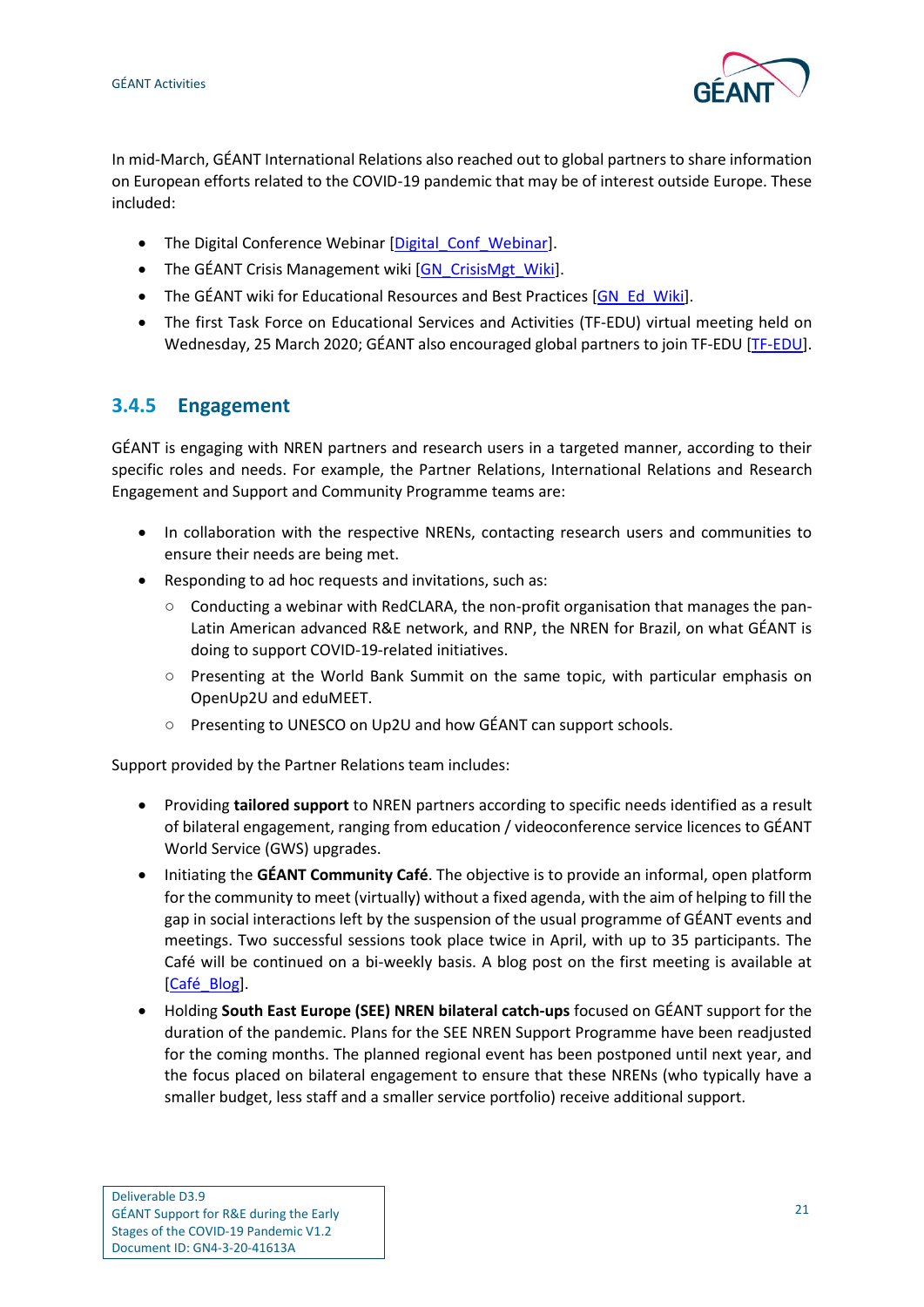

## <span id="page-25-0"></span>**<sup>4</sup> European NREN Activities**

This information was collected from a number of sources:

- NREN replies to email enquiries from Partner Relations about their initial activities in response to the COVID-19 crisis.
- Announcements on the NRENs' websites (se[e Appendix B\)](#page-55-0).
- Blog posts, e.g. the EaP blog [\[EaP\\_blog\]](#page-61-11).
- Feedback from Partner Relations officers.

As the information below demonstrates, the NRENs are generally coping well with the immediate challenges presented by the crisis and with addressing their users' needs. User demands vary: some NRENs have a customer base that extends into areas such as health care and government and are therefore even more immediately involved in addressing COVID-19-related requirements.

It is important to stress that the NRENs' responses are mainly based on their existing service offers, which met the challenges and needs requiring only occasional adjustments or supplementary measures. Where the capacity of individual services (especially real-time communications applications) did not match the sudden surge in demand, capacity was increased or commercial offerings were facilitated. Generally, however, the NRENs' infrastructure and service offerings held up well to the demands caused by the change in use patterns, demonstrating resilience, robustness, relevance and preparedness in the face of challenging situations.

This section covers NREN activities in the following areas:

- Business continuity.
- Network.
- Services.
- <span id="page-25-1"></span>• Community.

## **4.1 Business Continuity**

With regard to working practices, NREN staff are generally working from home, with no or only limited travel, and no face-to-face meetings.

The effect of working from home varies between NRENs: for many it was already part of their working practices and therefore the change was not too disruptive. However, in some cases where working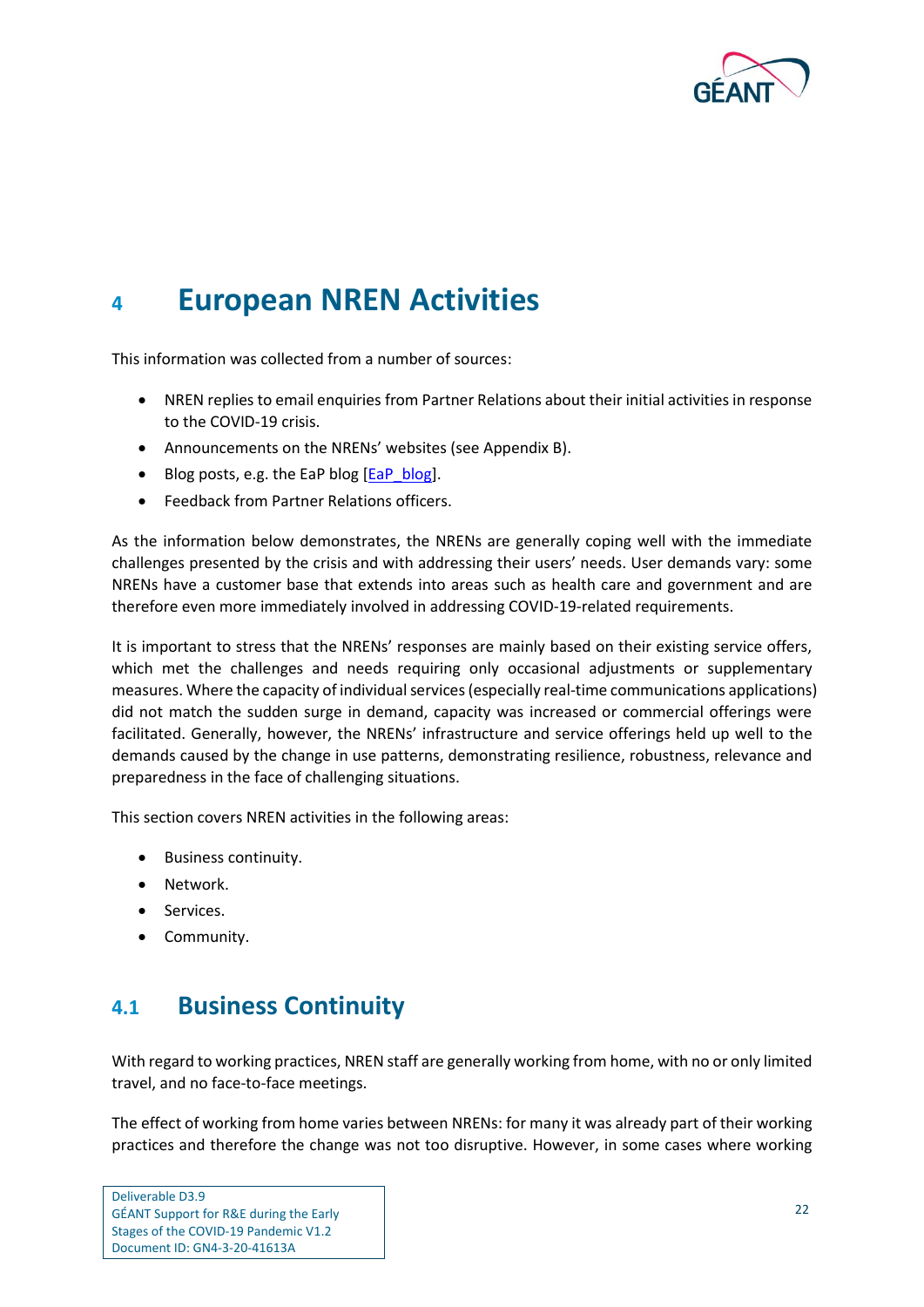

from home was not part of the norm, there was a slight decrease in efficiency while infrastructure and processes were put in place and staff adapted to the new way of working.

Travel restrictions are having most impact on maintaining the network, as engineers are unable to make site visits. However, the network is continuing to meet user needs (see Section [4.2](#page-26-0) below).

Customer support has moved to phone and email completely.

In the absence of face-to-face meetings, meetings are being held via videoconference where possible and practical. However, many meetings have had to be cancelled, including significant events and conferences such as those shown i[n Table 4.1](#page-26-1) below.

| <b>NREN</b>   | <b>Event</b>                                                                                                                                                                                                              |  |
|---------------|---------------------------------------------------------------------------------------------------------------------------------------------------------------------------------------------------------------------------|--|
| <b>ACOnet</b> | Events to celebrate 20 years of ACOnet in June.                                                                                                                                                                           |  |
| <b>CESNET</b> | Internal strategy seminar, which usually includes all 150 employees.                                                                                                                                                      |  |
| RedIRIS       | Annual event in Zaragoza, from 19 to 21 May.                                                                                                                                                                              |  |
| All           | TNC20 in Brighton, UK, 8-12 June - the 36th edition of this flagship<br>GÉANT community conference. Planning for TNC21 is already<br>underway: it will take place 21-25 June 2021, in the same location,<br>Brighton, UK. |  |

<span id="page-26-1"></span>Table 4.1: Examples of cancelled events

## <span id="page-26-0"></span>**4.2 Network**

The network is meeting the needs of the NRENs' customers in all cases. Some NRENs (e.g. ARNES, GRENA, ULAKBIM) have taken measures to increase the capacity, but even where this is not the case, no bottlenecks have been reported. As IUCC stated in an early blog post, this is one of the benefits of a network that is overprovisioned by design: 'The entire design of the GÉANT network is to be overengineered. Commercial ISPs engineer their networks to maximise profits. GÉANT requires link upgrades when links exceed 60% whereas ISPs maintain their networks at 95% capacity to maximise profits. The GÉANT network is built to handle sudden and unexpected traffic peaks. Exactly the kind of peaks that can happen in the midst of a global pandemic.' [\[IUCC\\_blog\\_24Mar\]](#page-62-12)

However, the type of traffic has changed, with less research/education taking place at the campuses (and schools, where applicable) and more traffic in and out of the NREN networks.

Some NRENs have taken steps to avoid risking interruptions to the traffic. Belnet, for example, have put their network upgrade on hold for this reason, a critical risk-prevention measure in their case as they provide internet traffic to government and hospitals as well as for the R&E sector. Similarly, URAN have suspended any network architecture changes and upgrades, while RedIRIS have suspended competition for the renewal of their optical equipment for the time being, to focus on current service delivery.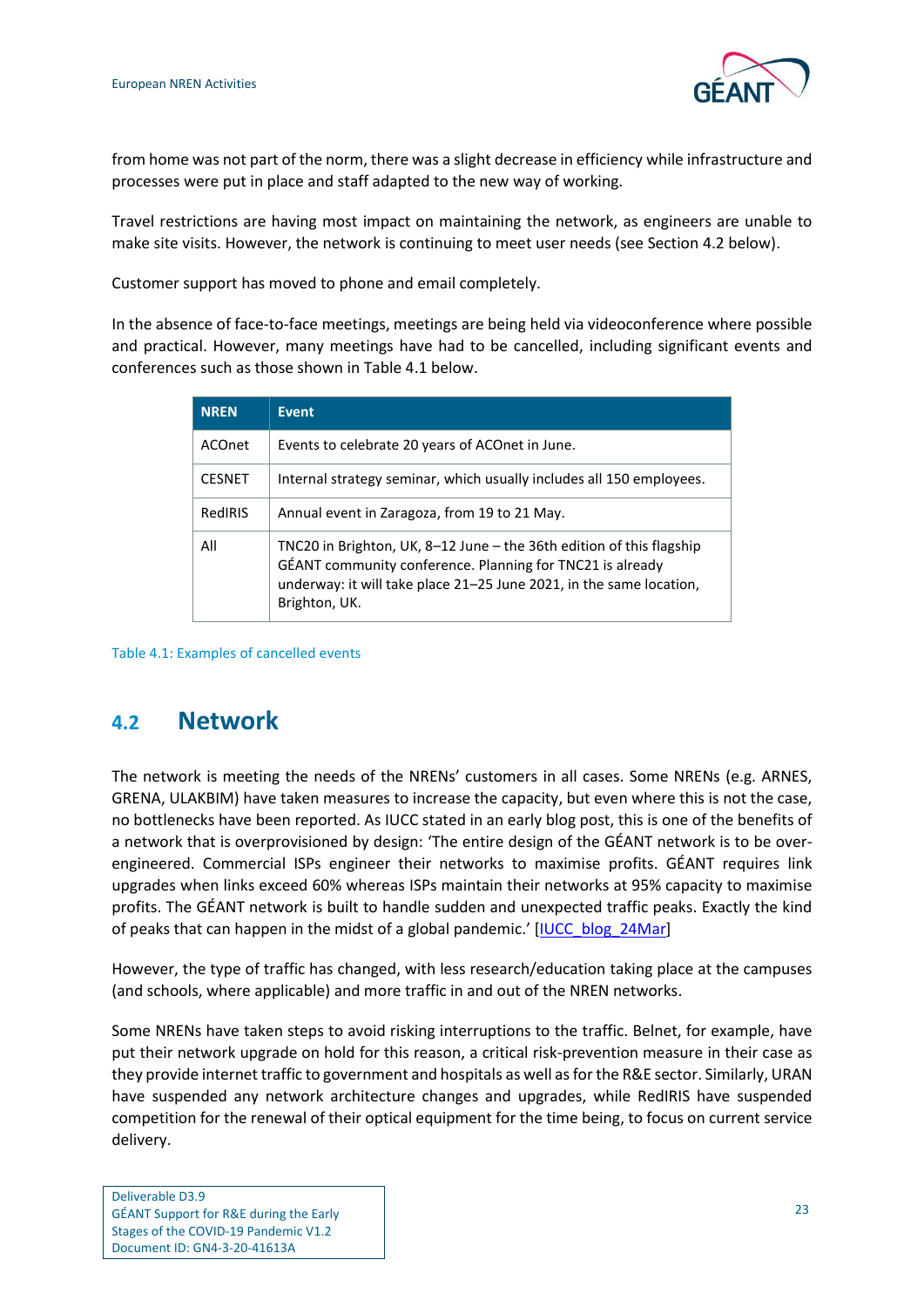

NRENs provide internet services to the health sector (prominent examples include GRNET, ACOnet, CESNET and Jisc as well as Belnet), which makes their services directly relevant to the response to COVID-19. Meanwhile KIFÜ has set up a new high-speed connection to the new COVID-19 Research Centre, provided cloud capacity in its IaaS cloud platform Cloud for Education (C4E) and allocated part of its HPC capacity to running Folding@Home COVID-19 data processing.

## <span id="page-27-0"></span>**4.3 Services**

Please note that although this section has been compiled from multiple sources, the information provided may not be exhaustive. Full details of service offerings can be found on the NRENs' websites; URLs are given i[n Appendix B.](#page-55-0)

### <span id="page-27-1"></span>**4.3.1 Real-Time Communications**

All NRENs report a huge demand for video real-time communications (RTC) services for various purposes, but in particular centred around education (remote lectures, seminars, lessons, etc.) and meetings of all kinds.

A number of NRENs have their own videoconference services which they offer to their users. These include commercial services rebranded by the NRENs as their own, NREN-run services based on open source systems, and solutions developed in-house. However, most of them state that their capacities are not sufficient to cover all needs. Many of them are working to extend their capacity. For example:

- DFN reported that some of their customers (e.g. Leibniz-Rechenzentrum der Bayerischen Akademie der Wissenschaften (LRZ)) helped out with server capacity and more licences were made available to scale up their system (DFNConf).
- KIFÜ has increased the capacity (by 3.5x) of its videoconferencing platform.
- Uninett are extending the lifespan of an older service, Videobro, which was about to be phased out.

| <b>NREN</b>   | <b>Own Video Service</b> | <b>Based On</b>          | <b>URL</b>                                                        |
|---------------|--------------------------|--------------------------|-------------------------------------------------------------------|
| <b>ARNES</b>  | <b>ARNES VID</b>         | Jitsi                    | https://www.arnes.si/services/multimedia/<br>video-transmissions/ |
|               | <b>ARNES Vox</b>         |                          | https://www.arnes.si/services/multimedia/<br>vox-web-conferences/ |
| ASNET-        | MEET.ASNET.AM            | BigBlueButton/GreenLight | https://asnet.am/services.php?art=Videoco                         |
| AM            | BAREV.ASNET.AM           | Jitsi                    | nference⟨=en                                                      |
| <b>CARNET</b> | <b>CARNET Jellyfish</b>  |                          | https://www.carnet.hr/en/usluga/carnet-<br>video-conferences/     |
| <b>CESNET</b> | <b>CESNET Meetings</b>   | Pexip                    | https://www.cesnet.cz/services/webconfer<br>ence/?lang=en         |
| <b>DFN</b>    | <b>DFNConf</b>           | Pexip                    | https://www.conf.dfn.de/en/                                       |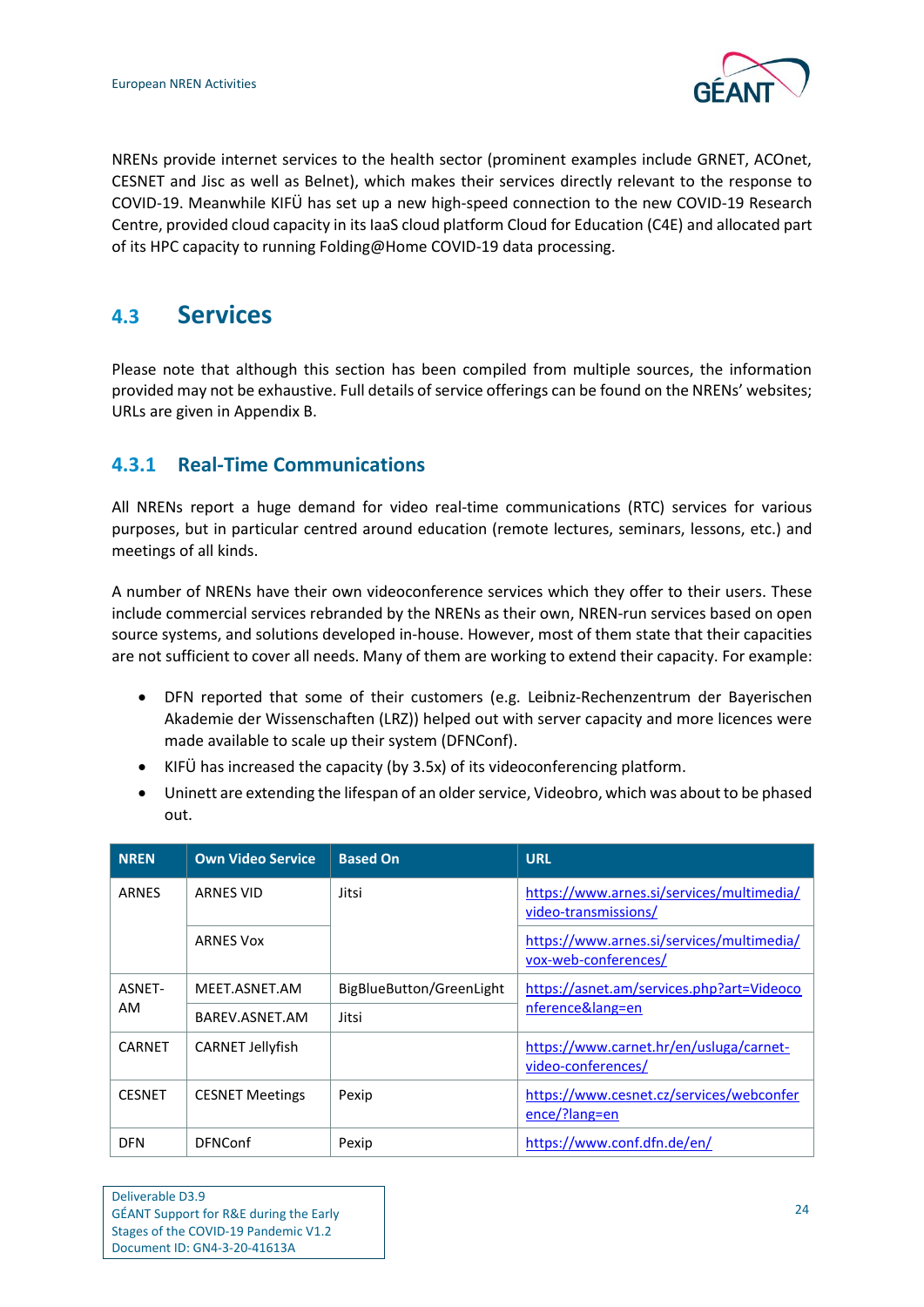

| <b>NREN</b>    | <b>Own Video Service</b>          | <b>Based On</b>      | <b>URL</b>                                                                 |
|----------------|-----------------------------------|----------------------|----------------------------------------------------------------------------|
| <b>FCCN</b>    | Colibri                           | Zoom                 | https://www.fccn.pt/en/collaboration/colib<br>ri/                          |
|                | VideoCast                         |                      | https://www.fccn.pt/en/collaboration/vide<br>ocast/                        |
| GARR           | OpenMEET                          | Jitsi                | https://www.servizi.garr.it/en/voice-and-<br>video-communications/openmeet |
|                | <b>GARR Webmeetings</b>           | Adobe Connect        | https://webmeetings.garr.it/                                               |
|                | eduMEET                           |                      | https://edumeet.org/                                                       |
|                | Vconf                             |                      | https://vconf.garr.it/econfportal-<br>hd/www/news                          |
| KIFÜ           | eduMEET                           |                      | https://edumeet.org/                                                       |
| <b>RENATER</b> | Rendez-Vous                       | Jitsi                | https://www.renater.fr/en/RENDEZ-VOUS                                      |
|                | RENAvisio                         | Scopia               | https://www.renater.fr/en/RENAvisio                                        |
| <b>SURF</b>    | Videobellen                       | Jitsi                | https://www.surf.nl/en/node/2839                                           |
| <b>SWITCH</b>  | Meet                              |                      | https://www.switch.ch/meet/                                                |
|                | SWITCHinteract<br>(fees required) | Adobe Connect        | https://www.switch.ch/interact/                                            |
| <b>ULAKBIM</b> | Jitsi <sup>1</sup>                | Jitsi                | https://eksisozluk.com/jitsi--3792351                                      |
| Uninett        | Videobro                          |                      | https://www.uninett.no/en/video-bridge                                     |
| <b>URAN</b>    | WebClass                          | <b>BigBlueButton</b> | http://www.uran.ua/~eng/videoconf.htm                                      |

Notes:

1. Open source solution offered by the NREN to its users as a service.

#### <span id="page-28-0"></span>Table 4.2: NRENs' own video services

At the same time, some NRENs also promote various third-party or commercial services. These are often just recommendations (often based on their availability among their customer base) but in some cases also include licences that the NRENs hold (it is not always clear which is the case, so there might be more licences available through NRENs than is shown in [Table 4.3](#page-29-1) below).

| <b>NREN</b>   | <b>Third-Party or Commercial</b><br><b>Video Service</b> | <b>URL</b>                                                                  |
|---------------|----------------------------------------------------------|-----------------------------------------------------------------------------|
| <b>ARNES</b>  | Webex                                                    | https://www.webex.com/de/index.html                                         |
|               | H.323                                                    | https://www.arnes.si/services/multimedia/high-<br>quality-videoconferences/ |
| <b>CARNET</b> | Webex                                                    | https://www.webex.com/de/index.html                                         |
| <b>CESNET</b> | Zoom (licences)                                          | https://zoom.us/                                                            |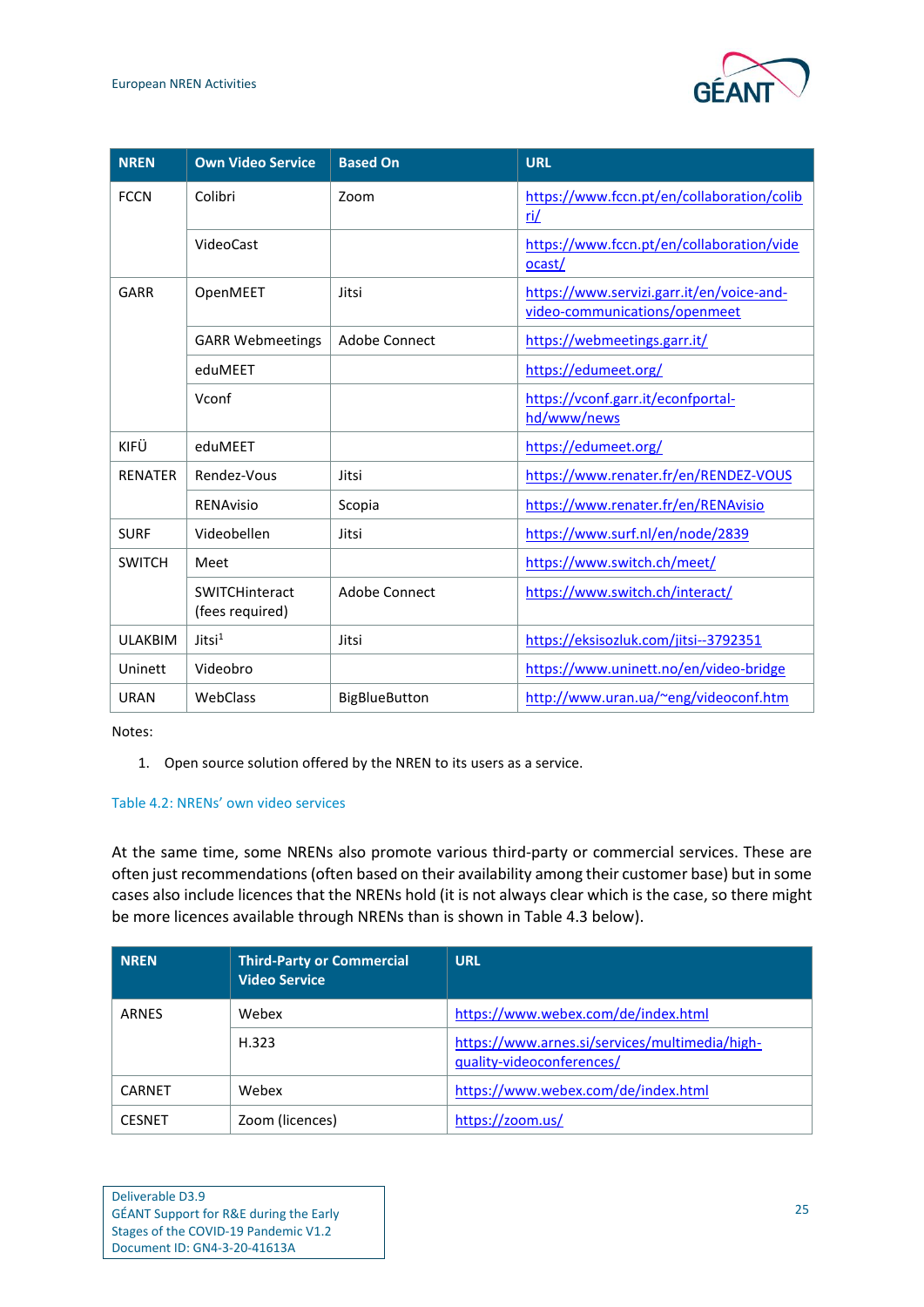

| <b>NREN</b>     | <b>Third-Party or Commercial</b><br><b>Video Service</b> | <b>URL</b>                                                                            |
|-----------------|----------------------------------------------------------|---------------------------------------------------------------------------------------|
|                 | <b>Microsoft Teams</b>                                   | https://www.microsoft.com/en-gb/microsoft-<br>365/microsoft-teams/group-chat-software |
|                 | Google Meet                                              | https://apps.google.com/meet/                                                         |
|                 | Webex                                                    | https://www.webex.com/de/index.html                                                   |
| <b>DelC</b>     | Adobe Connect                                            | https://www.adobe.com/products/adobeconnect.html                                      |
|                 | Zoom                                                     | https://zoom.us/                                                                      |
| <b>DFN</b>      | Adobe Connect                                            | https://www.adobe.com/products/adobeconnect.html                                      |
| Funet/CSC       | Zoom                                                     | https://zoom.us/                                                                      |
| Jisc            | Zoom                                                     | https://zoom.us/                                                                      |
| PSNC/PIONEER    | eduMEET                                                  | https://edumeet.org/                                                                  |
|                 | medVC.eu                                                 | https://medvc.eu/                                                                     |
| <b>RESTENA</b>  | Webex                                                    | https://www.webex.com/de/index.html                                                   |
| <b>SURF</b>     | Microsoft Teams (cooperation<br>with MS)                 | https://www.microsoft.com/en-gb/microsoft-<br>365/microsoft-teams/group-chat-software |
|                 | Amazon Chime video                                       | https://aws.amazon.com/chime/                                                         |
|                 | Webex                                                    | https://www.webex.com/de/index.html                                                   |
| Uninett         | Zoom                                                     | https://zoom.us/                                                                      |
| <b>URAN</b>     | eduMEET                                                  | https://edumeet.org/                                                                  |
| <b>NORDUnet</b> | Zoom (NORDUnet-operated<br>Zoom service)                 | https://www.nordu.net/content/zoom-0                                                  |
|                 | Adobe Connect                                            | https://www.nordu.net/content/adobe-connect                                           |

#### <span id="page-29-1"></span>Table 4.3: Third-party and commercial video services promoted by NRENs

18 NRENs specifically discuss videoconference services on their websites, whether their own or a commercial service.

#### <span id="page-29-0"></span>**4.3.2 Remote Learning**

Another urgent user need is for tools to facilitate remote learning. This is a common area of activity for NRENs and they offer a range of options. These differ in scope depending on the NREN's customer base (whether only universities or schools as well) and on the focus of the NREN (whether they provide only network services or offer other services as well).

In most cases these tool options are part of the NREN's usual service offer, so they are not new (with the exception of openUp2U – see Section [3.2.1\)](#page-15-3). However, they are being strongly promoted by the respective NREN and are receiving a lot more attention to ensure they meet users' needs. (For example, KIFÜ has developed its Cloud for Education (C4E) platform to support multi-site redundancy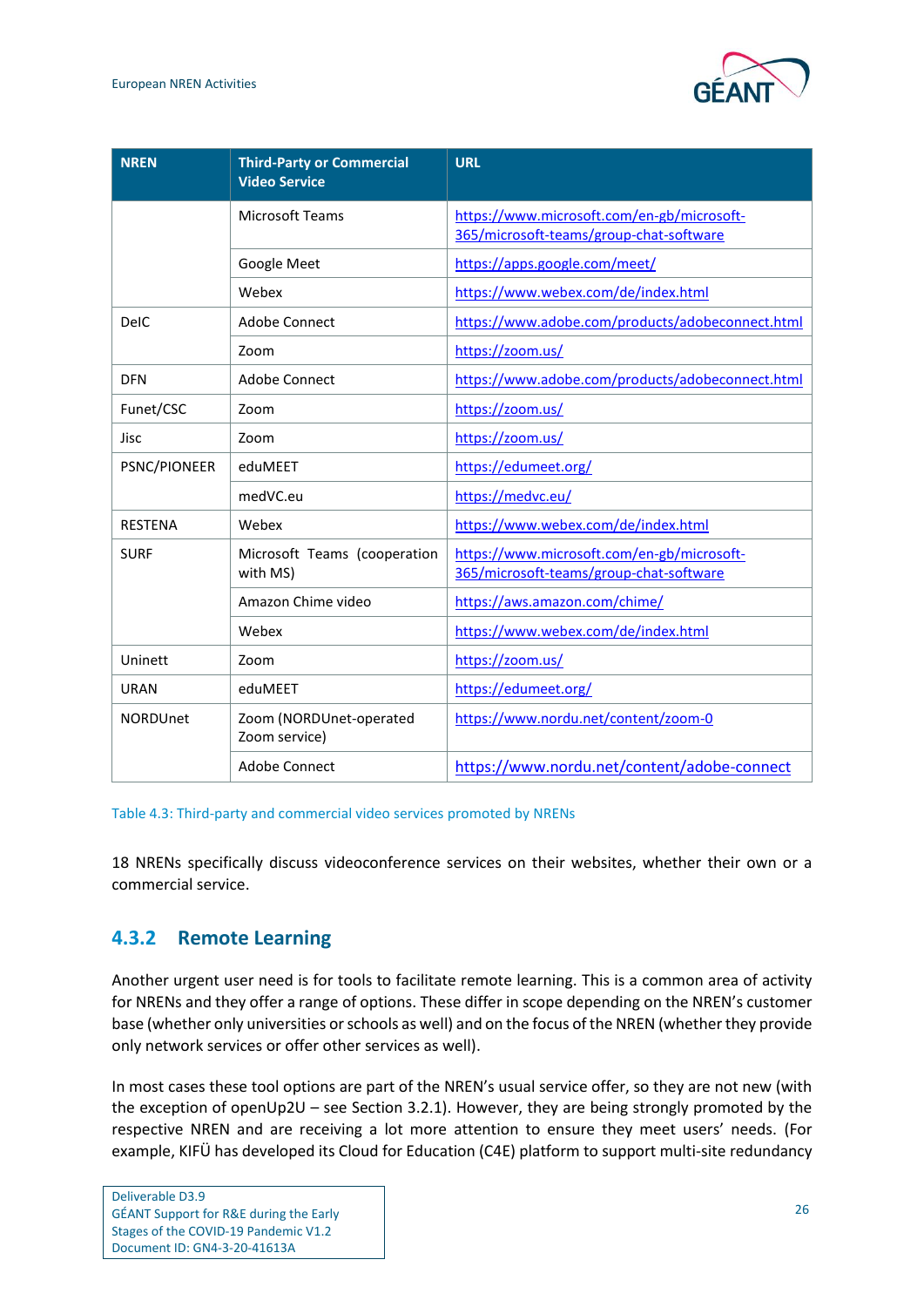

and elasticity.) [Table 4.4](#page-31-0) lists tools that NRENs actively promoted for use in the new situation. As seen before, these are not specially introduced services but existing service offers that have become even more useful in the new situation. Roughly these tools can be categorised as follows:

- Learning management systems (LMSs).
- Remote teaching tools (e.g. video platforms, RTC systems with educational features).
- Content (e.g. repositories of teaching material, access to data bases). This is sometimes offered by the NREN but more often in cooperation with other organisations.

| <b>NREN</b>   | <b>Service</b>         | <b>Remark</b>                                                    | <b>URL</b>                                                                  |
|---------------|------------------------|------------------------------------------------------------------|-----------------------------------------------------------------------------|
| <b>ARNES</b>  | <b>ARNES Classroom</b> |                                                                  | http://www.arnes.si/nov-arnesov-<br>videokonferencni-sistem/                |
| ASNET-AM      | EDU.ASNET.AM           | Moodle-based                                                     | https://www.asnet.am/services.php?art=e<br>learning⟨=en                     |
| <b>Belnet</b> | Up2U                   |                                                                  | https://up2university.eu/                                                   |
| CARNET        | Google Suite           |                                                                  | https://edu.google.com/products/gsuite-<br>for-education/                   |
|               | Edutorij               | Repository of<br>material for teachers                           | https://www.carnet.hr/en/usluga/edutorij/                                   |
|               | e-Lektire              | School books and<br>more                                         | https://www.carnet.hr/en/usluga/e-<br>lektire/                              |
|               | Portal Nikola Tesla    | Digital educational<br>content                                   | https://www.carnet.hr/en/usluga/portal-<br>nikola-tesla/                    |
| <b>CESNET</b> | Videoarchive           | Media server that<br>can be used e.g. to<br>store lecture videos | https://www.cesnet.cz/services/videoarchi<br>ve/?lang=en                    |
| <b>DelC</b>   | Kaltura                | Media portal, video<br>platform                                  | https://www.deic.dk/en/node/701                                             |
|               | Panopto                | Media portal,<br>videostreaming                                  | https://www.deic.dk/en/Panopto                                              |
| <b>EENet</b>  | Moodle                 |                                                                  | https://moodle.org/                                                         |
|               | Koolielu (School Life) | <b>Education content</b>                                         | https://www.hitsa.ee/ict-in-<br>education/school-life-portal                |
|               | eKOOL                  |                                                                  | https://ekool.eu/index_et.html                                              |
| <b>FCCN</b>   | Colibri                | Videoconferencing<br>for lectures                                | https://www.fccn.pt/en/collaboration/coli<br>bri/                           |
|               | B-ON                   | Access to literature                                             | https://www.fccn.pt/en/knowledge/b-on/                                      |
| GARR          | Collection of webinars |                                                                  | https://www.garr.it/en/news-events/1688-<br>4-webinars-dedicated-to-schools |
| <b>IUCC</b>   |                        | Cooperation with<br>MEITAL, the Inter-                           | https://www.iucc.ac.il/en/meital/                                           |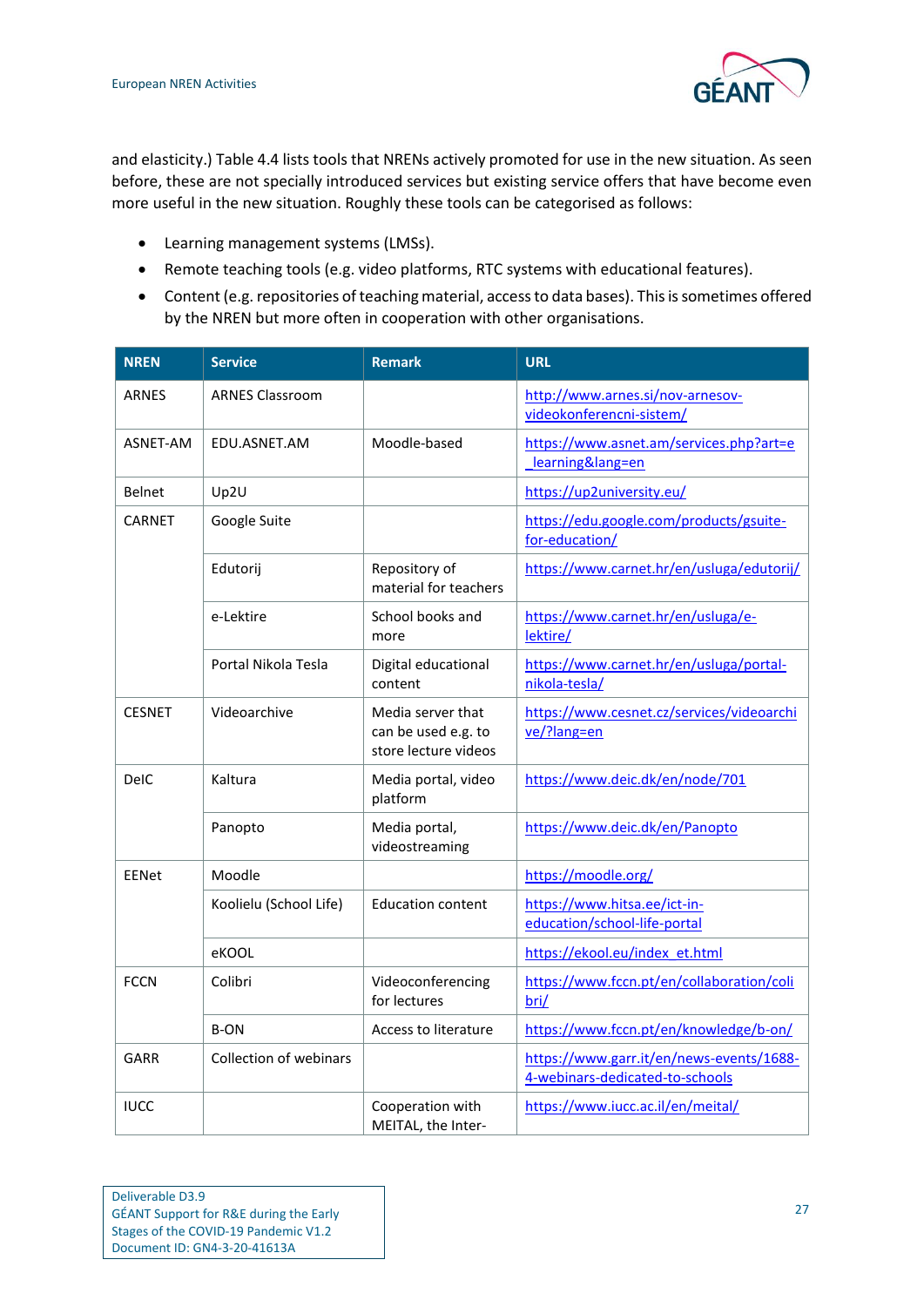

| <b>NREN</b>    | <b>Service</b>                                                                                            | <b>Remark</b>                                                                                                      | <b>URL</b>                                                                                                                                               |
|----------------|-----------------------------------------------------------------------------------------------------------|--------------------------------------------------------------------------------------------------------------------|----------------------------------------------------------------------------------------------------------------------------------------------------------|
|                |                                                                                                           | University Centre for<br>e-Learning                                                                                |                                                                                                                                                          |
| Jisc           |                                                                                                           | Work to increase<br>access to content for<br>research and<br>education                                             | https://www.jisc.ac.uk/news/statement-<br>on-access-to-content-in-response-to-covid-<br>19-20-mar-2020                                                   |
| KIFÜ           | Web portal for digital<br>vocational training                                                             | KIFÜ provided<br>infrastructure and<br>capacity; teachers<br>from vocational<br>schools provided the<br>curriculum | https://kifu.gov.hu/content/szakk%C3%A9<br>pz%C3%A9si-tananyagt%C3%A1r-<br>k%C3%A9sz%C3%BClt-kif%C3%BC-<br>k%C3%B6zrem%C5%B1k%C3%B6d%C3%A9<br>s%C3%A9vel |
|                | Cloud for Education<br>(C4E)                                                                              |                                                                                                                    | https://kifu.gov.hu/szolgaltatasok/ikt/felho<br>/cloud for education                                                                                     |
| <b>MREN</b>    | Moodle                                                                                                    |                                                                                                                    | https://moodle.org/                                                                                                                                      |
| <b>PSNC</b>    | <b>PIONIER Research and</b><br>Classroom cloud<br>services                                                |                                                                                                                    | https://classroom.pionier.net.pl/                                                                                                                        |
|                | dMuseion                                                                                                  | Digitalised museums                                                                                                | http://cyfrowe.mnw.art.pl/dmuseion                                                                                                                       |
|                | dLibra                                                                                                    | Digitalised libraries                                                                                              | https://dingo.psnc.pl/dlibra/                                                                                                                            |
| RASH/ANA       | <b>Virtual University</b>                                                                                 | Portal to digital<br>content                                                                                       | https://vuni.rash.al                                                                                                                                     |
| <b>RENAM</b>   | Up2U                                                                                                      |                                                                                                                    | https://up2university.eu/                                                                                                                                |
| <b>RENATER</b> | National Centre for<br><b>Distance Learning</b><br>(CNED)                                                 | Via the French<br>Ministry of Education                                                                            | https://www.cned.fr/                                                                                                                                     |
|                | FUN MOOC                                                                                                  | Online, free and<br>open courses                                                                                   | https://www.fun-mooc.fr/                                                                                                                                 |
|                | Others                                                                                                    |                                                                                                                    | https://www.renater.fr/fr                                                                                                                                |
|                | Gestionnaire d'Accès<br>aux Ressources<br>Numeriques<br>(Educational Resource<br>Access Manager)<br>(GAR) | Access to digital<br>resources                                                                                     | https://gar.education.fr/                                                                                                                                |
| <b>SURF</b>    |                                                                                                           | SURF points users to<br>a selection of LMS<br>and other learning<br>tools                                          | https://communities.surf.nl/group/59                                                                                                                     |

#### <span id="page-31-0"></span>Table 4.4: Remote learning tools promoted by NRENs

In addition, a number of NRENs offer advice on a variety of issues (either directly or by pointing to/cooperating with other organisations). This is quite diverse, ranging from how-tos for the

| Deliverable D3.9                                  |
|---------------------------------------------------|
| <b>GÉANT Support for R&amp;E during the Early</b> |
| Stages of the COVID-19 Pandemic V1.2              |
| Document ID: GN4-3-20-41613A                      |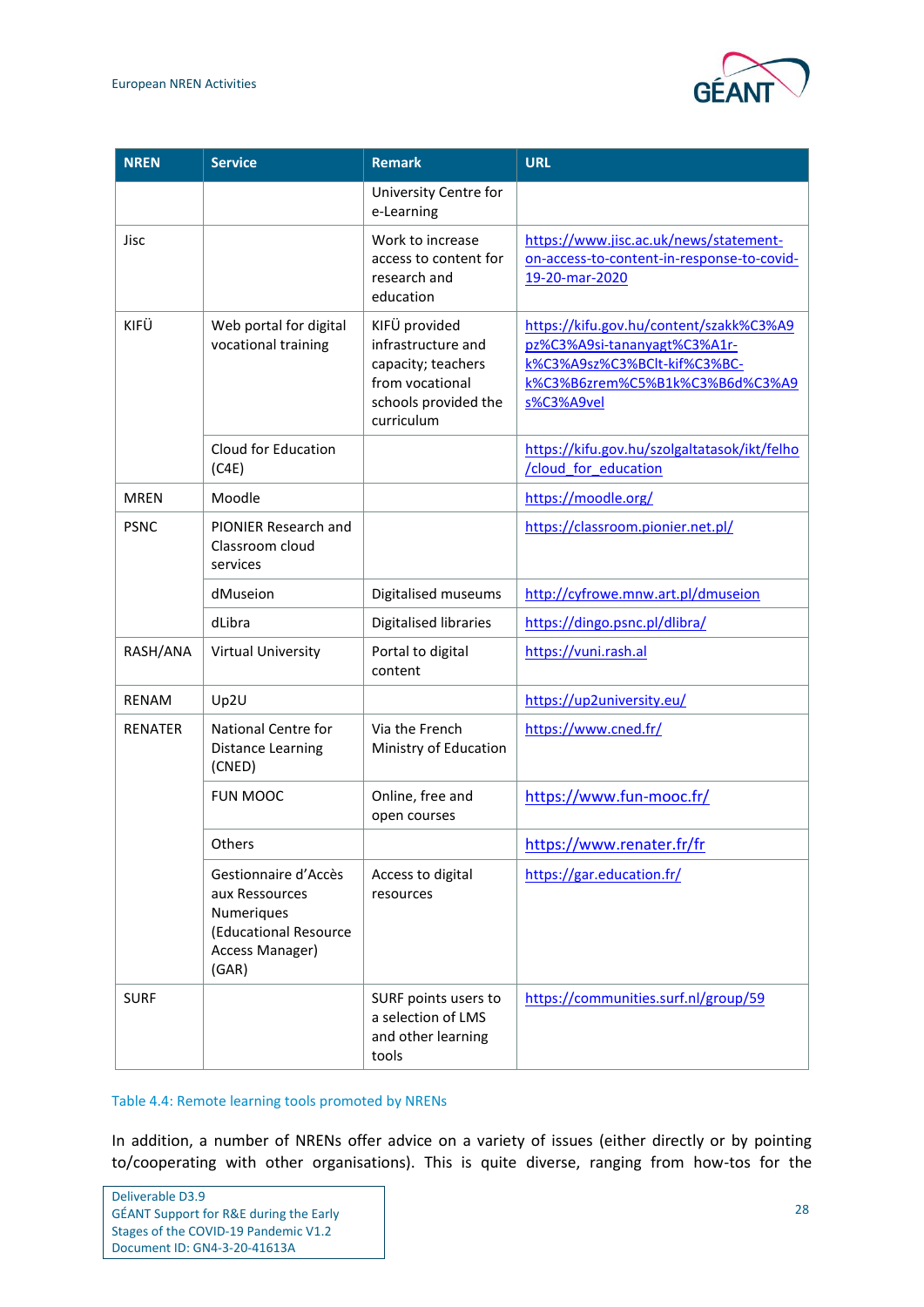

installation of teaching tools to home education advice and support material for creating online classes. NRENs offering advice include:

• CARNET, Jisc, HITSA/EENet, GARR, IUCC, SURF, DFN, CESNET, Uninett, URAN.

19 NRENs specifically discuss remote learning on their websites, covering one or more of the above aspects.

### <span id="page-32-0"></span>**4.3.3 Other Services**

Again, many of these offerings and initiatives are not new but they are being promoted in the light of the COVID-19 crisis:

- Computational resources for users (e.g. cloud storage, virtual machines (VMs)): ○ ASNET-AM, BASNET, GRENA, GRNET, PSNC.
- HPC resources for COVID-19 research: SURF.
- Trust and identity:
	- KIFÜ developed a wrapper interface/proxy for the Teaching Administration System (KRETA) to enable teachers to use their KRETA identity for eduID.hu (Hungarian R&E identity federation).

## <span id="page-32-1"></span>**4.4 Community**

#### <span id="page-32-2"></span>**4.4.1 Communications**

Communications activities by NRENs include the following:

- Promotion of research initiatives:
	- PRACE call for COVID-19 research proposals: promoted by ACOnet, CSC/Funet, IUCC, RENAM.
	- Fast Grants: promoted by BASNET.
	- EUvsVirus-Hackathon: promoted by PSNC.
- Advertising of general research-relevant projects such as folding@home, OpenAccess and FAIR: advertised by SURF, KIFÜ, IUCC, ARNES.
- Warnings about COVID-19-related scams: issued by Belnet, CyNet, CESNET, FCCN.

#### *Examples*

#### **EaP**

A blog post by the six Eastern Partnership (EaP) / EaPConnect countries – Armenia, Azerbaijan, Belarus, Georgia, Moldova and Ukraine – outlines how their NRENs are providing tools and services to support COVID-19 research and remote working and education. Examples include: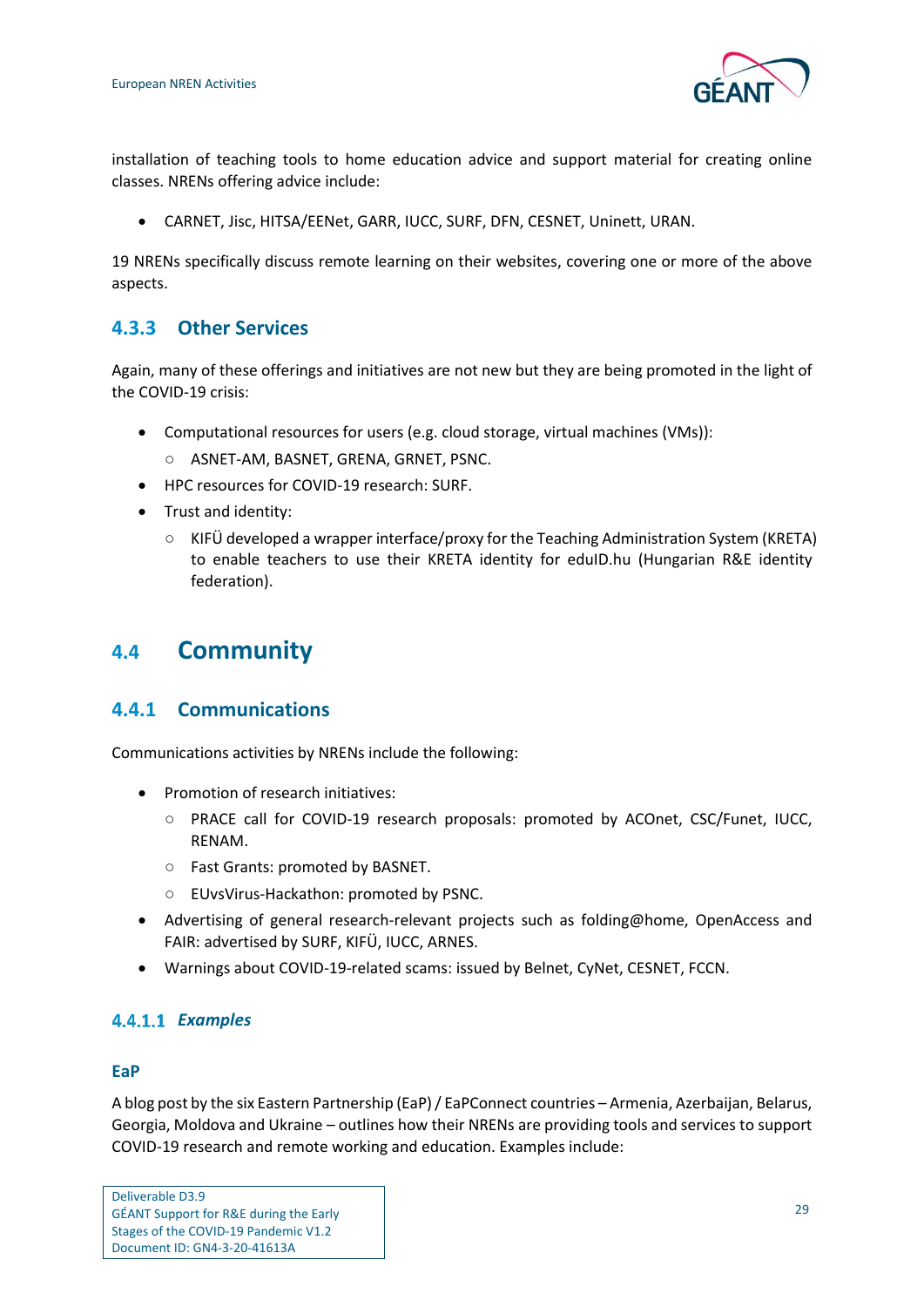

- RENAM (Moldova) is enabling researchers at the Emergency Medicine Institute in Chisinau to use the Digital Imaging and Communications in Medicine (DICOM) Network for storing and transmitting medical images.
- ASNET-AM (Armenia) is supporting the Institute of Informatics and Automation Problems of the National Academy of Sciences in preparations to model the behaviour of the virus.
- GRENA (Georgia) has increased the VM resources and optimised the configuration for several universities.
- BASNET (Belarus) is supporting bioinformatics researchers from the United Institute of Informatics Problems (UIIP) to submit a proposal to the Fast Grants [\[Fast-Grants\]](#page-62-13) COVID-19 funding initiative.

The post also summarises the online communication and learning tools offered by the EaP NRENs.

#### **Links**

| What                                     | <b>Link</b>                                     |
|------------------------------------------|-------------------------------------------------|
| EaPConnect blog post                     | https://www.eapconnect.eu/news-                 |
| EaPConnect partners support research and | event/eapconnect-partners-support-research-and- |
| education during the COVID-19 pandemic   | education-during-covid-19-pandemic/             |

#### **IUCC**

An IUCC blog post explains how IUCC in Israel, GÉANT and the global NREN community are working together to support research and education. The following two paragraphs are an extract:

'When it seems like the end of the world is near and your researchers need unsurpassed connectivity to research and cure the COVID-19 virus, who will they turn to? The clear answer is in. They will use their NREN and GÉANT connectivity. While the EU is requesting streaming companies to change their default streaming to a lower grade since the European Internet Service Providers (ISP) are having trouble meeting capacity, the GÉANT network continues to hum along providing essential and lifepreserving connectivity.

'During this global crisis the IUCC network in Israel continues to provide non-stop connectivity without any bottlenecks, even when an accident involving a tractor cut a fibre bundle at a major intersection near Tel Aviv. This kind of engineering and the GÉANT backbone kept institutions connected until the carriers fixed their fibre cuts within four hours.'

#### **Links**

| What                                                                          | Link                                                                                 |
|-------------------------------------------------------------------------------|--------------------------------------------------------------------------------------|
| <b>IUCC blog post</b><br>When a Pandemic Hits You Want an Academic<br>Network | https://www.iucc.ac.il/en/blog/covid-19-<br>pandemic-iucc-network/                   |
| CONNECT news item<br>When a Pandemic Hits You Want an R&E Network             | https://connect.geant.org/2020/03/24/when-a-<br>pandemic-hits-you-want-an-re-network |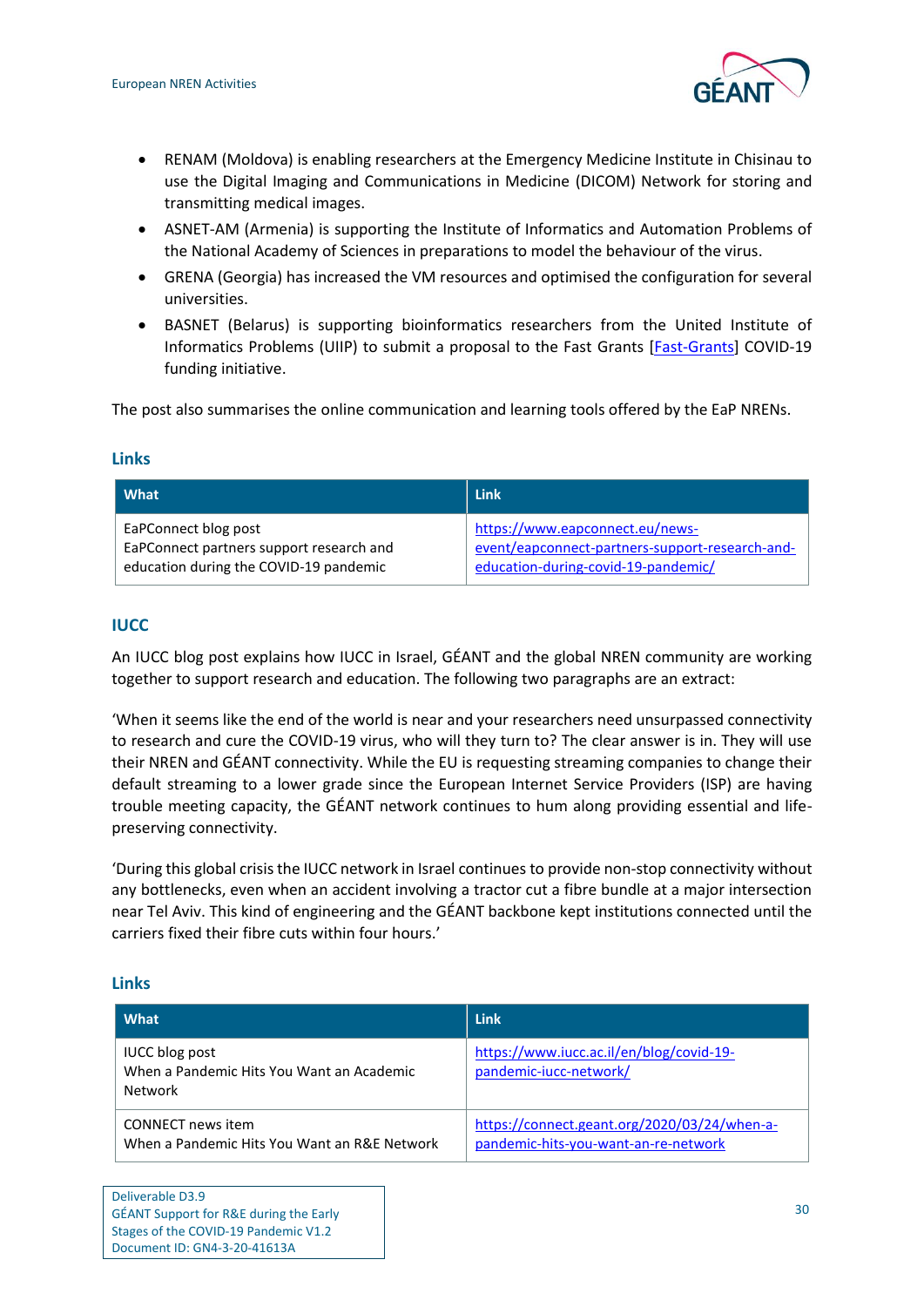

### <span id="page-34-0"></span>**4.4.2 Engagement**

- Online events:
	- PSNC is supporting the wider community, not just the R&E community, through its involvement with online events, using technology to provide access to arts and cultural activities that have been widely cancelled as a result of COVID-19. For example, it has facilitated the live broadcast of a performance by New Theatre (Teatr Nowy) in Poznań [\[PSNC\\_TeatrNowy\]](#page-63-9) and transmission of the rosary prayer with Archbishop Stanisław Gądecki from the private chapel of the Bishops' Residence in Ostrów Tumski [\[PSNC\\_RosaryPrayer\]](#page-63-10).
- Support for governments:
	- KIFÜ is providing a videoconferencing and communication platform for the Hungarian government (for ministerial meetings, press conferences, etc.) and extending its existing videoconferencing and streaming capability of KIFÜ (e.g. streaming via external registered web broadcasters, installing videoconferencing room systems at ministries).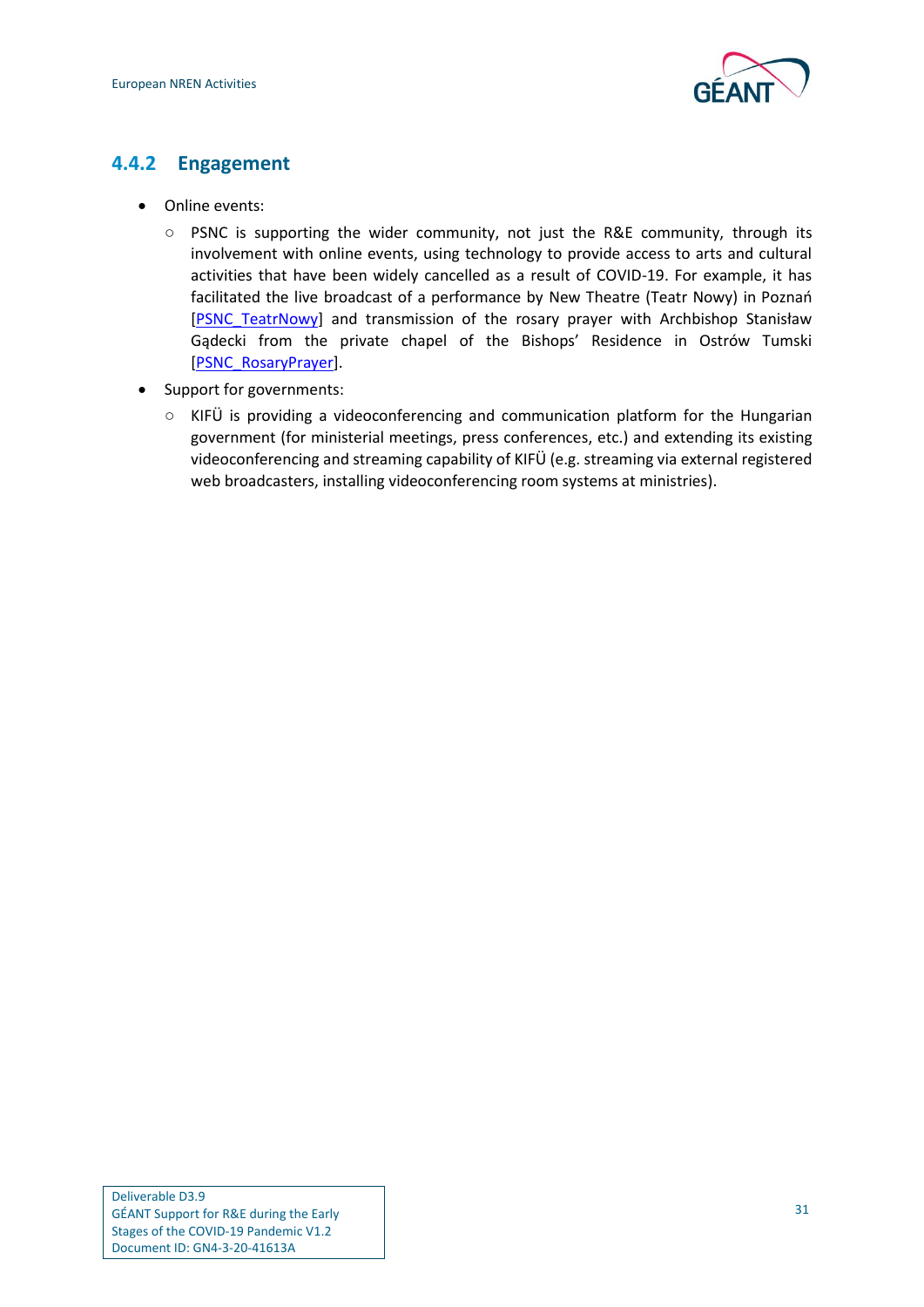

## <span id="page-35-0"></span>**<sup>5</sup> Global Partner Activities**

This section focuses on the impact of the COVID-19 pandemic on Regional and National Research and Education Networks (RRENs/NRENs) around the globe, and the measures that RRENs and NRENs have taken to support activities in the fields of research and education impacted by the crisis.

## <span id="page-35-1"></span>**5.1 Eastern Partnership Countries**

- Information on the six Eastern Partnership NRENs ASNET-AM (Armenia), AzScienceNet (Azerbaijan), BASNET (Belarus), GRENA (Georgia), RENAM (Moldova) and URAN (Ukraine) – is provided in Sectio[n 4](#page-25-0) [European NREN](#page-25-0) Activities. Specifically, they are mentioned in Sectio[n 4.2](#page-26-0) [Network,](#page-26-0) Sectio[n 4.3.1](#page-27-1) Real-Time [Communications,](#page-27-1) Sectio[n 4.3.2](#page-29-0) [Remote Learning](#page-29-0) and Section [4.4.1](#page-32-2) [Communications,](#page-32-2) with further detail in the EaP blog post [\[EaP\\_blog\]](#page-61-11).
- **EaPConnect project events and workshops:** All EaPConnect workshops have been cancelled or postponed until the autumn of 2020, at which point EaPConnect2 will have started.

## <span id="page-35-2"></span>**5.2 Asia-Pacific**

#### • **TEIN\*CC**

- 17 Asi@Connect sub-projects being undertaken by partners have been impacted: 14 have had to cancel or postpone events while 3 were able to switch to online events. It is expected that there will be greater use of online resources to deliver sub-projects in the coming months.
- On 7 May the Bangladeshi NREN, BdREN, organised a digital seminar to exchange best practice among Asi@Connect partners in supporting COVID-19 activities. This is part of an Asi@Connect sub-project on facilitating the use of videoconferencing that also sees the involvement of NORDUnet (NORDUnet has agreed to extend Zoom licensing free of cost till 31 December 2020).
- **CERNET (China)**
	- In early February 2020 CERNET moved quickly to ensure all academic teaching continued remotely throughout the epidemic. Bandwidth was upgraded by 65G free of charge to 150 user sites across China and enhanced, distributed network management was introduced to maintain service quality. CERNET also accelerated the deployment of the CERNET Authentication and Resource Sharing Infrastructure (CARSI) to support scientific research protection and control in academic and research institutions. Through CARSI, teachers,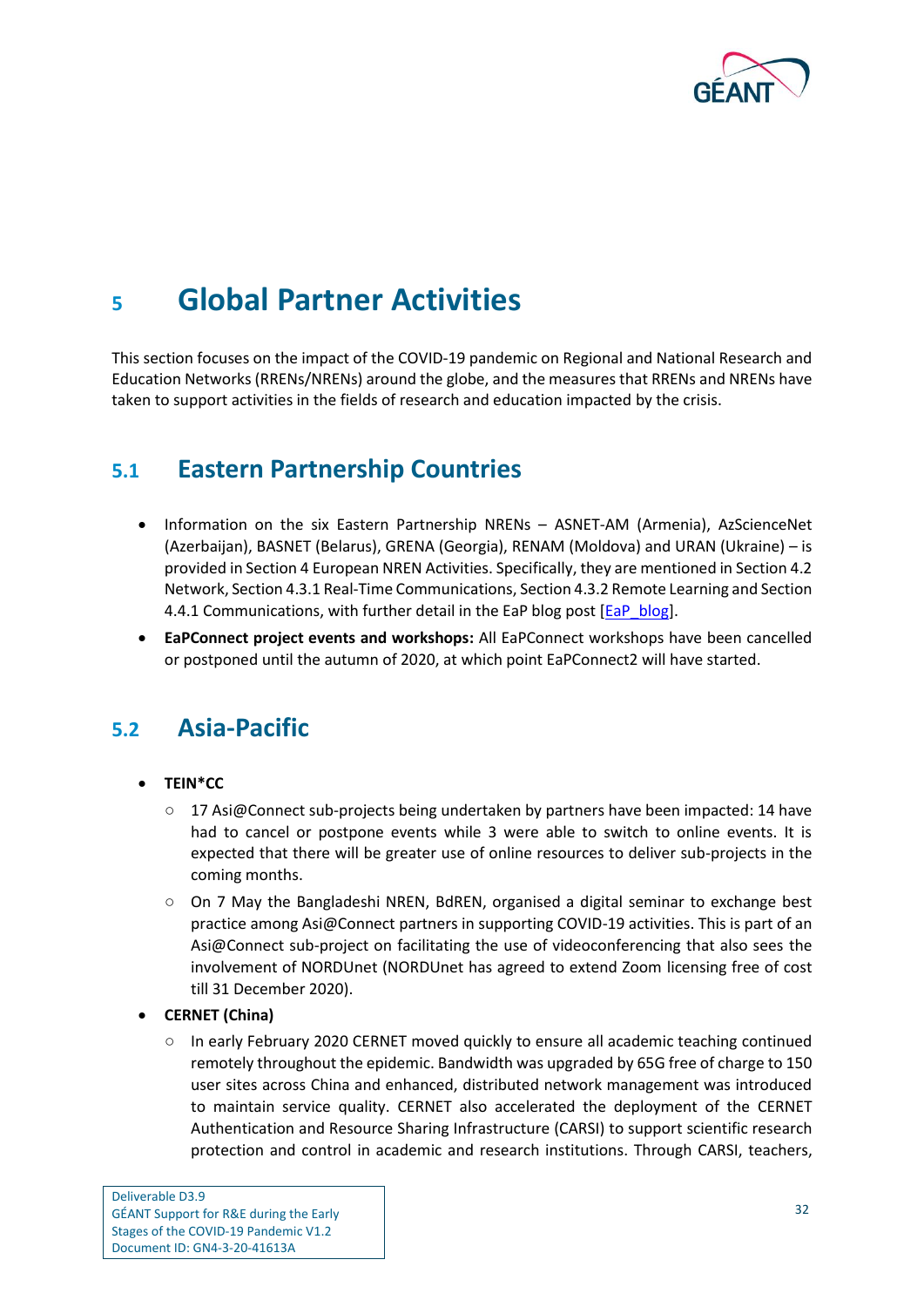

students and researchers can access 140K journals and 10K experiments and teaching videos at home and abroad.

- **NKN (India)**
	- Virtual classroom services, access to digital libraries and videoconferencing are being provided over the NKN backbone.
	- NKN prioritised a capacity upgrade for medical research institutions and teaching hospitals.
- **ThaiREN (Thailand)**
	- ThaiREN is supporting the Thai Massive Open Online Course (MOOC) platform and extensive use of Zoom.
- **NREN (Nepal)**
	- In conjunction with other partners, NREN has developed a Nepal COVID-19 surveillance app [\[Nepal\\_COVID-19\\_App\]](#page-62-14).
- **PERN (Pakistan)**

PERN has:

- Deployed shared High Availability (HA) Moodle instances for students without internet.
- Deployed a shared BigBlueButton instance.
- Supported 20+ universities migrating to hosted Moodle.
- Rolled out MS Teams to 50+ universities.
- Collected data on online readiness of universities.
- **LEARN (Sri Lanka)**
	- LEARN is supporting RTC services (Zoom) and LMS (Moodle).
- **AfgREN (Afghanistan)**
	- AfgREN has hosted the Higher Education Learning Management System (HELMS) on Amazon Cloud for students who have access to the internet and made a copy locally available through the National Internet Exchange of Afghanistan (NIXA) for students without internet access.
- **AARNet (Australia)**
	- AARNet has doubled the capacity of its Zoom service to respond to increased demand as customers shift course delivery online, and has implemented enhanced security features. International capacity has also been increased for academic studies and COVID-19 research, including tripling capacity with China.
- **REANNZ (New Zealand)**
	- REANNZ has temporarily lifted internet burst capacity for all members.

## <span id="page-36-0"></span>**5.3 Central Asia**

- **CAREN CC**
	- The CAREN Cooperation Centre (CAREN CC) has provided the BigBlueButton webconferencing system [\[BigBlueButton\]](#page-61-12) for the HiEdTech project by creating accounts in 15 universities across five Central Asian countries.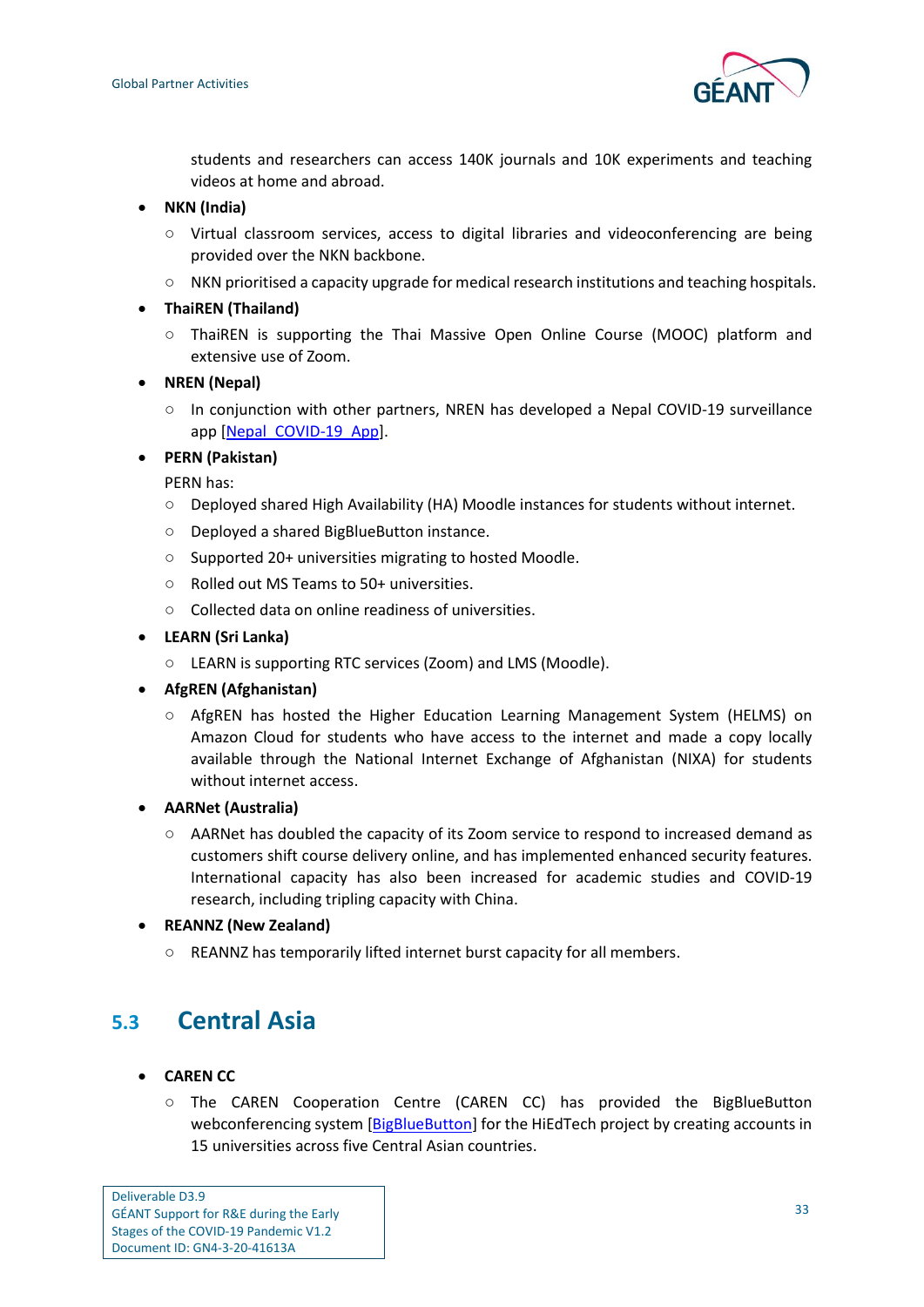

○ The CAREN CC provided technical support for a webinar entitled 'How the Republic of Korea turned the tide on COVID-19 using ICT', held as part of the collaboration between Central Asia and the Asian and Pacific Training Centre for ICT for Development (APCICT).

#### • **KRENA (Kyrgyzstan)**

- KRENA has provided BigBlueButton [\[BigBlueButton\]](#page-61-12) for its users, particularly for students of the telematics department of the Kyrgyz State Technical University.
- Teleconferences and teleconsultations at the National Centre of Cardiology and Internal Medicine connected to the KRENA network have become an integral part of everyday Kyrgyz events in response to COVID-19. Medical doctors from the Department of Pulmonology use Zoom for videoconferencing and share their experiences on diagnosis, treatment and personal protect against COVID-19.
- KRENA is enabling cooperation between Dr. Miklos Kozlovszky of Obuda University, Hungary, and the Kyrgyz State Technical University on the remote monitoring of patient data (blood pressure, heart, pulse, etc.), which is needed especially in such situations as quarantine and self-isolation of citizens during the COVID-19 pandemic. This work presents the next steps for the development of a mobile service for personal electrocardiogram (ECG) monitoring, which was started with the financial support of the CAREN Enlighten Your Research (EYR) programme and the technical support of the CAREN network and Obuda University (Hungary).

## <span id="page-37-0"></span>**5.4 Africa**

### <span id="page-37-1"></span>**5.4.1 North Africa**

- **ASREN**
	- ASREN holds bi-weekly videoconferences with its partners to exchange experiences and best practices (e.g. assessments, etc.).
- **Morocco**
	- The Ministry of Education has launched an e-learning portal [\[Morocco\\_eLPortal\]](#page-62-15) hosted on the MARWAN network and has encouraged the use of Zoom, etc. for K12. However, there is an impact on home education caused by the unaffordability of tables, computers or internet access in low-income homes, hence the main focus is currently on educational TV channels.
	- $\circ$  All universities are connected to the MARWAN network. Some universities are more experienced in distance learning with advanced platforms, whilst others provide downloadable material on their websites.
	- MARWAN's focus is now on providing sufficient cloud computing services for educational content.
- **Algeria**
	- Television channels are broadcasting lessons for students in primary and secondary education. This is important for Algeria where many homes lack access to computers or tablets, as well as the internet.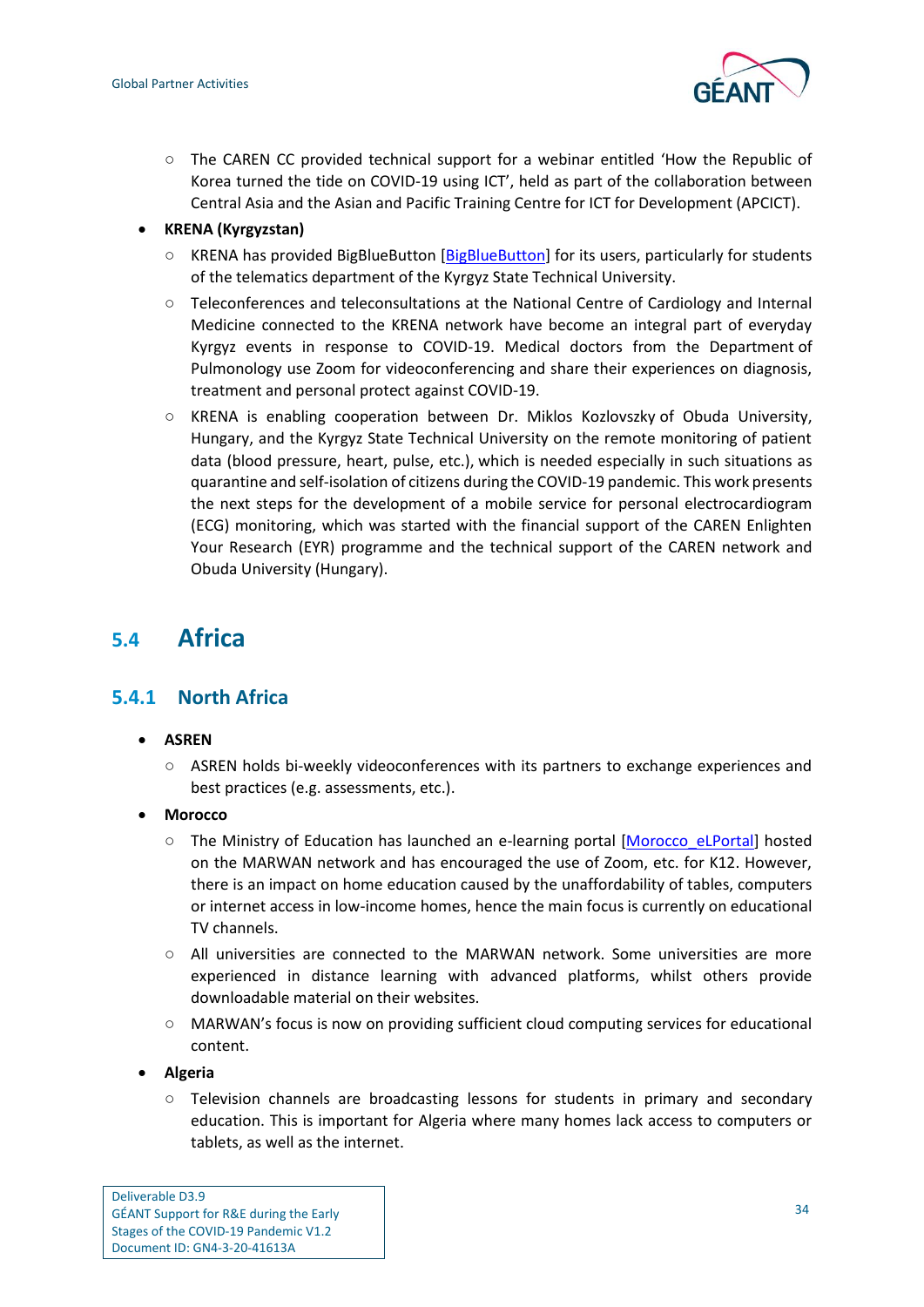

- The ARN data centre hosts university e-learning platforms.
- ARN is interested in a national instance of openUp2U.
- **Egypt**
	- $\circ$  EUN has coordinated with major IT vendors in relation to university support services (e.g. MS Teams, Webex, AWS).
	- Efforts have been made to maximise the benefits of learning management systems (LMS) already used at most universities.
- **Tunisia**
	- CCK has set up a videoconferencing tool based on Jitsi to assist faculty members in holding synchronous classroom sessions with their students.
	- CCK has set up a VPN-SSL service for the entire academic community to give access to scientific resources published by Elsevier, Springer, IEEE, Wiley, etc., and available via the Centre National Universitaire de Documentation Scientifique et Technique (CNUDST) [\[CNUDST\]](#page-61-13).
	- The Ministry of Higher Education has officially requested from the three main telecoms operators free 4G access to all digital resources and services commonly used by the Tunisian academic community, namely resources hosted at \*.rnu.tn and \*rnrt.tn, G Suite Enterprise for education, Microsoft Office 365, etc.

#### <span id="page-38-0"></span>**5.4.2 East and Southern Africa**

Infections have been registered in nearly every if not all countries of East and Southern Africa. Governments are taking very strict measures to limit the spread of the virus because most African countries are unable to manage the crisis if it reaches levels seen in Europe due to the status of their health systems and a lack of resources. Typically, most governments in the region closed schools and universities many weeks ago. While most European universities have migrated to online teaching and learning, most universities in East and Southern Africa remain completely closed.<sup>2</sup> In fact, some NRENs have seen their traffic reduced to as low as 10% (e.g. KENET in Kenya).

Highlights of what is happening in the region and what the UbuntuNet Alliance is doing to support the NREN community include the following:

- **UbuntuNet Alliance**
	- The UbuntuNet Alliance has initiated regular meetings with the NREN CEOs in the East and Southern Africa region to share experiences and learn what the NRENs are doing to support the universities in each country. This forum has proved very effective for sharing of best practices and ideas across the NRENs in the region. The online/VC attendance by the NREN CEOs has been very encouraging.
	- The UbuntuNet Alliance is working with telecoms operators on the possibility of zero rating for educational websites for students in Africa. The engagement relates also to relevant support and to opening up in the countries where NRENs have identified potential for increased support levels. For instance, Eb@le, the NREN in the Democratic Republic of the

<sup>&</sup>lt;sup>2</sup> A summary provided by the UbuntuNet Alliance shows that, as at 11 June, the universities in 6 of the 15 NRENs/countries in the region have either opened or are in the process of opening (with dates set and/or plans for phased opening).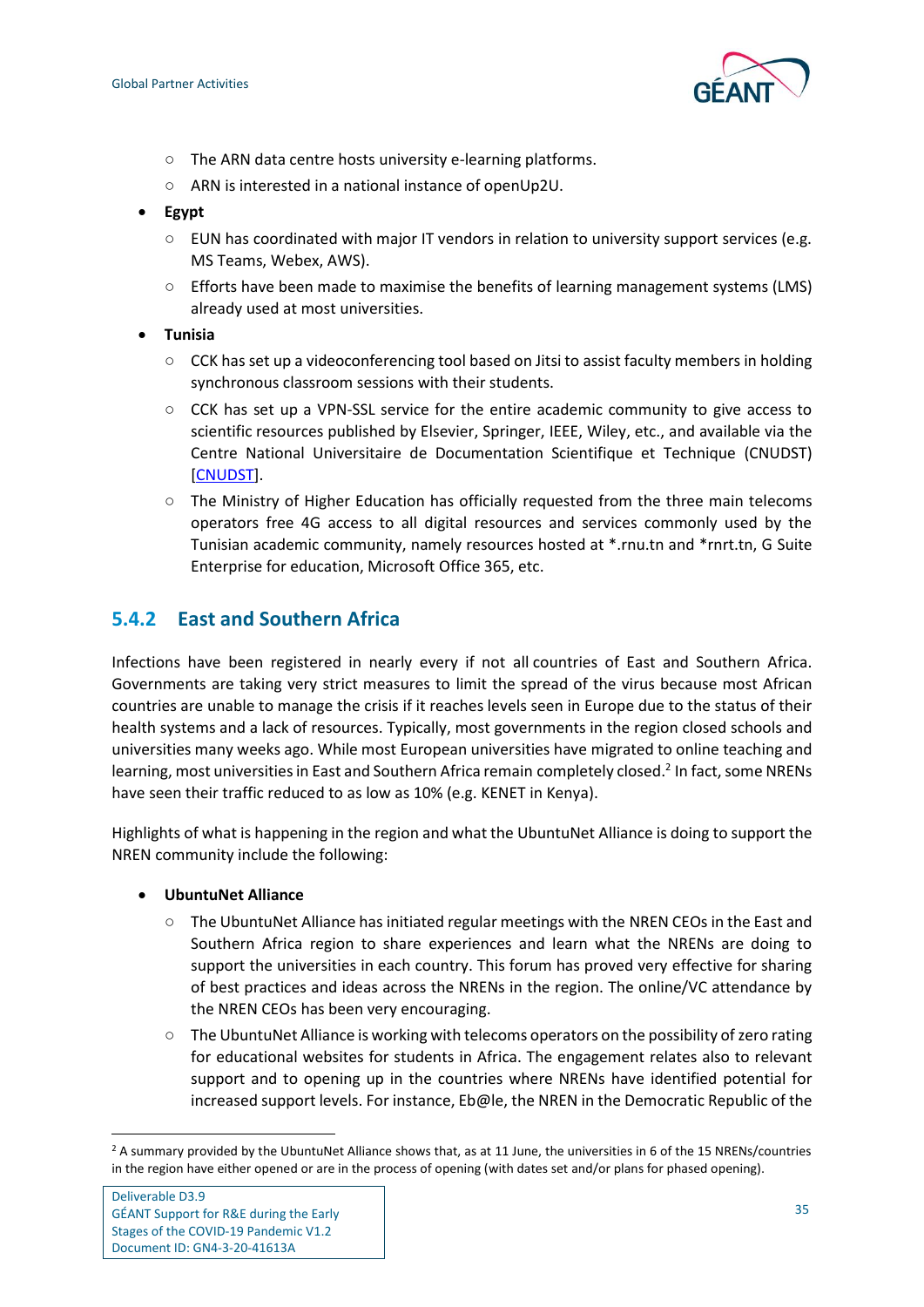

Congo (DRC), has had positive discussions with the telecoms company Airtel for possible zero rating of educational websites [\[Airtel\]](#page-61-14).

- The UbuntuNet Alliance participated in a videoconference organised by the Association of African Universities and the UbuntuNet Alliance, WACREN and ASREN to discuss joint actions that can be taken by the four organisations in response to the COVID-19 pandemic, supporting universities with digital solutions. A joint press statement has been issued [\[AAU\\_PR\]](#page-61-15) and a concept paper is being developed that will be used to seek financial support from the African Union Commission, African governments and development partners to support digital solutions for the COVID-19 disruption to teaching and learning.
- The UbuntuNet Alliance is exploring the possibility of hosting BigBlueButton [\[BigBlueButton\]](#page-61-12) using cloud services to support NRENs and their universities where there is interest in migrating to online teaching and learning but the required infrastructure is lacking. UbuntuNet Alliance engineers have already implemented the BigBlueButton solution and are testing it under pilot before potential roll-out to NRENs and universities in the region that do not have capacity to host on their own. The Alliance is also providing technical support to NRENs that are working towards helping their member universities to migrate to online teaching, such as ZAMREN in Zambia and MAREN in Malawi.
- The UbuntuNet Alliance has been engaging with the World Bank on responses to COVID-19 and on 30 April 2020, they jointly hosted a 1.5 hour VC meeting with the NREN CEOs and CTOs sharing ideas on best response measures, challenges and opportunities. The meeting was entitled 'NRENs as Life-Savers for Universities during COVID-19'.
- The UbuntuNet Alliance website home page [\[UbuntuNet\]](#page-63-11) provides a link to the COVID-19 Corona Virus South African Resource Portal [\[SAcoronavirus\]](#page-63-12). The portal offers a range of information and resources relating to the virus for the general public.

#### • **Somalia (SomaliREN)**

An example of work by NRENs to support their member institutions is [SomaliREN](http://somaliren.org/) [\[SomaliREN\]](#page-63-13), which, for instance, is connecting universities and supporting them in the use of services such as BigBlueButton (an open source webconferencing system [\[BigBlueButton\]](#page-61-12)) for online teaching and learning. Nevertheless, SomaliREN still needs support itself to do more to help the universities in Somalia. For instance, SomaliREN is exploring ways to increase capacity as the demand for online teaching and learning now requires the running of 70 concurrent lectures via BigBlueButton.

#### • **Kenya (KENET)**

- $\circ$  The NREN in Kenya, KENET [\[KENET\]](#page-62-16) is offering a data bundle to university students negotiated down from \$15 to \$5 for 10GB per month.
- **Tanzania (TERNET)**
	- $\circ$  The Tanzania NREN, TERNET [\[TERNET\]](#page-63-14), is facilitating negotiations with the local telecoms for affordable bundles for students and faculty.

#### • **Zimbabwe (ZIMREN)**

○ Similar discussions are ongoing in Zimbabwe between the NREN [\(ZIMREN\)](https://zimren.ac.zw/) and telecommunications companies.

#### • **Mozambique (MoRENet)**

○ The Mozambican government is strongly supporting the NREN in Mozambique, MoRENet [\[MoRENet\]](#page-62-17), to offer online teaching and learning. MoRENet has requested an upgrade of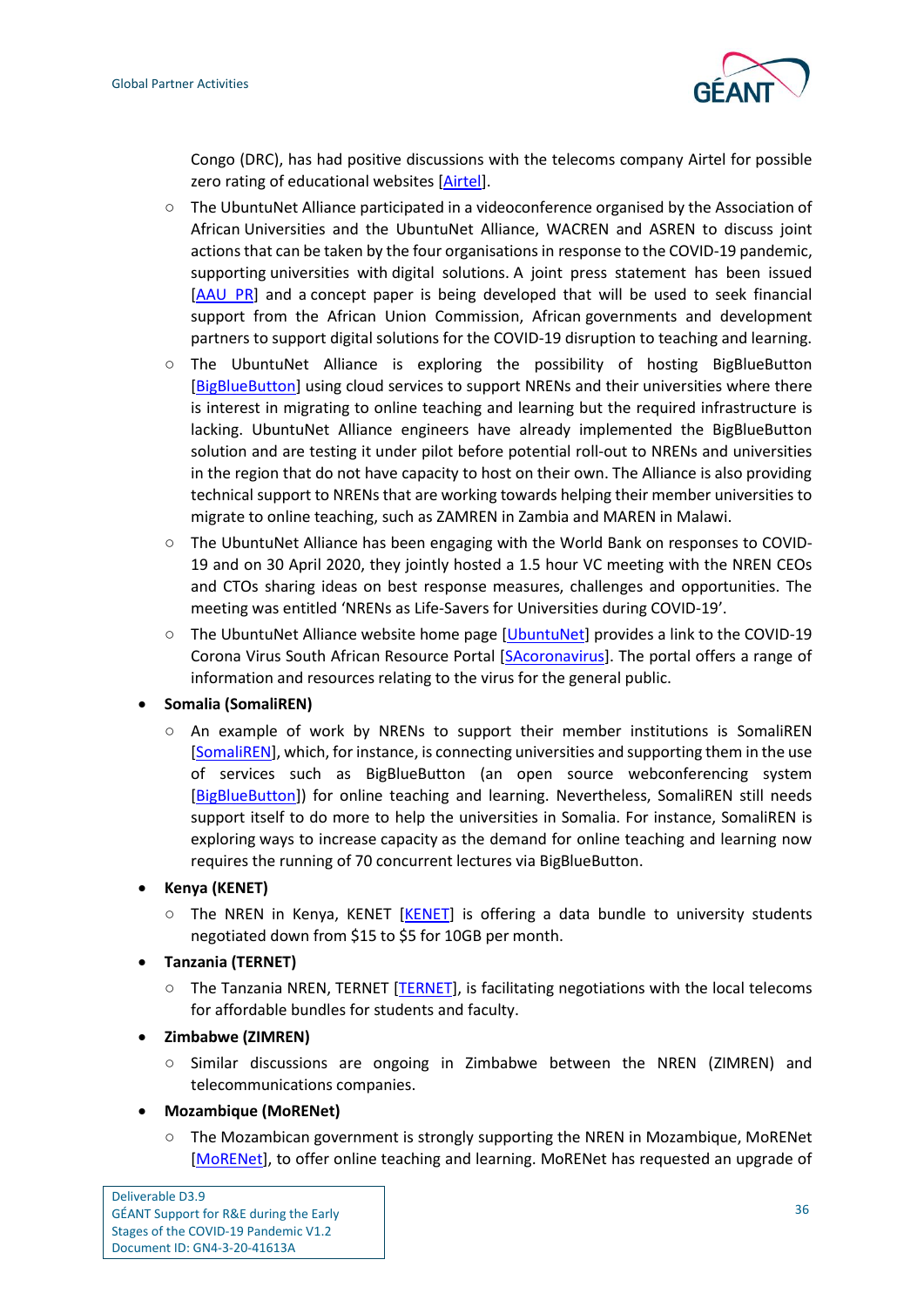

an additional 5 Gbps for its access to the UbuntuNet network. UbuntuNet engineers have commissioned 2.5 Gbps as per the original contract, with potential for expansion in the near future. UbuntuNet engineers are currently working with MoRENet engineers to effect a capacity upgrade for the Malawi connection to the UbuntuNet network.

- **Uganda (RENU)**
	- $\circ$  The Uganda Christian University have immediately expanded their learning management system and have held take-home exams. University students are being reached through email, mobile messenger services and social media platforms (e.g. Facebook, Instagram).
	- RENU, the Ugandan NREN, has expressed an interest in a local deployment of openUp2U. Discussions are ongoing between GÉANT and RENU to look at the feasibility of a local deployment.
- **Malawi (MAREN)**
	- The Catholic University of Malawi has been migrating to an online platform, although it is recognised that some students will not be able to access it. Those students will be given a chance to start from where they left off after the COVID-19 pandemic is over. The university developed the online teaching platform and modules within weeks of the pandemic.

#### <span id="page-40-0"></span>**5.4.3 West and Central Africa**

The first case of COVID-19 in West Africa was recorded in Nigeria at the end of February. The infection has since spread to nearly every if not all countries in West and Central Africa. The exponential expansion of the infection is putting national health systems and economies under increased pressure.

Countries in West and Central Africa have officially imposed international and national restrictive measures, from complete or partial border closures, to mandatory self-quarantining and lockdown orders. Most countries have closed their administrations, banned public gatherings and imposed curfews on major cities. The situation is having a considerable impact on higher education institutions in Africa: while most European universities have migrated to online teaching and learning, most universities in Africa remain completely shut down. Some are using online education, with varying degrees of effectiveness.

The WACREN backbone is the youngest regional backbone in the international R&E networking landscape, with four countries currently connected to the network, of which two have been connected in the past six months.

In the face of the pandemic crisis, WACREN has been actively supporting its NREN community – to help that community in turn support its user communities and ensure academic continuity – as follows:

• As also mentioned in Section [5.4.2,](#page-38-0) WACREN has participated in a videoconference organised by the Association of African Universities and the UbuntuNet Alliance, WACREN and ASREN to discuss joint actions that can be taken by the four organisations in response to the COVID-19 pandemic, supporting universities with digital solutions. A joint press statement has been issued [\[AAU\\_PR\]](#page-61-15) and a concept paper is being developed that will be used to seek financial support from the African Union Commission, African governments and development partners to support digital solutions for the COVID-19 disruption to teaching and learning.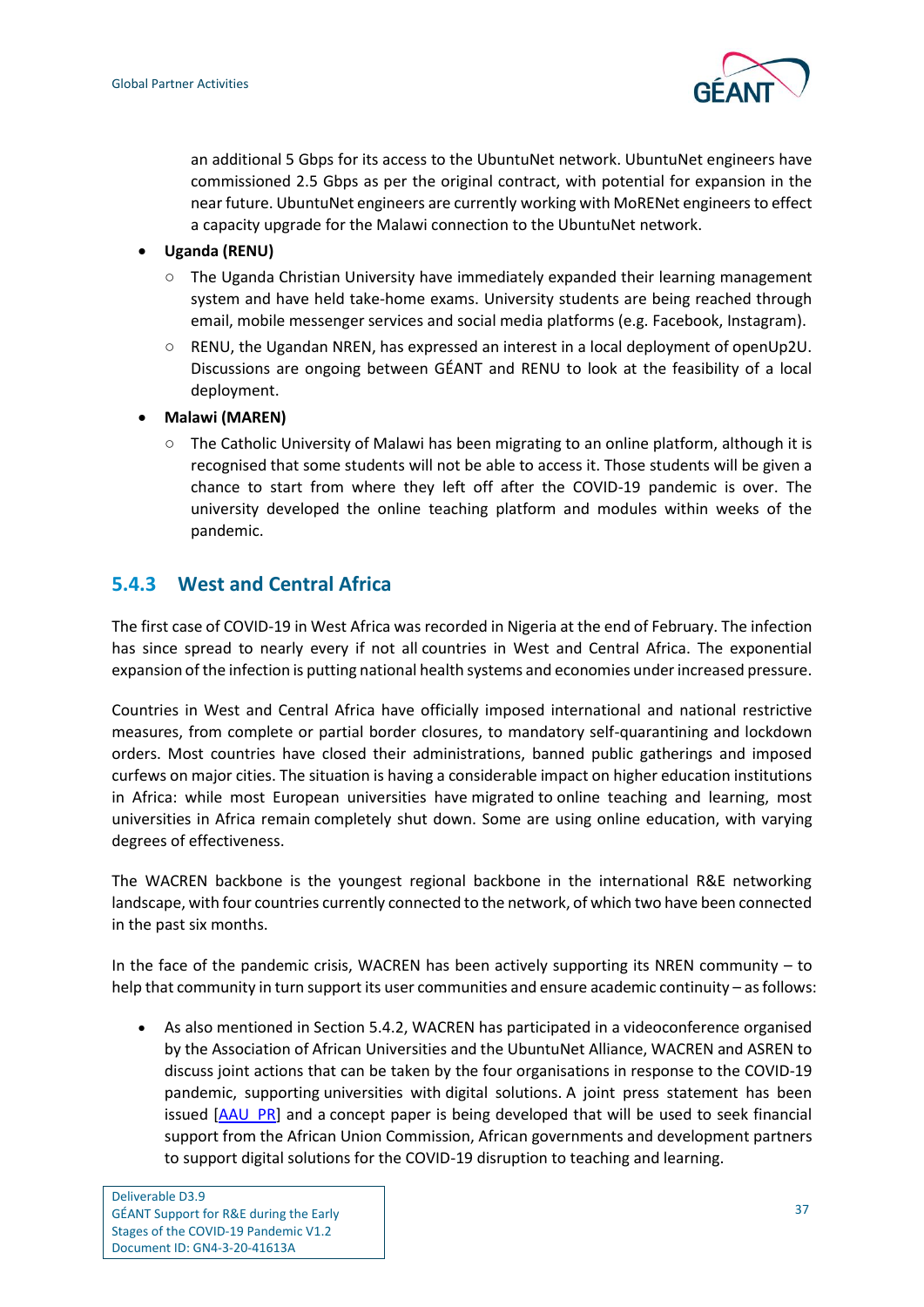

- WACREN is supporting the Ghanaian NREN, GARNET, in scaling up its virtual learning infrastructure offering. GARNET is rolling out WACREN Zoom and trialling its integration with learning management systems to support a virtual learning environment. Access is managed via a pilot eduID Ghana federation, currently with identity providers from 12 institutions in the community. A similar activity is in progress in Nigeria with Eko-Konnect.
- WACREN is organising several online training activities for the community that can no longer be held face to face. For example:
	- Capacity-building workshops scheduled for the cancelled WACREN 2020 conference are being converted into online training sessions starting from June 2020.
	- The LIBSENSE [\[LIBSENSE\]](#page-62-18) workshop on open scholarly communication infrastructure will now be held as a series of community calls amongst library and NREN stakeholders.
	- The peering and traffic engineering training for staff from NRENs connected and aiming to connect to the WACREN backbone will also take place remotely. The technical training will feature a new network and security management supplement ahead of a face-to-face workshop tentatively planned for the second week of October 2020 in Cotonou, Benin.
- WACREN has also been supporting the COVID-19 Smart Development Hack in their community, an initiative from the Federal Ministry for Economic Cooperation and Development (BMZ), the European Commission and 'Team Europe' partners including other EU Member States, tech companies and civil society [\[WACREN\\_C19SDHack\]](#page-63-15). After the announcement of the opportunity in WACREN's community lists, interest from Côte d'Ivoire, Ghana and Nigeria in an Open Science platform to fight COVID-19 based on previous WACREN initiatives led to the timely submission of a number of implementation proposals.

## <span id="page-41-0"></span>**5.5 Eastern Mediterranean and Middle East**

#### • **Lebanon**

- Universities associated with Lebanon's NREN, TechCARE, have swiftly transitioned to distance learning and working from home with voice over PowerPoint and recorded videos for asynchronous lessons, and webconferencing tools (Zoom, Webex and MS Teams) for real-time communications sessions.
- TechCARE-associated universities are using Respondus as an online proctoring tool for online student assessment [\[Respondus\]](#page-63-16).
- TechCARE secured reduced 4G charges for students via concerted lobbying of the Ministry of Higher Education and Ministry of Telecoms.
- The American University of Beirut (AUB) shared its own experiences (online virtual labs, teaching in times of crisis, working from home) with other universities, and has received recognition from EDUCAUSE, a non-profit association of IT leaders and professionals that helps higher education elevate the impact of IT [\[EDUCAUSE\]](#page-61-16).

#### • **Palestine**

- No NREN has been established yet and the major obstacles remain adequate connectivity and access to affordable tablets, PCs, etc.
- The Ministry of Higher Education has developed a portal for teaching content to be uploaded for grades 1-12 [\[Palestine\\_eLPortal\]](#page-63-17). Recorded lessons are being broadcast by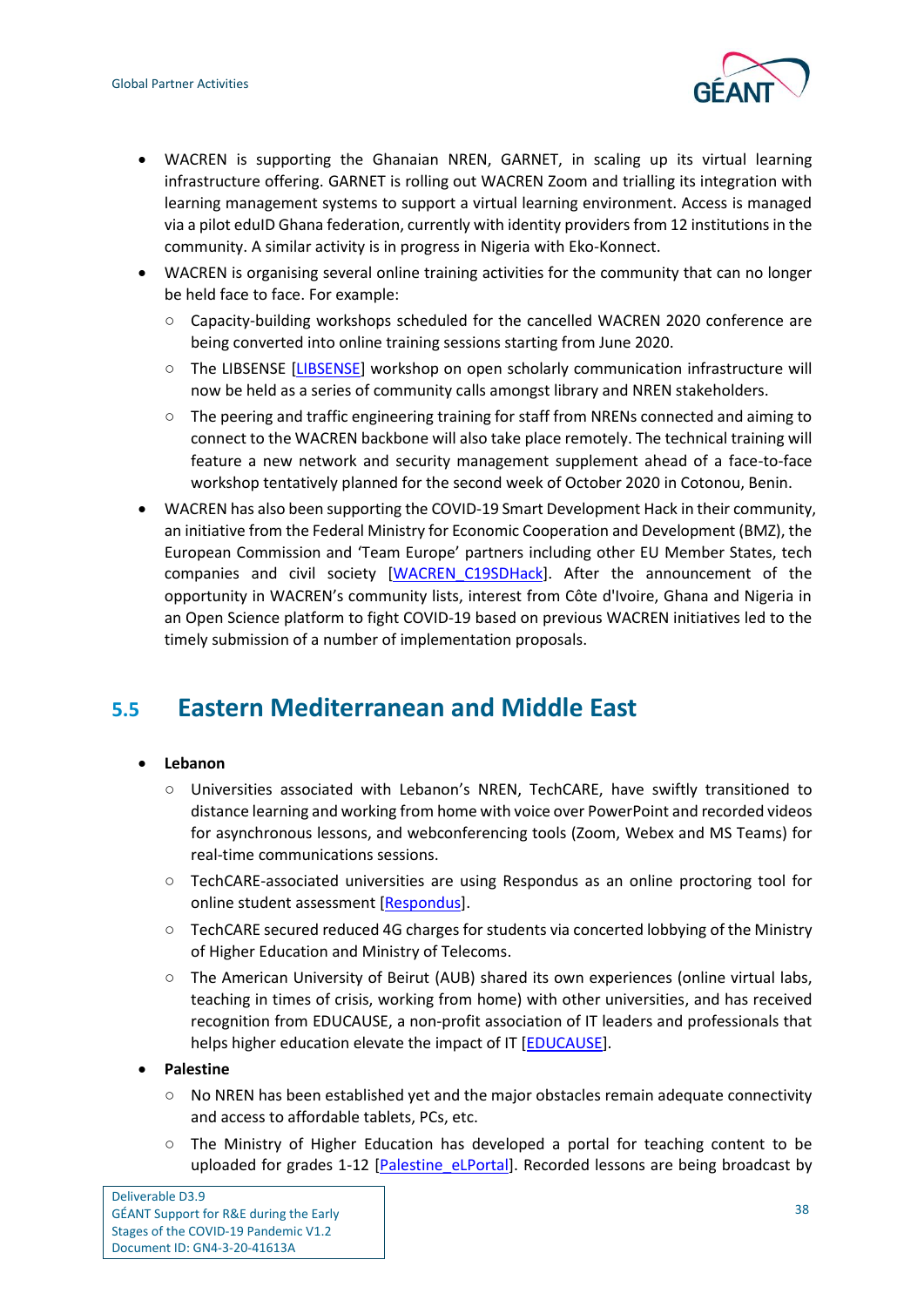

local TV stations and a dedicated YouTube channel. Students and teachers communicate also via social media groups.

- Universities have their own open educational resources (OER), with Al-Quds Open University leading.
- **Jordan**
	- $\circ$  3 TV channels have been allocated for delivering primary and secondary education.
	- Platforms such as NoorSpace [\[NoorSpace\]](#page-62-19) and Darsak [\[Darsak\]](#page-61-17) have been created to enable the provision of educational material and videos in addition to exams and evaluation for public education.
	- ISPs have provided extra bandwidth to students and also in the rural areas.
	- Big private schools use their own systems and tools for education and evaluation and follow-up.
	- JUNET (the Jordanian NREN) has continued to provide internet services only to public universities. ASREN might intervene with the Ministry of Higher Education to extend provision also to the private ones.

• **KSA**

- The Saudi Research and Innovation Network, Maeen, secured up to 50% capacity increase at no extra cost for connected members.
- Maeen is providing unlimited access to the Zoom collaboration service hosted on the Maeen Cloud.
- Maeen is providing unlimited bandwidth access to e-learning providers in KSA.
- **Oman**
	- OMREN has managed to convince the government to allow videoconference tools that were previously not permitted (e.g. Zoom [\[Zoom\]](#page-63-18) and Google Classroom [\[Google\\_Classroom\]](#page-62-20)).
	- OMREN has configured and launched the filesender service Mirsal [\[Mirsal\]](#page-62-21).
	- ISPs are providing free access to all edu.om domains from mobiles and home for students to access materials at their schools and colleges. This was achieved as a result of significant lobbying by OMREN.
	- The Ministry of Education is broadcasting lessons through Oman TV.
- **UAE**
	- The IT team of the UAE NREN Ankabut has created an online learning ecosystem, primarily for Khalifa University, with a variety of virtual classroom platforms to choose from (BigBlueButton [\[BigBlueButton\]](#page-61-12), MS Teams [\[MS\\_Teams\]](#page-62-22), Blackboard Collaborate [Blackboard Collab]) and provided training for faculty and students.
	- Bandwidth has been ramped up.

## <span id="page-42-0"></span>**5.6 Latin America**

The National Research and Education Networks (NRENs) of Latin America, together with RedCLARA, are coordinating actions to support their member organisations and the health authorities of their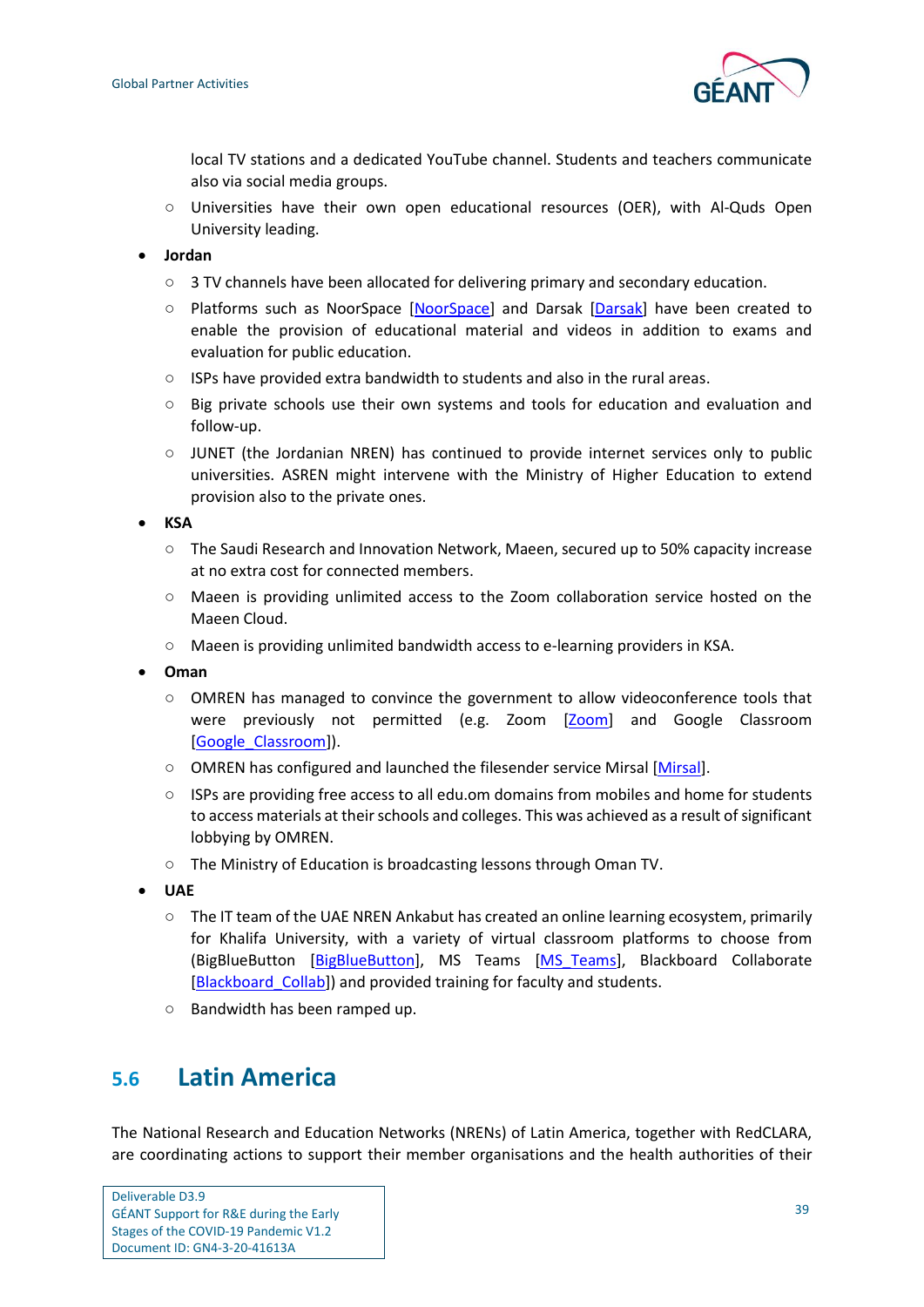

countries in the fight against COVID-19. An overview of these activities is provided on the RedCLARA website [\[RedCLARA\\_C19Overview\]](#page-63-19). The information provided includes a contact email address for each of the Latin American NRENs, and a RedCLARA contact email address for countries where an NREN does not currently exist in the region. The website also emphasises that RedCLARA and its member NRENs are not-for-profit organisations.

In addition to the actions taken as a group, referred to in the paragraph above, the Latin American NRENs are, in particular, developing and carrying out supporting actions at a national level. These are described in the following sub-sections.

### <span id="page-43-0"></span>**5.6.1 Network**

RedCLARA states that its network and those of the NRENs are being provided the maximum support possible. RedCLARA and some of the Latin American NRENs are in the process of upgrading their networks under the EU-funded BELLA-T project. BELLA-S activities also continue towards completing the construction of the EllaLink cable system that will provide BELLA connectivity to interconnect GÉANT and RedCLARA and support Copernicus traffic between the two regions. It is possible that the impact of COVID-19 – for instance, the lock-down measures – may affect delivery schedules, via restrictions of movement or delays in supply chains. Work is ongoing with suppliers to understand any potential risks of delays. In the case of BELLA-S, the manufacture and construction process continues, and delays, if any, are currently forecast to be minimal.

### <span id="page-43-1"></span>**5.6.2 Services**

#### *Videoconferencing and Webconferencing*

- **RedCLARA**
	- With the support of companies dedicated to the provision of desktop videoconferencing services, there is provision of free licences to facilitate videoconferencing services to hospitals, health centres, health professionals and researchers who require it. This is also available for universities and research centres that decide to implement measures to contain the COVID-19 pandemic, by implementing remote working or classes for staff and/or students.
	- The **VC Espresso** videoconferencing service is an easy-to-use tool, available 24 hours a day [\[VCEspresso\]](#page-63-20). VC Espresso allows users to schedule and attend webconferences irrespective of whether they are registered on RedCLARA's Colaboratorio collaboration platform.
	- Through RedCLARA, Cisco is offering free 90-day **Cisco Webex** Meetings licences to universities, research and health centres in Latin America [\[Cisco\\_Webex\]](#page-61-19).
- **REUNA (Chile)**
	- REUNA has seen its VC usage grow rapidly, from 7,619 VCs held during 2019 to 376,202 VCs held from March to June. The number of users increased from 1,649 to 27,178, reaching a total of 504,757 hours of videoconferencing in that period.
	- In addition, REUNA supports the University of Concepción (UdeC), an NREN partner institution, where specialists have created an online platform for COVID-19 Risk Evaluation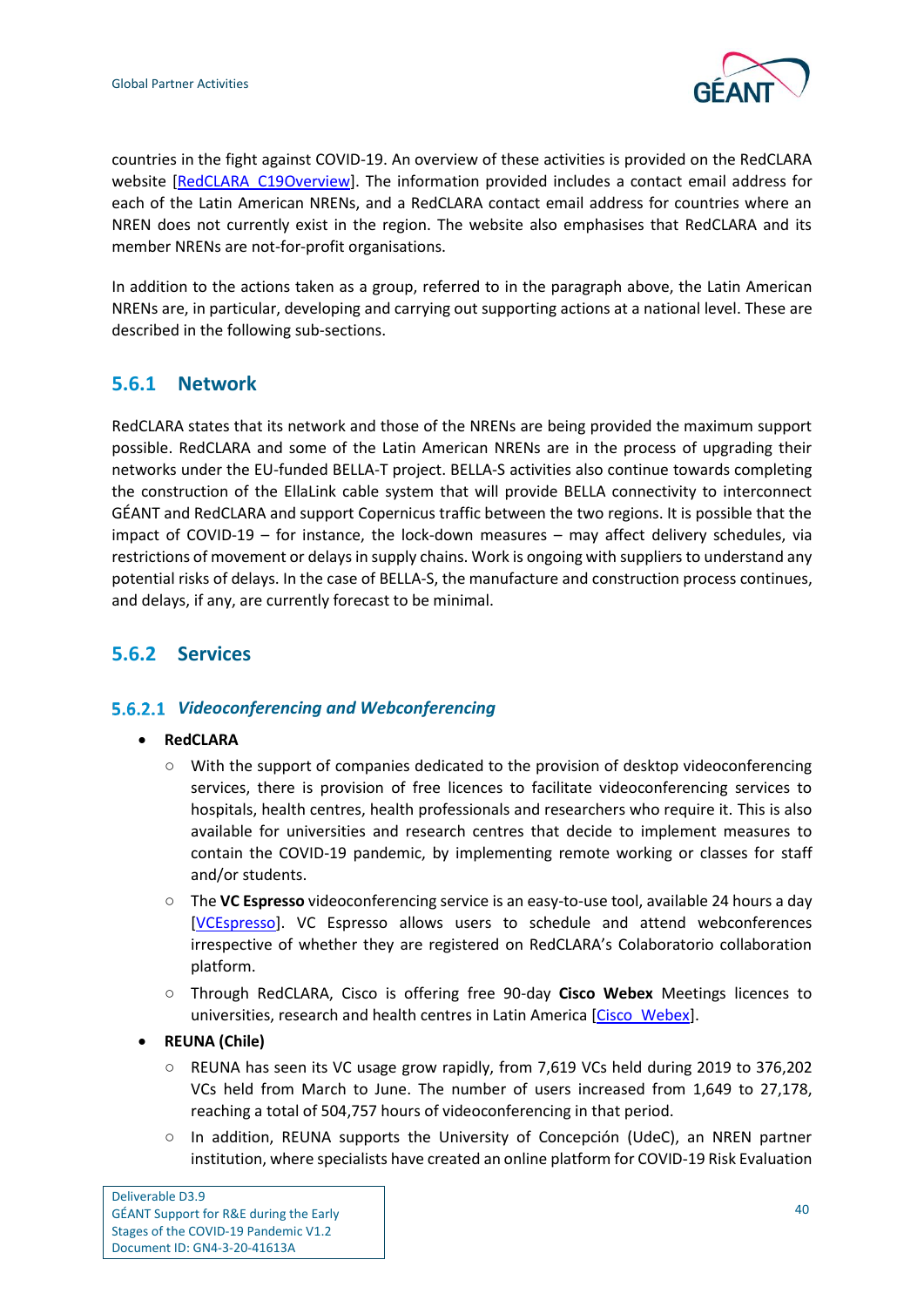

[\[UdeC\\_C-19\]](#page-63-21), in order to decongest health-care centres and provide professional guidance to the community. It uses the videoconferencing service provided by REUNA, named PLAZA, through which teleconsultations with medical professionals are carried out. As of 26 May, approximately 1.5 million accesses had been registered on the platform, 75% of which came from users in Chile, and 701 teleconsultations had been carried out, of which 197 resulted in users being sent into quarantine.

- **CEDIA (Ecuador)**
	- CEDIA has also seen rapid growth of VC usage, from less than 1,000 VCs each week to 80,000. The number of VC licences has grown from around 5,000 to near 20,000.

At the beginning of March 2020 CEDIA had 122 recurring users in its records; currently, there are around 6,000 active users at the Ecuador level. The number of sessions held between March and May 2020 amounts to more than 26,140 meetings, with nearly 11 million hours accumulated.

CEDIA has provided its member institutions with the videoconference service through the ZOOM platform.

#### • **CUDI (Mexico)**

- CUDI supported universities' needs with Webex temporary free licences. Twenty-five institutions benefited, with up to 1,000 licences for each institution.
- CUDI also distributed Zoom VCs to support its members.
- **RNP (Brazil)**
	- VC usage grew by 946% between March and April. Compared with April 2019, RNP observed a growth factor of x 10. The increased usage required 60 additional servers.
- **RENATA (Colombia)**
	- RENATA increased VC capacity, installing additional servers to provide VC Espresso services.

#### **5.6.2.2 Remote Learning**

- **CEDIA (Ecuador)**
	- Moodle services have impacted NRENs that provide the service, in the case of CEDIA through its platform Aprendiendo.ec, a joint effort with the Secretariat of Higher Education, Science, Technology and Innovation (SENESCYT), the Council of Higher Education (CES). The platform has online education content, online libraries, bibliographic resources, open access repositories, multimedia tools and learning games.
	- CEDIA effectively managed an inter-institutional agreement with the renowned learning platform COURSERA, granting free access for the administrative and teaching staff of its member institutions. For CEDIA, it is vital to provide complementary services that allow a permanent contribution in updating knowledge and development of its members' human capital, in this case, with more than eleven subject areas of choice.

#### *Cloud Services*

- **CEDIA (Ecuador)**
	- Between March and May, the use of CEDIA's cloud infrastructure increased by 40%. This is largely due to the increasing demand for resources that the activities of Ecuadorian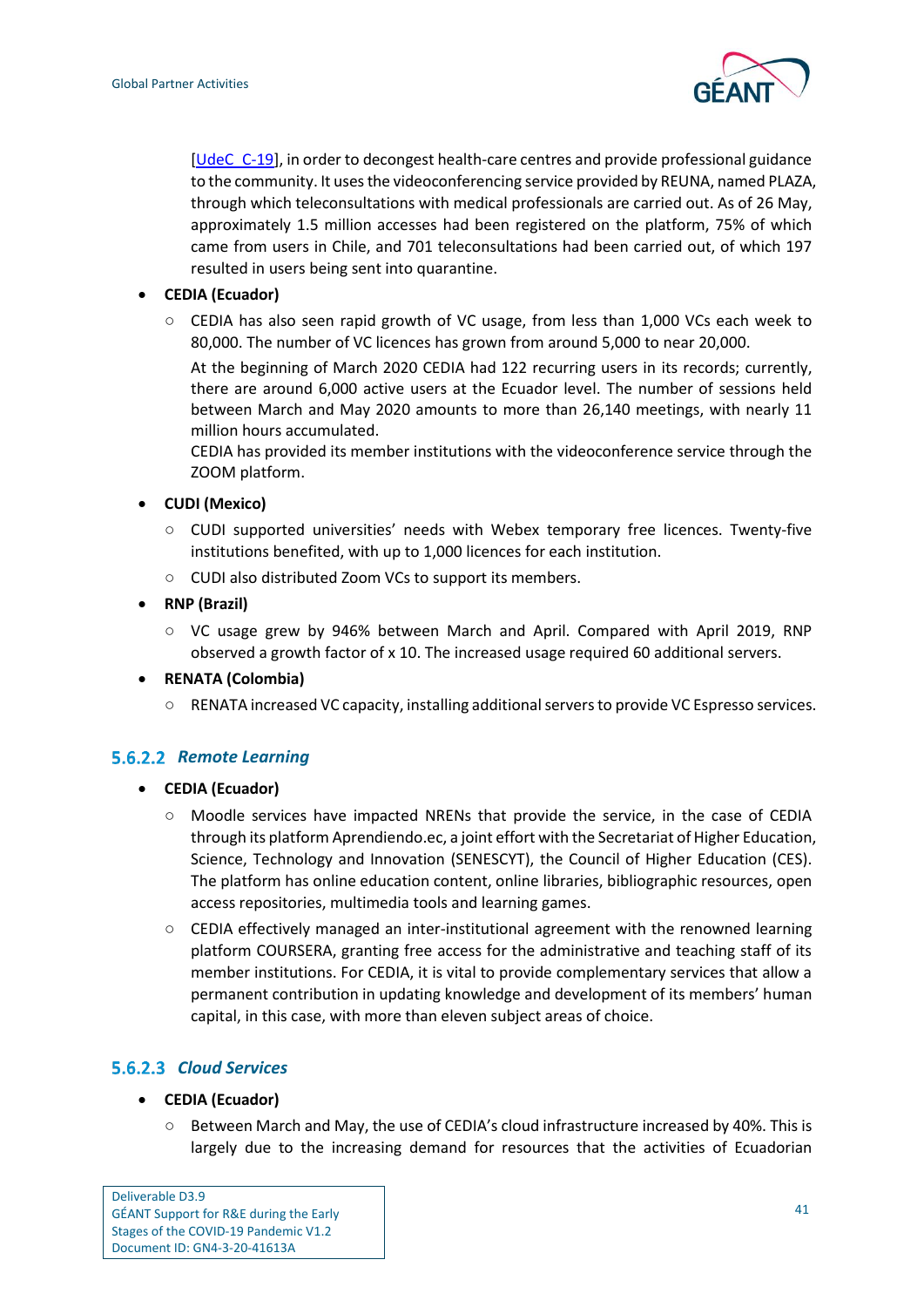

educational institutions require to function virtually. It is also caused by the migration, implementation, and deployment of new LMS solutions, operated by CEDIA members.

- Currently, CEDIA's Moodle cloud service has 200,000 active users among students and teachers nationwide. Before the pandemic, 56 institutions used the CEDIA cloud; currently, 64 educational institutions are using CEDIA's infrastructure, connectivity and technical solutions for their resources and distributed content.
- Due to the impact of COVID-19, CEDIA has seen an increase in the use of and requests for virtual desktops, which are required by member institutions. CEDIA has registered a 14% increase in demand between March and May 2020 compared with previous years.
- **REUNA (Chile)**
	- In the Private Cloud area, REUNA supports the University of Concepción (UdeC) for the technological development of its coronavirus portal [\[UdeC\\_C19\]](#page-63-21). The UdeC Telemedicine Unit uses the REUNA virtual server platform, + Spacio, where the website is hosted and the processing of the data provided by users is carried out.

#### *Health and Welfare Support*

#### • **CEDIA (Ecuador)**

○ The ECHO project was created to meet the need for primary Hepatitis C care in the New Mexico community [\[ECHO\]](#page-61-20). It focuses on telematically linking specialised doctors with health professionals deployed in rural areas. It currently works in more than 39 countries, among which Ecuador has participated since 2017 with diverse content such as diabetes type 2, hypertension and gynecology.

Since 18 March 2020, CEDIA, within the ECHO project, has developed 8 medical clinics on COVID-19, addressing topics of general interest such as: respiratory management in first, second and third level of care; international experiences in primary care; experimental treatments for COVID-19; advances in research and academia on tests and exams for COVID-19; COVID-19: pregnancy and childbirth; COVID-19: algorithms and decision making.

CEDIA has hosted tutorials from more than 20 national and foreign doctors and academics, and a total of 616 connections with health professionals from urban-marginal and rural areas throughout the country.

This project was carried out until the week commencing 4 May.

○ Since 23 March CEDIA has designed a platform based on videoconference services that facilitates the private, personalised and confidential contact of citizens with health professionals while maintaining social distancing. Currently, the platform is operated nationwide by various institutions, including the Ministry of Public Health of Ecuador, the Ministry of Economic and Social Inclusion, the Children's and Women's Hospital of Cuenca, the North Technical University, the Ambato Technician University, the Central University of Ecuador and the Organisation for the Attention of Psychological Emergencies.

These partner institutions have contributed with around 300 professionals, providing simultaneous consultations through this platform. They have carried out more than 1,500 medical orientations and received excellent feedback from users.

○ BEST.EC is a student welfare assistance platform, which offers students preventive and assistance actions in order to ensure biopsychosocial well-being, comprehensive training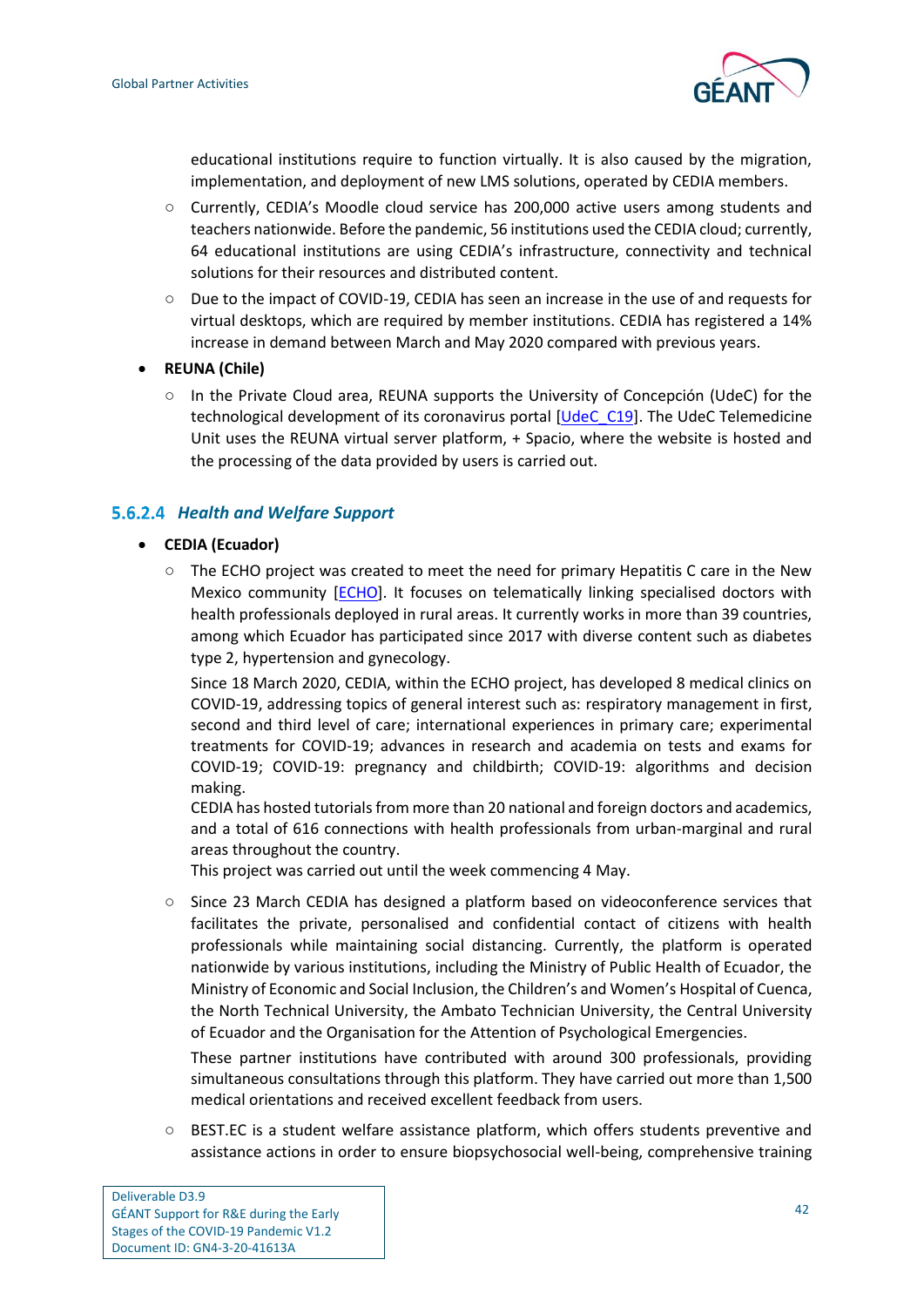

and human development, seeking to raise their quality of life and develop their potential to continue and complete their studies [\[BEST\]](#page-61-21). This site aims to become a permanent link between educational institutions and their students, offering its services at the informational, guidance and assistance level. CEDIA member institutions have free access to this service and can tailor it according to their institutional requirements.

This platform has the following services: Psychological Support, Psycho-educational Support, Vocational Guidance, Primary Medical Care, Legal Advice.

#### *Processing Capacity*

Computing capabilities are made available via SCALAC (Advanced Computing System for Latin America and the Caribbean) [\[SCALAC\]](#page-63-22) for research activities associated with the virus.

#### *Webinars and Seminars*

- **RedCLARA**
	- Webinars and seminars are being carried out by telehealth networks in Latin America, supported by RedCLARA.

Four webinars have been held to date, including one entitled 'COVID-19: Technological Innovation in education in times of crisis' that took place in two sessions, on 22 and 24 April respectively. Recordings of the webinars have been made available to the public on the RedCLARA website [\[RedCLARA\\_Webinars1;](#page-63-23) [RedCLARA\\_Webinars2\]](#page-63-24).

- RedCLARA retransmitted several of the webinars offered by the Latin American NRENs listed below and coordinated others covering all Latin American members, including simultaneous translation services for Portuguese and English-speaking conferences.
- **RENATA (Colombia)**
	- Developed 26 open online activities with a total of 5,397 participants.
- **CUDI (Mexico)**
	- Offered 7 webinars with a total of 829 connections/participants.
- **CEDIA (Ecuador)**
	- Trained around 6,000 participants in webinars and nearly 1,000 in-person participants.
- **RNP (Brazil)**
	- Through the regional school of networks, organised a total of 22 webinars with 6,046 participants.

#### *Large File Transfers – eNVIO*

RedCLARA's large file transfer service, eNVIO (based on FileSender [\[FileSender\]](#page-62-23)), allows users to upload documents, images, presentations, videos and more on the R&E networking cloud platform and to then share them easily and securely with peers [\[eNVIO\]](#page-62-24).

#### *Wolfram – Mathematica*

Mathematica is a modern technical computing system that covers most areas of the discipline, such as neural networks, machine learning, image processing, geometry, data science, visualisations and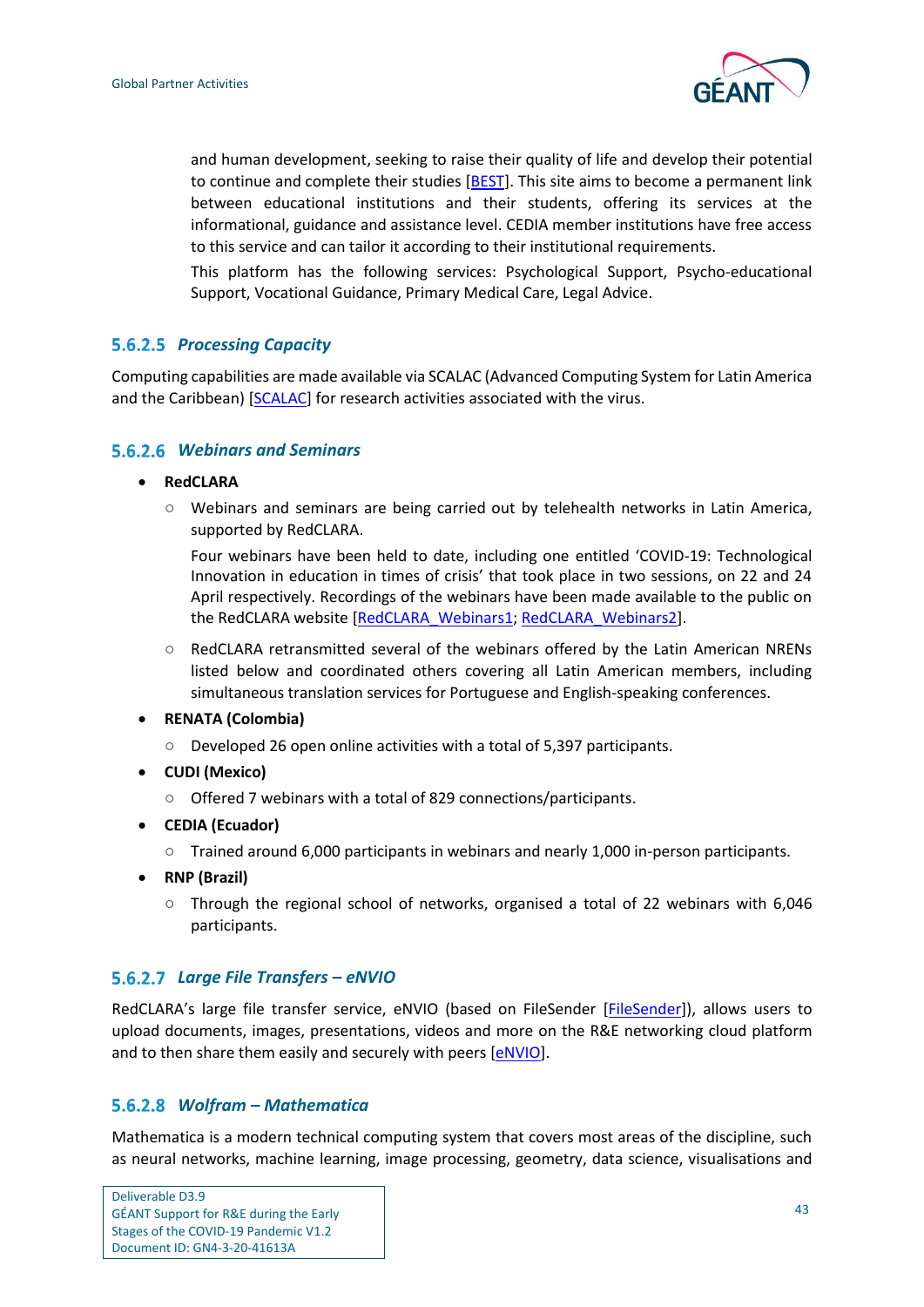

others [\[Wolfram\\_Mathematica\]](#page-63-25). The system is used in many technical, scientific, engineering, mathematical and computer fields. It was created by Stephen Wolfram and developed by Wolfram Research of Champaign, Illinois.

Wolfram is offering free access to its technology to anyone involved in COVID-19-related research, on request. Free access to the 'Mathematica Online' has been arranged for RedCLARA members involved in such research and will last until 15 August 2020.

## <span id="page-47-0"></span>**5.6.3 Community**

#### *Engagement*

RedCLARA's annual conference (TICAL/e-CIENCIA) was due to be held from 31 August to 2 September, in Cuenca, Ecuador. In response to the pandemic, the event will now be held in a virtual format only.

### <span id="page-47-1"></span>**5.6.4 NREN Activities**

National efforts in Latin America include the increase of availability of services such as webconferencing and infrastructure to support remote learning, trust, identity and security services, etc. Specific services provided by some of the Latin American NRENs to support the institutions and health system within their nations were compiled and published on RedCLARA's website under the following URLs:

• **RNP (Brazil)**

[https://www.redclara.net/index.php/es/colaboracion/coronavirus/coronavirus-2020](https://www.redclara.net/index.php/es/colaboracion/coronavirus/coronavirus-2020-nuestro-aporte/servicios-brasil-rnp) [nuestro-aporte/servicios-brasil-rnp](https://www.redclara.net/index.php/es/colaboracion/coronavirus/coronavirus-2020-nuestro-aporte/servicios-brasil-rnp)

- **RENATA (Colombia)** [https://www.redclara.net/index.php/es/colaboracion/coronavirus/coronavirus-2020](https://www.redclara.net/index.php/es/colaboracion/coronavirus/coronavirus-2020-nuestro-aporte/servicios-colombia-renata) [nuestro-aporte/servicios-colombia-renata](https://www.redclara.net/index.php/es/colaboracion/coronavirus/coronavirus-2020-nuestro-aporte/servicios-colombia-renata)
- **REUNA (Chile)**

[https://www.redclara.net/index.php/es/colaboracion/coronavirus/coronavirus-2020](https://www.redclara.net/index.php/es/colaboracion/coronavirus/coronavirus-2020-nuestro-aporte/servicios-chile-reuna) [nuestro-aporte/servicios-chile-reuna](https://www.redclara.net/index.php/es/colaboracion/coronavirus/coronavirus-2020-nuestro-aporte/servicios-chile-reuna)

- **CEDIA (Ecuador)** [https://www.redclara.net/index.php/es/colaboracion/coronavirus/coronavirus-2020](https://www.redclara.net/index.php/es/colaboracion/coronavirus/coronavirus-2020-nuestro-aporte/servicios-ecuador-cedia) [nuestro-aporte/servicios-ecuador-cedia](https://www.redclara.net/index.php/es/colaboracion/coronavirus/coronavirus-2020-nuestro-aporte/servicios-ecuador-cedia)
- **CUDI (Mexico)**

[https://www.redclara.net/index.php/es/colaboracion/coronavirus/coronavirus-2020](https://www.redclara.net/index.php/es/colaboracion/coronavirus/coronavirus-2020-nuestro-aporte/servicios-mexico-cudi) [nuestro-aporte/servicios-mexico-cudi](https://www.redclara.net/index.php/es/colaboracion/coronavirus/coronavirus-2020-nuestro-aporte/servicios-mexico-cudi)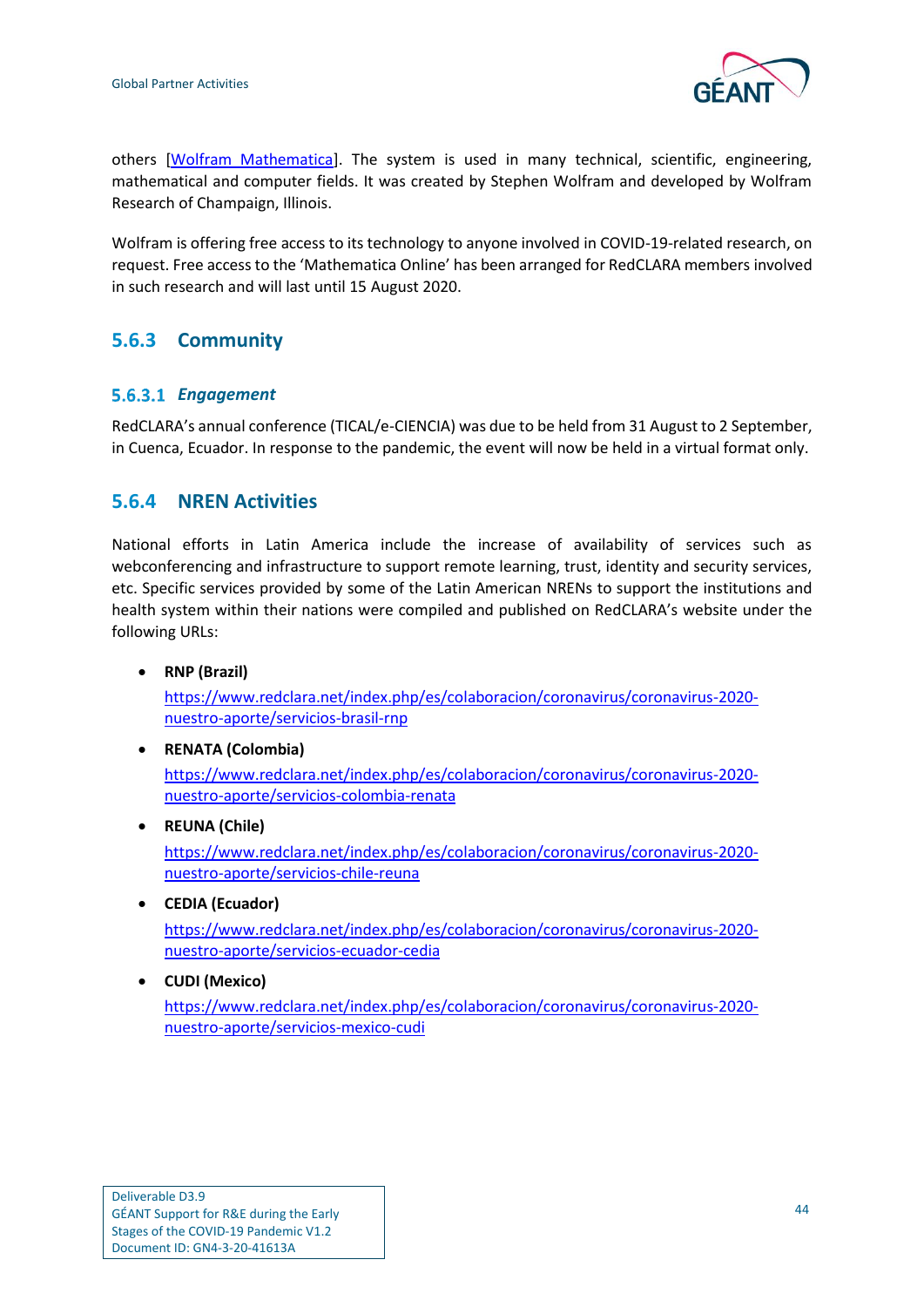

## <span id="page-48-0"></span>**5.7 North America**

## <span id="page-48-1"></span>**5.7.1 Canada: CANARIE**

- **Network:** Together with the regional R&E networks in Canada, CANARIE is working to ensure that NREN infrastructure continues to support the needs of Canadian research and education communities as the COVID-19 situation evolves. Network teams are on alert and sharing information as they monitor network operations across the country. Normal network escalation protocols remain in effect.
- **R&E Resource Promotion:** CANARIE has posted an online list (regularly updated) of available resources for the R&E community. This includes resources that are available via membership of the Canadian Access Federation, as well as from other organisations in the community. The full list is available at [\[CANARIE\\_Resources\]](#page-61-22).
- **Events:** CANARIE has cancelled the Canadian Research Software Conference, originally scheduled for May 26–27 in Montreal. CANARIE's annual event for its members (the CANARIE Annual Summit) is scheduled to be held in the autumn. CANARIE is currently reviewing whether it will be possible for this to go ahead.
- **Research Funding:** In response to logistical challenges that members of Canada's higher education community faced, CANARIE extended the deadline for proposals to the 1st funding call for Local Research Software Support from 17 March to 30 April, with successful projects notified on 8 June.
- **Coordinated R&E Network Mutual Support:** A wiki has been developed for the regional R&E networks in Canada and CANARIE to share information on spare resources that could potentially be shared with other networks in the event of a shortage due to supply chain and delivery issues.
- **Cybersecurity:** Regular meetings are held for CANARIE and the regional networks to discuss cybersecurity issues and countermeasures that are encountered as a result of working-fromhome orders, etc. that provide new opportunities for malicious attacks.
- **Research Engagement:**
	- CANARIE is engaged with RDA though Research Data Canada, which is funded by CANARIE.
	- CANARIE is engaged with the Ontario Health Data Platform COVID-19 effort, which is related to medical/clinical data.
	- CANARIE is involved with CanCOVID, a system for research collaboration on COVID.
	- CANARIE is investigating ways that the Canadian Identify Federation can support research and data-sharing activities related to COVID-19.

## <span id="page-48-2"></span>**5.7.2 United States: ESnet**

• Lawrence Berkeley National Laboratory, where Energy Sciences Network (ESnet) is headquartered, is located in the San Francisco Bay Area. ESnet is in full remote operations during the California state-wide 'stay at home' order and the Bay Area's 'shelter in place' order issued in response to the COVID-19 pandemic. ESnet is considered mission-essential to the Department of Energy's scientific research infrastructure and will remain open. Although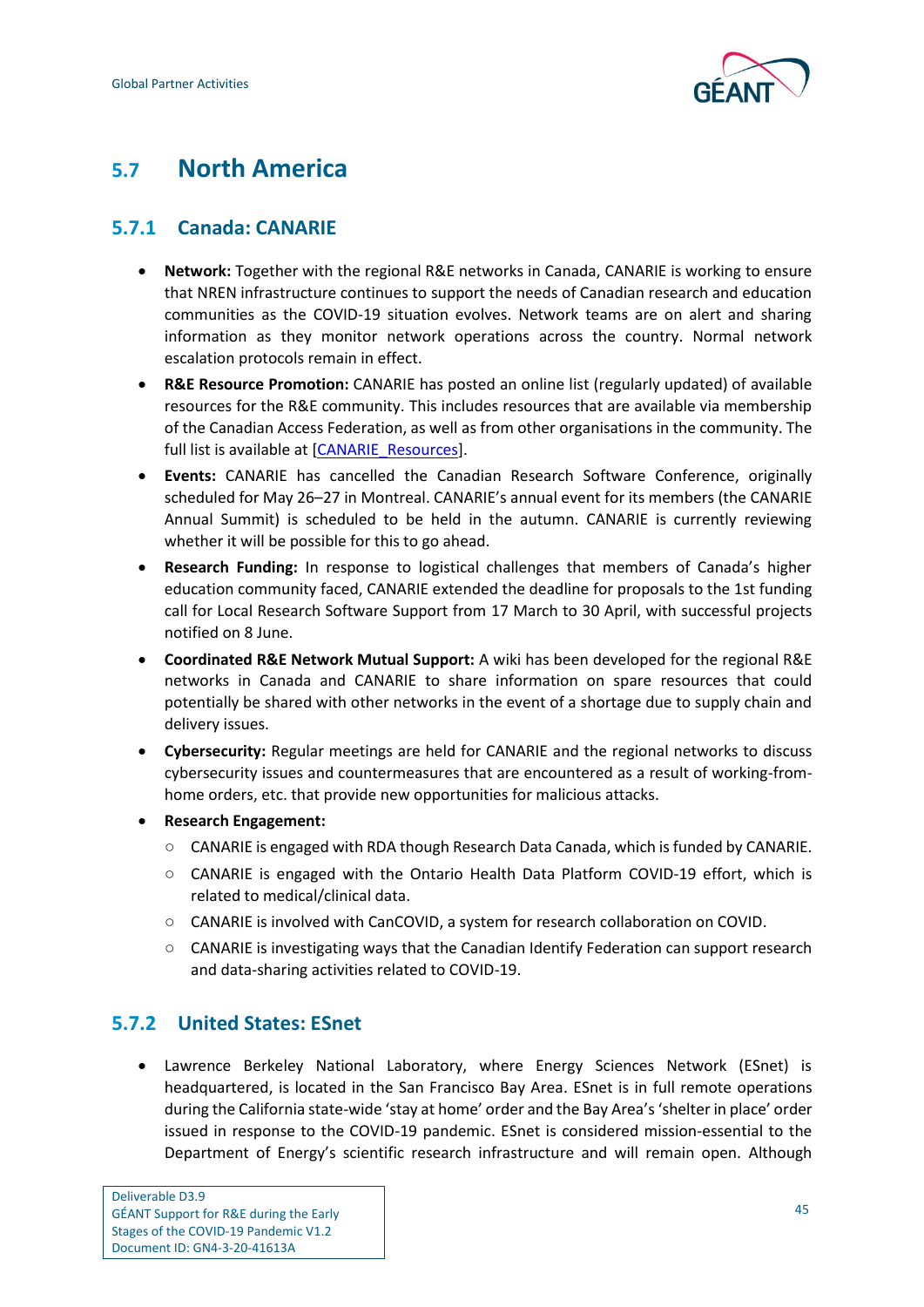

ESnet's operations centre is in Berkeley, California, about 40 per cent of the staff live in other states across four time zones and are used to working offsite.

- During Esnet's full remote operations, physical access to operational sites will only be needed to fix hardware failures or an unexpected outage. ESnet's network operations centre will continue to support users remotely. Upgrades and new connections might be delayed as ESnet staff deal with disrupted travel, shipping, and site access due to the evolving public health crisis.
- The National Energy Research Scientific Computing Centre (NERSC) [\[NERSC\]](#page-62-25), also managed by Lawrence Berkeley National Laboratory, has been appointed to the COVID-19 High Performance Computing Consortium [\[C19\\_HPCC\]](#page-61-23). Led by the White House Office of Science and Technology Policy, industrial partners and Department of Energy, the consortium gives researchers access to supercomputers at the Department of Energy's Argonne, Lawrence Livermore, Los Alamos, Oak Ridge, and Sandia national laboratories. ESnet is providing robust, high-bandwidth connections and peerings, allowing scientists to tap into the computing resources and move data from across the world to those sites for analysis. In one project, scientists at the Beckman Research Institute at the City of Hope are running molecular dynamic simulations that apply to a range of COVID-19 research areas. In particular, they are looking at the difference between the Chinese and Italian strains of the virus as well as potential antiviral treatments. An article on this work has been published on the ESnet website at [\[ESnet\\_NERSC\\_News\]](#page-62-26).

#### <span id="page-49-0"></span>**5.7.3 United States: Internet2**

#### • **Network and Services**

- $\circ$  Internet2 has had to make investments to augment parts of the network that are being exercised in new ways during the pandemic. For example, capacity to Zoom has been increased twenty times and Internet2 has also implemented a ten-fold increase in capacity to home broadband providers to ensure VPN traffic has a high-performance path from the home to the campus.
- $\circ$  Internet2's research and education traffic has sustained at 81–82% of the level seen before campuses and schools closed. This traffic includes campus-based learning systems, research data sets and campus-to-cloud administrative uses that continue to support the academic enterprise during the pandemic. In terms of peering traffic, Internet2 is seeing only 54% of the traffic it saw when campus residence halls and K12 schools were occupied.
- When viewed as total traffic moved for all services, the overall change to Internet2 traffic is a reduction of 34%. Internet2 'science traffic' (traffic that the Internet2 analytics tool identifies as science-related applications and science-related compute nodes) remains very consistent during this change.
- Internet2 is seeing an increased number of service requests for resilient connectivity to cloud providers in support of hybrid campus-to-cloud applications.
- Internet2 is actively working with campuses and cloud service providers to adjust service licences and share best practices (e.g. videoconferencing, VPN, asset management, course management systems).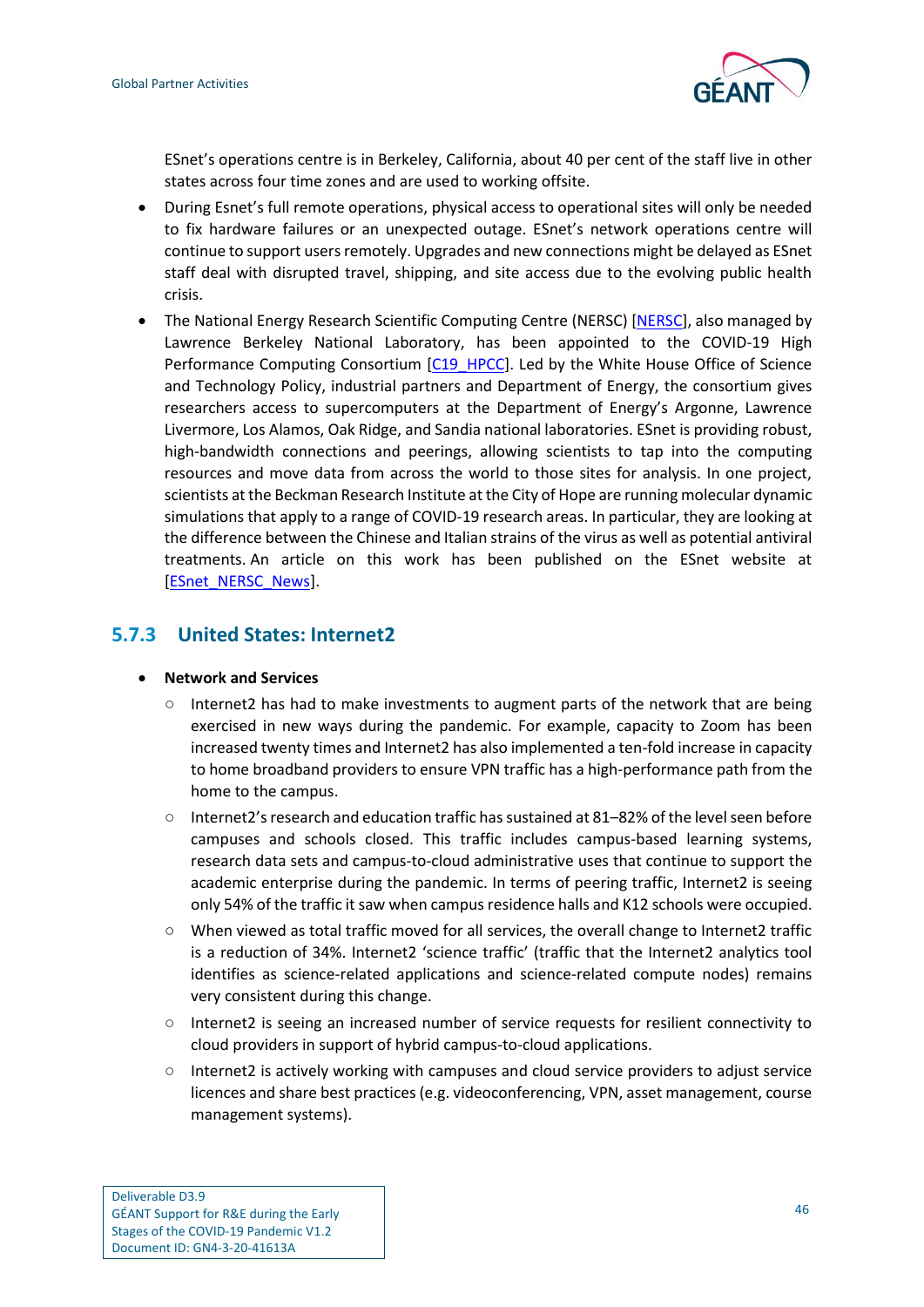

- $\circ$  InCommon has taken proactive steps along with other partners such as GÉANT to support global research collaborations [\[InCommon\\_News1;](#page-62-27) [InCommon\\_News2\]](#page-62-28). (See also Sectio[n 3.3.1.](#page-17-2))
- **Events:**
	- Internet2 cancelled its annual Global Summit, due to have been held in Indianapolis, Indiana, from 29 March to 1 April.
	- Internet2 has been actively engaging the research and education community in virtual meetings and webinars on topics most helpful to its community during these times. Upcoming and past online events can be found at [\[Internet2\\_Events\]](#page-62-29).
	- InCommon training and [BaseCAMP](https://incommon.org/news/registration-open-for-virtual-basecamp-2020/) events have moved online, with additional webinars being offered such as 'How do YOU use eduroam'.
	- The 2020 Technology Exchange, scheduled to take place in Atlanta, Georgia, from 5 to 8 October, has been cancelled.
	- **Internet2 Community Resources:**
		- The Internet2 website provides information on resources available within the community to support research and education activities during the pandemic, as well as a blog providing relevant information for institutions and users on managing a variety of issues (e.g. security; network impacts of increased online learning; community channels for pandemic discussions). Full details are available at [\[Internet2\\_Resources\]](#page-62-30).

#### <span id="page-50-0"></span>**5.7.4 United States: International Networks at Indiana University**

International Networks at Indiana University manages two projects that support US collaboration with Europe and Africa (NEAAR) on the one hand and with Asia (TransPAC) on the other. NEAAR and TransPAC both provide 100G transoceanic connectivity between the US and the corresponding regions. In response to COVID-19, International Networks is working with partners to identify traffic flows relating to COVID-19 research that require support, including troubleshooting where required.

## <span id="page-50-1"></span>**5.8 Global Collaboration Activities**

- **CEO Forum**
	- The CEO Forum meeting, planned for Beijing, China, in February 2020, was moved to Los Angeles, CA, USA, on the same dates, due to the COVID-19 outbreak in China since the end of December 2019.
	- $\circ$  The next face-to-face meeting is unknown at this moment, as the meeting originally scheduled to take place in Oxford, UK, in July 2020, has been cancelled.
	- The CEO Forum will meet by VC for the remainder of 2020.
- **Global Network Advancement Group (GNA-G)**
	- $\circ$  A 'COVID-19 Readiness' survey was sent out to the GNA-G Community. Results are being analysed at this moment. A first indication shows that NRENs have taken a lot of measures internally, and have helped their constituency to the greatest extent possible. From the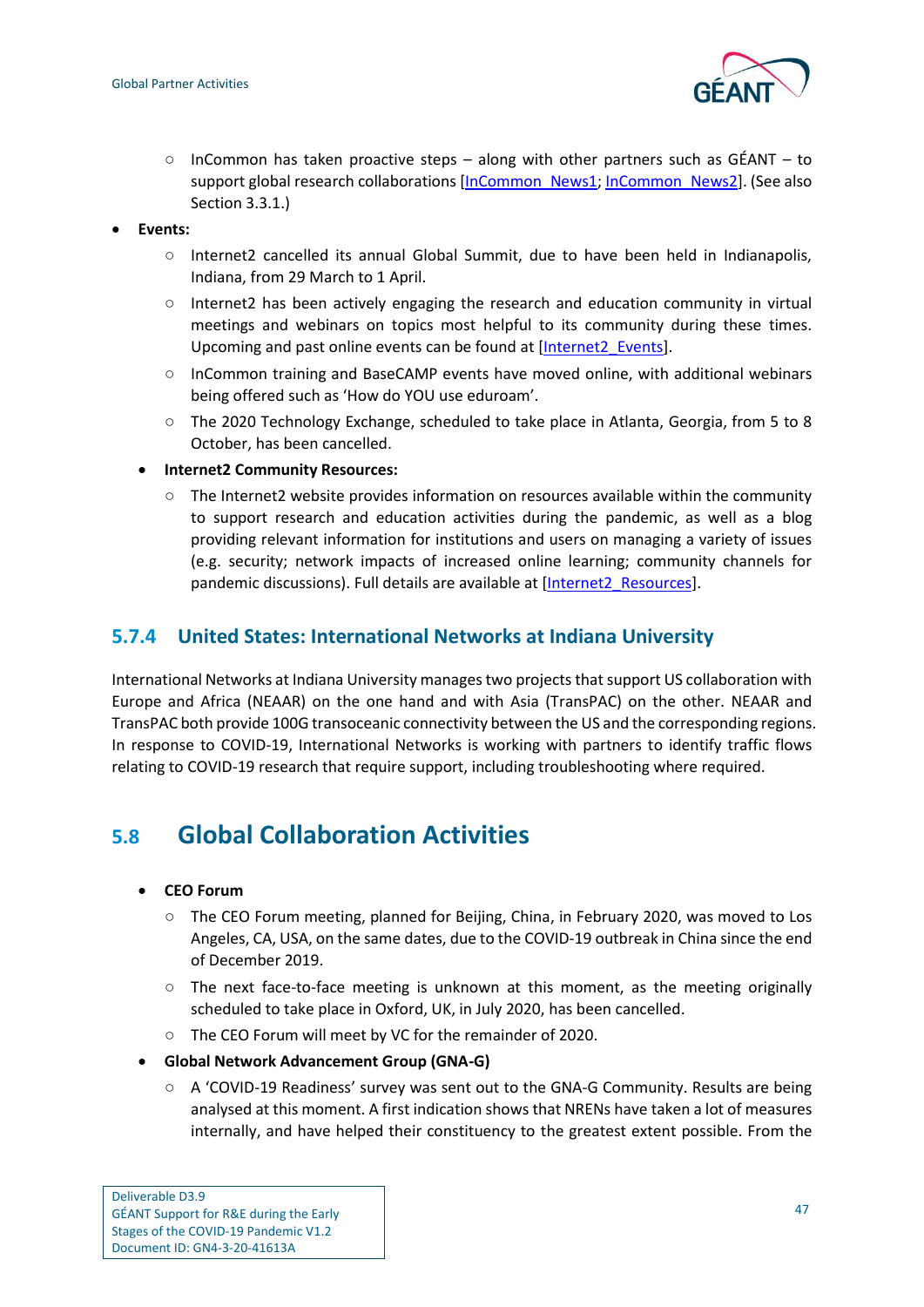

responses received, it could also be seen that there is some collaboration among NRENs, typically on a regional scale.

- The GNA-G Community has seen two of its three face-to-face meetings cancelled already. Whether or not the third one will take place is unknown at this stage; it is scheduled for mid-September 2020. Due to the lack of face-to-face meetings, the GNA-G Community will have two virtual meetings towards the end of May 2020.
- Before the virtual meetings of the GNA-G Community, another survey will be carried out to try to harvest lessons learned on keeping operations running.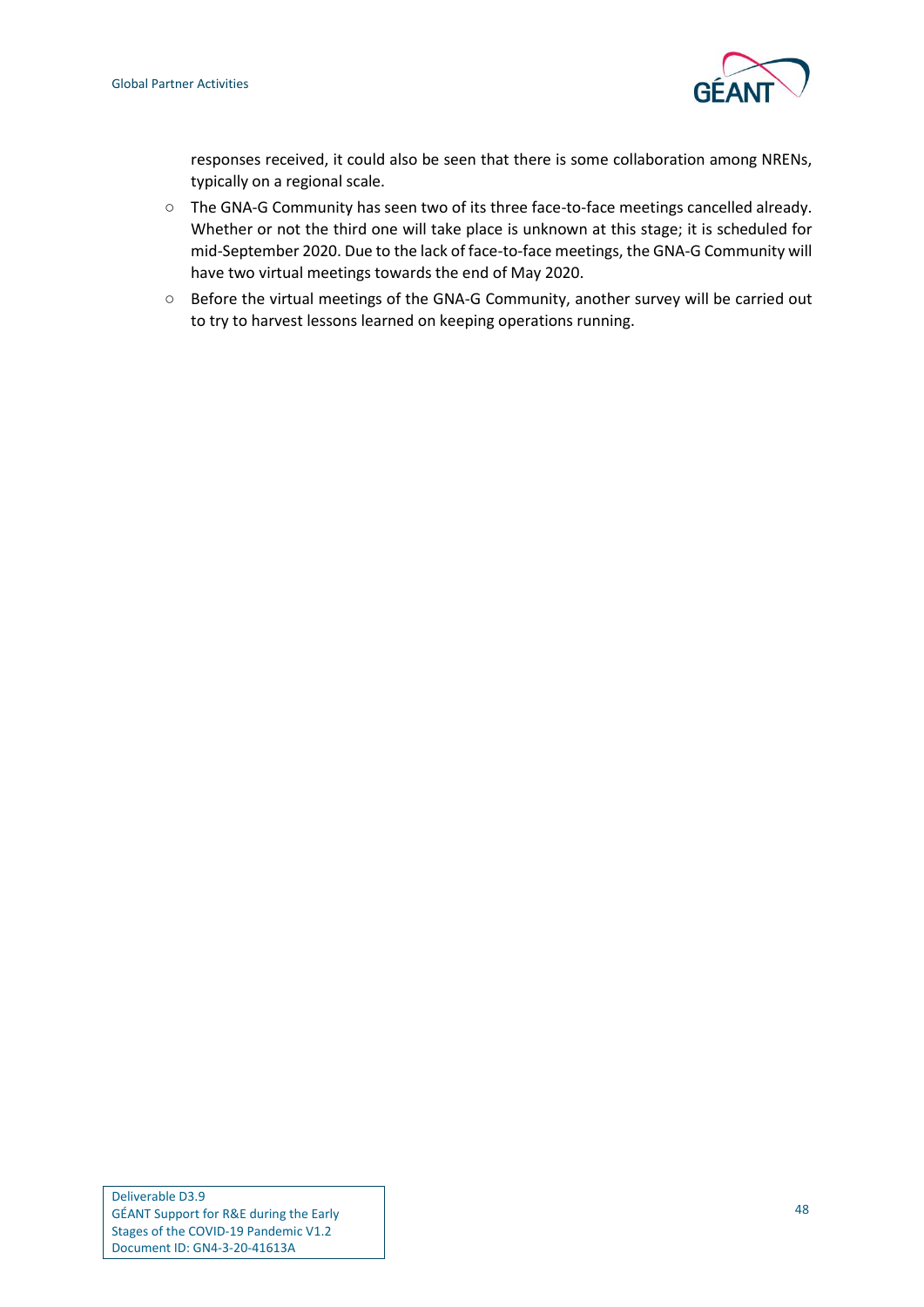

## <span id="page-52-0"></span>**<sup>6</sup> Conclusions**

At a time of tension, difference and division – over the best way to address the economic consequences of the COVID-19 pandemic, the timing and severity of control measures, and the origins of the outbreak – GÉANT, the European NRENs and RRENs and NRENs around the globe are united and committed in supporting the research and education community during the COVID-19 pandemic.

The invitations GÉANT has received to present to global organisations such as the World Bank and UNESCO are testament to its key role in providing R&E infrastructure and services, and to the NRENs' role as impartial, trusted, necessary providers.

The fact that amid the urgent calls for research activity no specific mention has been made of connectivity is telling, and a matter of quiet pride but not complacency: the network is taken for granted as a robust, reliable given, even in extreme circumstances such as at present. The same is true of the trust and identity services and Authentication and Authorisation Infrastructure that safeguard access and collaboration: there have been no calls for changes or additions because the existing services and infrastructure already meet the R&E community's most demanding requirements. GÉANT and the NRENs will continue to ensure they live up to that position of trusted dependability, confirming and cementing their fundamental importance to European and global research at all times and especially in times of crisis.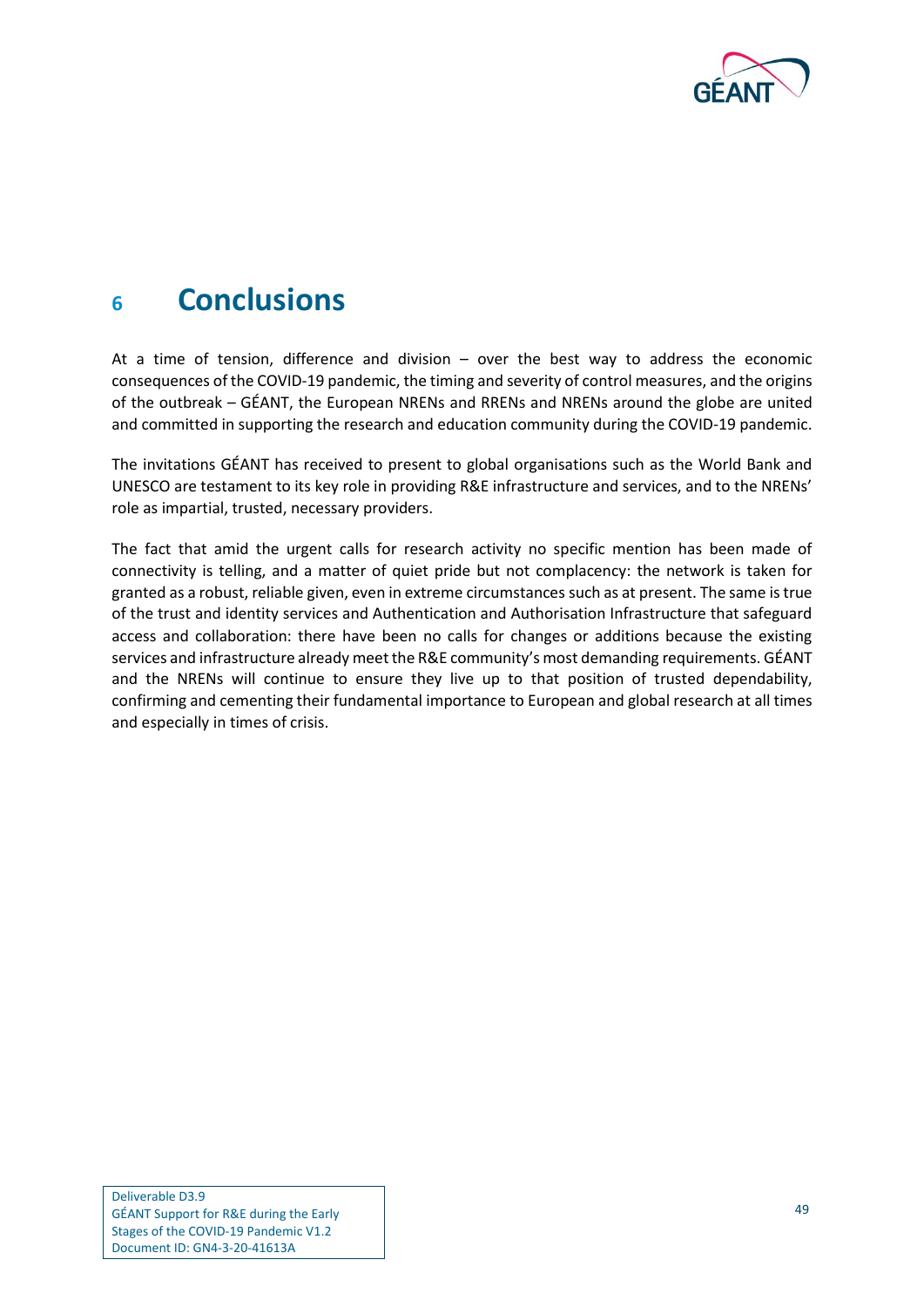

## **Appendix A Projects Sites Register**

<span id="page-53-0"></span>

|              | <b>Projects</b>                                                                                                                                                                                                     |                                                                                                                                                                                                                                                                                                                       |                                                                                                                                                                                |                                                                                                                                                                                                                                                                                                                                                                                                                                                                                                                                                                                                                                    |                                                                                                                                      |
|--------------|---------------------------------------------------------------------------------------------------------------------------------------------------------------------------------------------------------------------|-----------------------------------------------------------------------------------------------------------------------------------------------------------------------------------------------------------------------------------------------------------------------------------------------------------------------|--------------------------------------------------------------------------------------------------------------------------------------------------------------------------------|------------------------------------------------------------------------------------------------------------------------------------------------------------------------------------------------------------------------------------------------------------------------------------------------------------------------------------------------------------------------------------------------------------------------------------------------------------------------------------------------------------------------------------------------------------------------------------------------------------------------------------|--------------------------------------------------------------------------------------------------------------------------------------|
| Country      | SARS-CoV-2 Data Hubs                                                                                                                                                                                                | EXSCALATE4CoV                                                                                                                                                                                                                                                                                                         | <b>BIOXCEL</b>                                                                                                                                                                 | PREPARE                                                                                                                                                                                                                                                                                                                                                                                                                                                                                                                                                                                                                            | Fight-nCov                                                                                                                           |
| <b>DE</b>    | • EMBLV                                                                                                                                                                                                             | · Fraunhofer Institute for<br>Molecular Biology and<br>Applied Ecology (has to sites<br>(Schmallenberg and Gießen)<br>connected both redundantly<br>with ~500 Mbps) V<br>• Forschungszentrum Jülich V                                                                                                                 | · Forschungszentrum JülichV<br>• EMBLV<br>· MAX-PLANCK-GESELLSCHAFT ZUR FORDERUNG DER<br>WISSENSCHAFTEN EV - (Max Planck Data Facility<br>Garching connected with 2x 15Gbps) V | • CAPNETZ STIFTUNG (not connected) V<br>· UNIVERSITATSKLINIKUM BONN (connected via Bonn University<br>$(2x15 Gbps)$ V                                                                                                                                                                                                                                                                                                                                                                                                                                                                                                              | · Ulm University (connected via local<br>subnet BelWue) V<br>· University of Duisburg-Essen<br>(connected directly with 2x15 Gbps) V |
| UK           | $\cdot$ EBIV<br>(Connection now 100G<br>to Hinxton campus and<br>also dedicated 100G<br>connnection to their<br>new off-site<br>datacentre)                                                                         |                                                                                                                                                                                                                                                                                                                       | · University of Edinburgh<br>· University of Manchester<br>. IAN HARROW CONSULTING LTD                                                                                         | • Cardiff University<br>• Imperial College of Science Technology and Medicine V<br>. University of Oxford V<br>. ROYAL BROMPTON AND HAREFIELD NATIONAL HEALTH SERVICE<br>TRUST                                                                                                                                                                                                                                                                                                                                                                                                                                                     |                                                                                                                                      |
| <b>NL</b>    | RIVM-National<br>Institute for Public<br>Health V<br>(SURF yet to confirm<br>but site listed on their<br>membership page)<br>• Erasmus MC V<br>(SURF vet to confirm<br>but site listed on their<br>membership page) |                                                                                                                                                                                                                                                                                                                       |                                                                                                                                                                                | . Academic Medical Centre of Amsterdam University<br>(SURF yet to confirm but site listed on their membership page)<br>· UMC Utrecht<br>(SURF yet to confirm but site listed on their membership page)<br>· Erasmus Universitair Medisch Centrum Rotterdam<br>(SURF yet to confirm but site listed on their membership page)<br>· STICHTING WONCA EUROPE<br>("World Organization of National Colleges, Academies and Academic<br>Associations of General Practitioners/Family Physicians"<br>Netherlands member is listed as Dutch College of General<br>Practitioners - Could not find the organisation on their members<br>list) |                                                                                                                                      |
| HU           | · Eötvös University                                                                                                                                                                                                 |                                                                                                                                                                                                                                                                                                                       |                                                                                                                                                                                |                                                                                                                                                                                                                                                                                                                                                                                                                                                                                                                                                                                                                                    |                                                                                                                                      |
| DK           | $\bullet$ dtu $\sqrt{}$                                                                                                                                                                                             |                                                                                                                                                                                                                                                                                                                       |                                                                                                                                                                                |                                                                                                                                                                                                                                                                                                                                                                                                                                                                                                                                                                                                                                    | • Aarus University V                                                                                                                 |
| $\mathsf{I}$ | • EMBL V                                                                                                                                                                                                            | · Politecnico di Milano V<br>• Università di Milano V<br>· Università Federico II di<br>Napoli V<br>• Università di Cagliari V<br>$\bullet$ infn $\mathbf V$<br>· Istituto per le malattie<br>infettive Spallanzani<br>$\bullet$ CINECA $\overline{\mathsf{V}}$<br>· Dompé Farmaceutici Spa<br>(Coordinator) (unsure) |                                                                                                                                                                                | · Fondazione Penta ONLUS (unsure)                                                                                                                                                                                                                                                                                                                                                                                                                                                                                                                                                                                                  |                                                                                                                                      |
| BE           |                                                                                                                                                                                                                     | · Katholieke Universiteit<br>Leuven V<br>(Site connected - not been in<br>touch about this project)                                                                                                                                                                                                                   |                                                                                                                                                                                | • University of Antwerp (Coordinator) V<br>(Site connected - not been in touch about this project)<br>· Biocartis NV<br>(Not connected - SME - only possible in some instances so worth<br>pursuing)<br>· Biomax Informatics AG<br>(Not connected - SME - only possible in some instances so worth<br>pursuing)                                                                                                                                                                                                                                                                                                                    |                                                                                                                                      |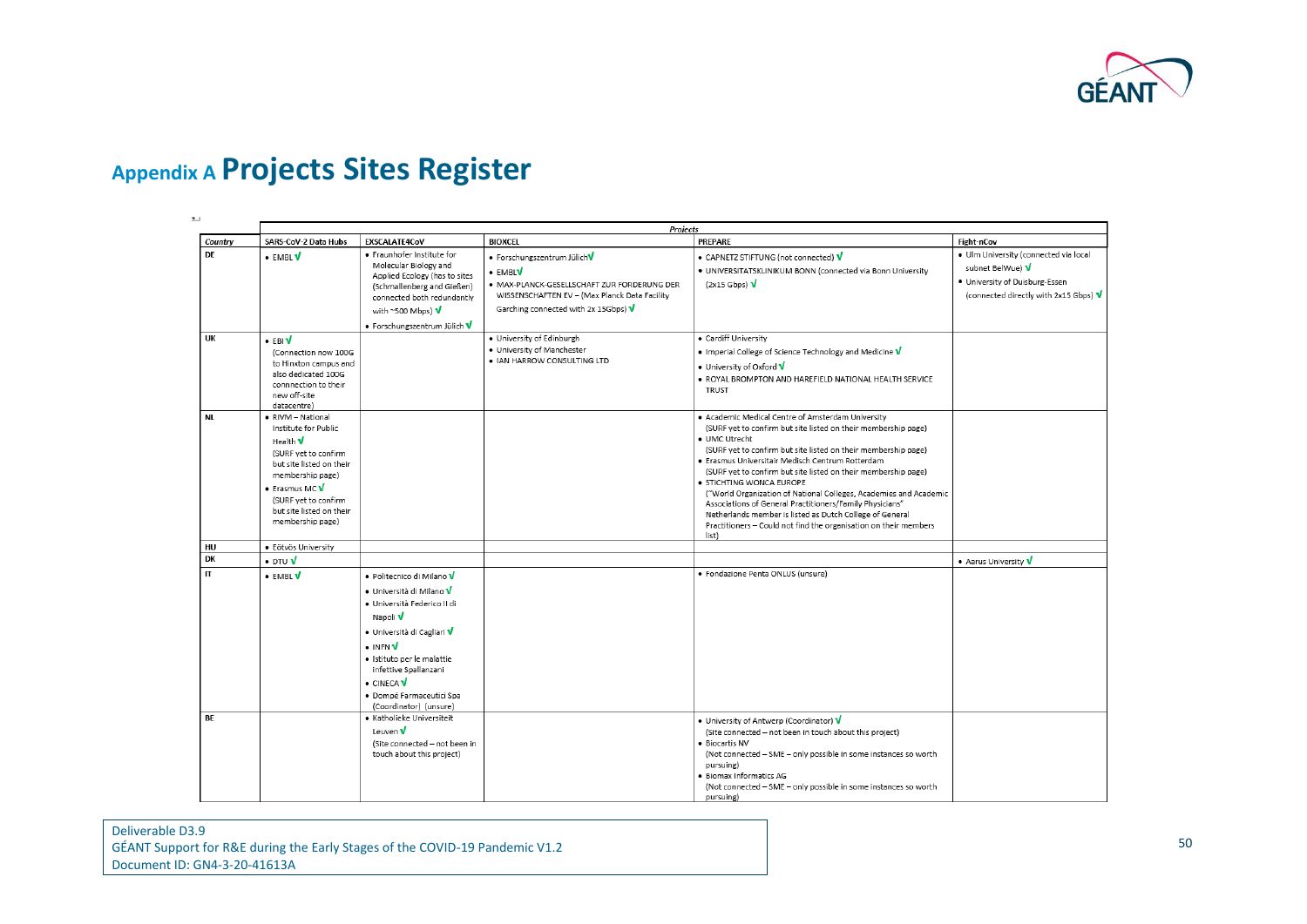

|           | Projects             |                                                                                                                                                                                                                                                                                                                                                                                                                          |                                                                                                                                                                                                                                                                          |                                                                                                                                                                                                                                                                                                                                              |                                                                                        |
|-----------|----------------------|--------------------------------------------------------------------------------------------------------------------------------------------------------------------------------------------------------------------------------------------------------------------------------------------------------------------------------------------------------------------------------------------------------------------------|--------------------------------------------------------------------------------------------------------------------------------------------------------------------------------------------------------------------------------------------------------------------------|----------------------------------------------------------------------------------------------------------------------------------------------------------------------------------------------------------------------------------------------------------------------------------------------------------------------------------------------|----------------------------------------------------------------------------------------|
| Country   | SARS-CoV-2 Data Hubs | EXSCALATE4CoV                                                                                                                                                                                                                                                                                                                                                                                                            | <b>BIOXCEL</b>                                                                                                                                                                                                                                                           | PREPARE                                                                                                                                                                                                                                                                                                                                      | Fight-nCov                                                                             |
|           |                      |                                                                                                                                                                                                                                                                                                                                                                                                                          |                                                                                                                                                                                                                                                                          | · Janssen Infectious Diseased Diagnostics BVB<br>(Not connected - SME - only possible in some instances so worth<br>pursuing)<br>· EUROPEAN SCIENTIFIC WORKING GROUP ON INFLUENZA<br>(Not connected - SME - only possible in some instances so worth<br>pursuing)                                                                            |                                                                                        |
| SW        |                      | · KTH Royal Institute of<br>Technology V                                                                                                                                                                                                                                                                                                                                                                                 | • KUNGLIGA TEKNISKA HOEGSKOLAN (Coordinator) V<br>. FORWARD TECHNOLOGIES AB (unsure, only if in<br>bioscience park)                                                                                                                                                      |                                                                                                                                                                                                                                                                                                                                              | • Stockholm University V<br>· Aldego Biomedical (unsure, only if in<br>boscience park) |
| PL        |                      | · International Institute Of<br>Molecular And Cell Biology In<br>Warsaw (LIMCB) V<br>(connected, PSNC<br>contacted them and they<br>confirmed that current<br>connectivity and set up is<br>sufficient)                                                                                                                                                                                                                  |                                                                                                                                                                                                                                                                          |                                                                                                                                                                                                                                                                                                                                              |                                                                                        |
| ES        | • EMBLV              | • Barcelona Superc. Centre V                                                                                                                                                                                                                                                                                                                                                                                             | · FUNDACIO INSTITUT DE RECERCA BIOMEDICA (IRB<br>BARCELONA). V (connected to the Regional<br>Network in Catalonia<br>(https://www.csuc.cat/en/communications/anell<br>a-cientifica ) with a GE physical link but limited to<br>500 Mbps.<br>· Barcelona Superc. Centre V | ● Servizio Galego de Saude – Santiago de Compostela V (connected<br>to the Regional Network in Galicia<br>(https://www.cesga.es/en/infrastructures/communications/)<br>with a GE link but configured on their own dark fiber link<br>which means that they can implement an upgrade to 10Gbps<br>just replacing the endpoints transceivers.) |                                                                                        |
| <b>CH</b> |                      | · Swiss Institute of<br>Bioinformatics V<br>(connected, the Swiss<br>Institute of Bioinformatics is a<br>bit spread over Switzerland.<br>But their core sites are all<br>connected via the respective<br>local University<br><https: resea<br="" www.sib.swiss="">rch-infrastructure/core-<br/>facilities-competences-<br/>centers/sib-core-facilities&gt;.,<br/>All universities are connected<br/>with 10G, )</https:> |                                                                                                                                                                                                                                                                          | · European Respiratory Society (not connected)<br>· EUROPEAN SOCIETY CLINICAL MICROBIOLOGY INFECTIOUS<br>DISEASES (EUROPAISCHE GESELLSCHAFT FUR KLINISCHE<br>MIKROBIOLOGIE INFEKTIONSKRANKHEITEN) (not connected)                                                                                                                            |                                                                                        |
| FR        |                      | ٠                                                                                                                                                                                                                                                                                                                                                                                                                        | ٠                                                                                                                                                                                                                                                                        | · HLA Et Medecine<br>· Institut Pasteur<br>· Biomerieux SA                                                                                                                                                                                                                                                                                   | $\bullet$ CEA $\overline{\mathsf{V}}$                                                  |
| КR        |                      | ٠                                                                                                                                                                                                                                                                                                                                                                                                                        |                                                                                                                                                                                                                                                                          | • University of Split V<br>Faculty which is part of the project (University of Split, School of<br>medicine) have dark fiber connection to CARNET network and they<br>connected with 1G connection.                                                                                                                                          |                                                                                        |
| IE        |                      | $\bullet$                                                                                                                                                                                                                                                                                                                                                                                                                | $\bullet$                                                                                                                                                                                                                                                                | • University College Dublin V<br>(Connected with resilient 100G and also on 100G Dublin network so<br>easy to provide 10G and 100G upgrades if needed. IT manager has<br>been in touch but not about PREPARE project.)                                                                                                                       |                                                                                        |

<span id="page-54-0"></span>Table A.1: Annotated projects sites register, showing sites contacted as at 29 April 2020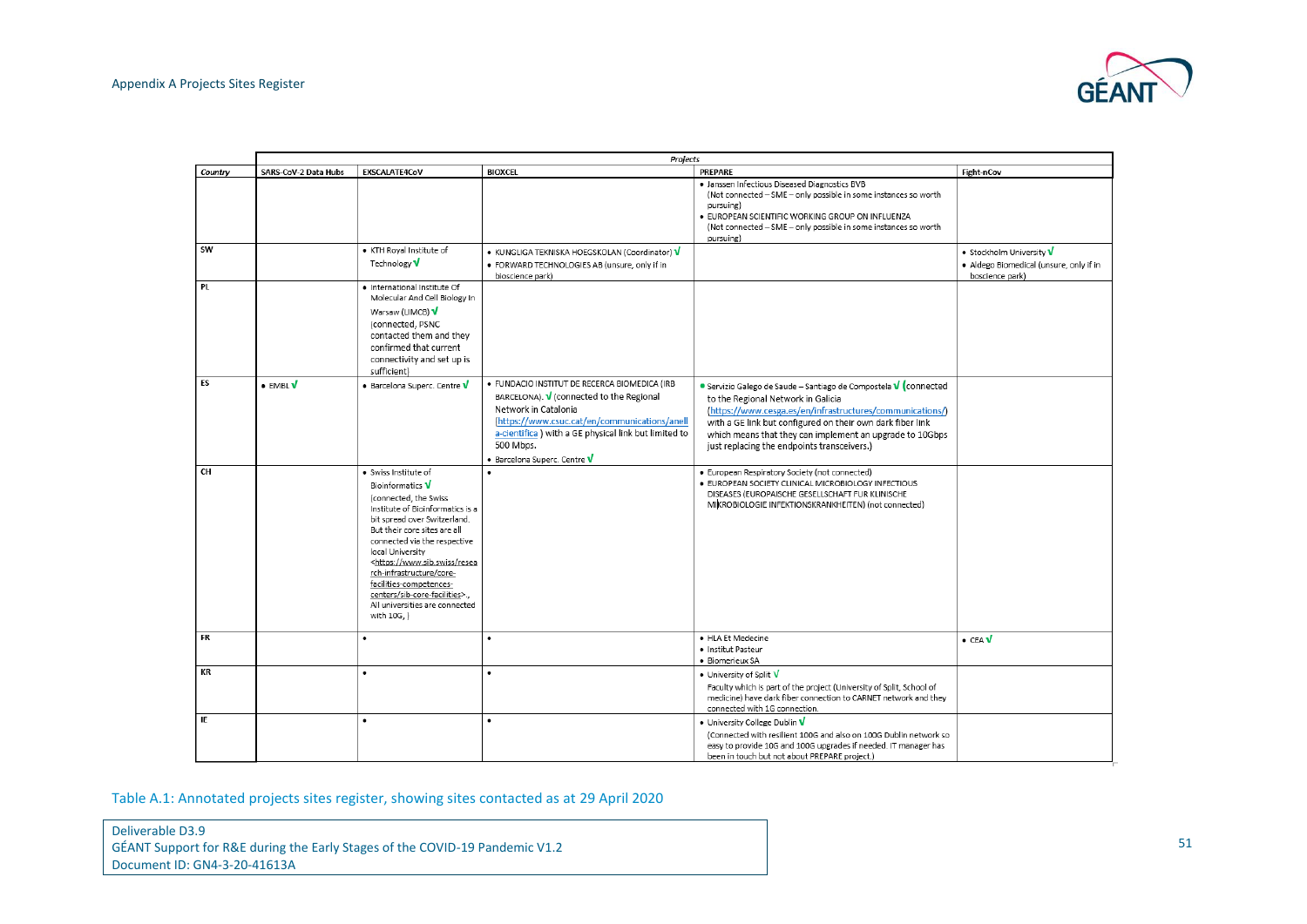

## **Appendix B European NREN Websites**

[Table](#page-58-1) B.1 gives the URLs to the websites of European NRENs mentioned in the deliverable and to locations of key COVID-19-related information and support.

<span id="page-55-0"></span>

| <b>NREN</b>   | <b>Home Page URL</b>                          | <b>Additional Sites</b>                 | <b>Additional Sites URL</b>                                                                       |
|---------------|-----------------------------------------------|-----------------------------------------|---------------------------------------------------------------------------------------------------|
| <b>ACOnet</b> | https://www.aco.net/acohome.h<br>$tm$ $P = 1$ | <b>News</b>                             | https://www.aco.net/news.html?tx_ttnews%5Bpointer%5D=2&c<br>Hash=627c1d9cec4e827290d23f9590fc5fe2 |
| ANA/RASH      | https://www.rash.al/en/                       | Portal to digital content               | https://vuni.rash.al/                                                                             |
| <b>ARNES</b>  | https://arnes.splet.arnes.si/en/              | Supercomputer use for COVID-19 research | http://www.arnes.si/superracunalniki-sling-pomagajo-pri-<br>iskanju-zdravila-za-covid-19/         |
|               |                                               | <b>ARNES Classroom</b>                  | http://www.arnes.si/nov-arnesov-videokonferencni-sistem/                                          |
|               |                                               | <b>Summary of ARNES actions</b>         | https://www.arnes.si/arnesov-pogled-se-bo-internet-med-<br>karanteno-zlomil/                      |
| ASNET-AM      | https://asnet.am/?lang=en                     |                                         |                                                                                                   |
| AzScienceNet  | http://azsciencenet.az/en                     | Summary of the Covid-related actions    | https://www.eapconnect.eu/news-event/eapconnect-partners-                                         |
| <b>BASNET</b> | http://basnet.by/en/index.ht<br>ml            | of/impact on EAP NRENs                  | support-research-and-education-during-covid-19-pandemic/                                          |
| Belnet        | https://belnet.be/index.php/fr                | Coronavirus measures announcement       | https://belnet.be/en/news-events/news/coronavirus-which-<br>measures-have-been-taken-belnet       |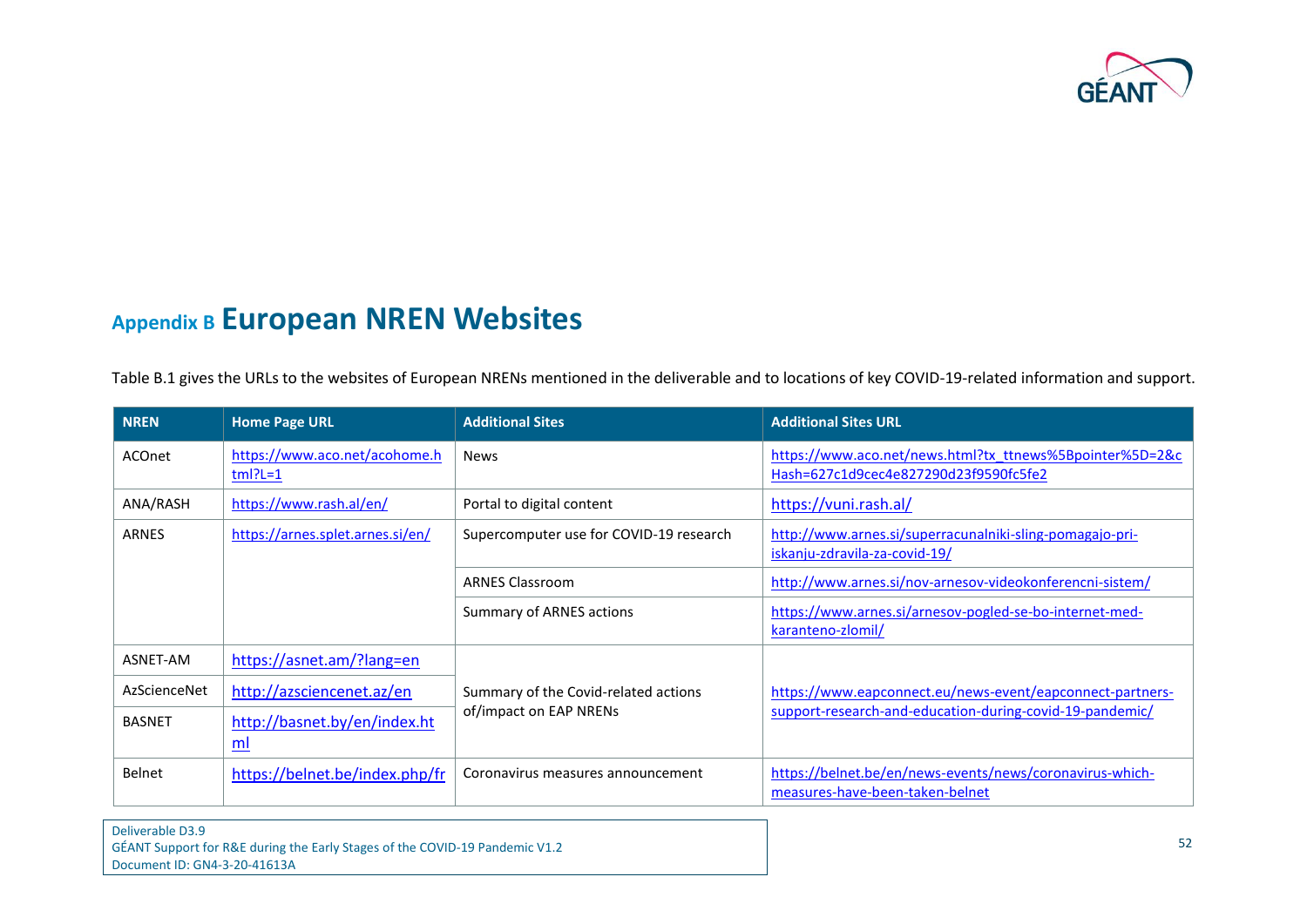

| <b>NREN</b>       | <b>Home Page URL</b>                              | <b>Additional Sites</b>                                                                                                                                    | <b>Additional Sites URL</b>                                                                                           |
|-------------------|---------------------------------------------------|------------------------------------------------------------------------------------------------------------------------------------------------------------|-----------------------------------------------------------------------------------------------------------------------|
| CARNET            | https://www.carnet.hr/en/                         | Summary of their various VC and education-<br>related services (they promote them in the<br>context of COVID-19 but this is part of their<br>normal offer) | https://www.carnet.hr/usluga/udaljenoucenje/                                                                          |
| <b>CESNET</b>     | https://www.cesnet.cz/?lang=en                    | Video archive, suggested to use for recorded<br>lectures                                                                                                   | https://www.cesnet.cz/services/videoarchive/?lang=en                                                                  |
| CyNet             | http://www.cynet.ac.cy/english/<br>CyNet Home.htm |                                                                                                                                                            |                                                                                                                       |
| <b>DelC</b>       | https://www.deic.dk/en                            | Security in Zoom                                                                                                                                           | https://www.deic.dk/da/news/2020-05-04/zoom                                                                           |
|                   |                                                   | Mediahosting services for use in education                                                                                                                 | https://www.deic.dk/en/mediahosting-0                                                                                 |
| <b>DFN</b>        | https://www.dfn.de/en/                            | Overview over COVID-19-relevant<br>developments in RTC                                                                                                     | https://www.conf.dfn.de/dfnconf-und-covid-19/                                                                         |
| EENet/HITSA       | https://www.hitsa.ee/                             | Overview and links to remote education tools<br>and portals                                                                                                | https://www.hitsa.ee/about-us/news/estonia-has-switched-to-<br>digital-remote-learning                                |
| <b>FCCN</b>       | https://www.fccn.pt/en/                           | B-ON online library has been expanded in<br>reaction to COVID-19                                                                                           | https://www.fccn.pt/en/b-on-com-conteudos-em-acesso-<br>aberto/                                                       |
|                   |                                                   | FCCN's RTC services (which have seen much<br>more use)                                                                                                     | https://www.fccn.pt/en/collaboration/                                                                                 |
| Funet/CSC         | https://www.csc.fi/en/home                        | CSC's central coronavirus site                                                                                                                             | https://www.csc.fi/en/koronavirusinfo                                                                                 |
| <b>GARR</b>       | https://www.garr.it/en/                           | GARR have the relevant links on their home<br>page                                                                                                         |                                                                                                                       |
| <b>GRENA</b>      | https://www.grena.ge/eng                          | Summary of the Covid-related actions<br>of/impact on EAP NRENs                                                                                             | https://www.eapconnect.eu/news-event/eapconnect-partners-<br>support-research-and-education-during-covid-19-pandemic/ |
| <b>GRNET S.A.</b> | https://grnet.gr/en/                              | Provision of supercomputer resources for<br>COVID 19-related projects                                                                                      | https://hpc.grnet.gr/news-events/grnet-hpc-resources-for-<br>research-against-covid-19-pandemic/                      |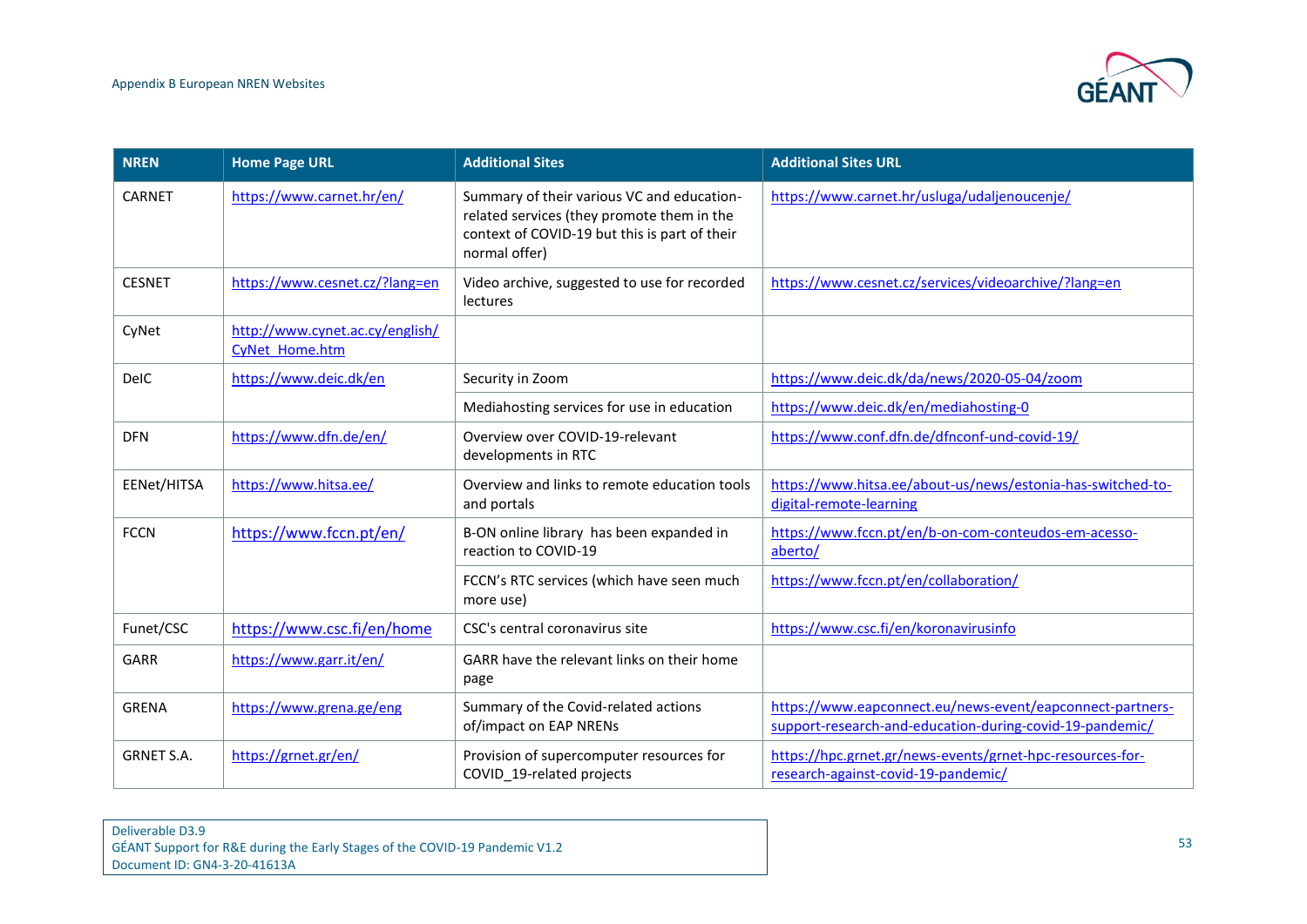

| <b>NREN</b>    | <b>Home Page URL</b>                    | <b>Additional Sites</b>                                            | <b>Additional Sites URL</b>                                                                                                                                            |
|----------------|-----------------------------------------|--------------------------------------------------------------------|------------------------------------------------------------------------------------------------------------------------------------------------------------------------|
| <b>HEAnet</b>  | https://www.heanet.ie/                  | Coronavirus statement (and links to more<br>COVID-19-related news) | https://www.heanet.ie/news/heanet-statement-on-coronavirus-<br>$covid-19-2$                                                                                            |
| <b>IUCC</b>    | https://www.iucc.ac.il/en/              | Relevant links (e.g. MEITAL) are on the home<br>page               |                                                                                                                                                                        |
|                |                                         | NREN network deals well with the situation                         | https://www.iucc.ac.il/en/blog/covid-19-pandemic-iucc-<br>network/                                                                                                     |
| Jisc           | https://www.jisc.ac.uk/                 | Jisc's central coronavirus site                                    | https://www.jisc.ac.uk/coronavirus                                                                                                                                     |
| KIFÜ           | https://kifu.gov.hu/                    | Supercomputer use for COVID-19 research                            | https://kifu.gov.hu/content/koronav%C3%ADrus-itm-magyar-<br>szupersz%C3%A1m%C3%ADt%C3%B3g%C3%A9p-seg%C3%ADti-<br>stanford-egyetem-koronav%C3%ADrus-kutat%C3%A1s%C3%A1t |
| <b>LITNET</b>  | https://www.litnet.lt/en/               |                                                                    |                                                                                                                                                                        |
| <b>MARNET</b>  | https://marnet.mk/en/                   |                                                                    |                                                                                                                                                                        |
| <b>MREN</b>    | http://www.mren.ac.me/                  |                                                                    |                                                                                                                                                                        |
| PIONIER/PSNC   | http://www.pionier.net.pl/online        | PSNC's website                                                     | https://www.psnc.pl/                                                                                                                                                   |
|                | len/                                    | <b>PIONIER Classroom services</b>                                  | https://www.psnc.pl/start-working-online-with-pionier-research-<br>and-classroom-services/                                                                             |
| RedIRIS        | https://www.rediris.es/index.php<br>.en |                                                                    |                                                                                                                                                                        |
| <b>RENAM</b>   | https://renam.md/                       | Summary of the Covid-related actions<br>of/impact on EAP NRENs     | https://www.eapconnect.eu/news-event/eapconnect-partners-<br>support-research-and-education-during-covid-19-pandemic/                                                  |
| <b>RENATER</b> | https://www.renater.fr/                 | Link provided by RENATER for school material                       | https://www.education.gouv.fr/ma-classe-la-maison-mise-en-<br>oeuvre-de-la-continuite-pedagogique-289680                                                               |
|                |                                         | Link provided by RENATER for higher<br>education material          | https://services.dgesip.fr/T712/covid 19                                                                                                                               |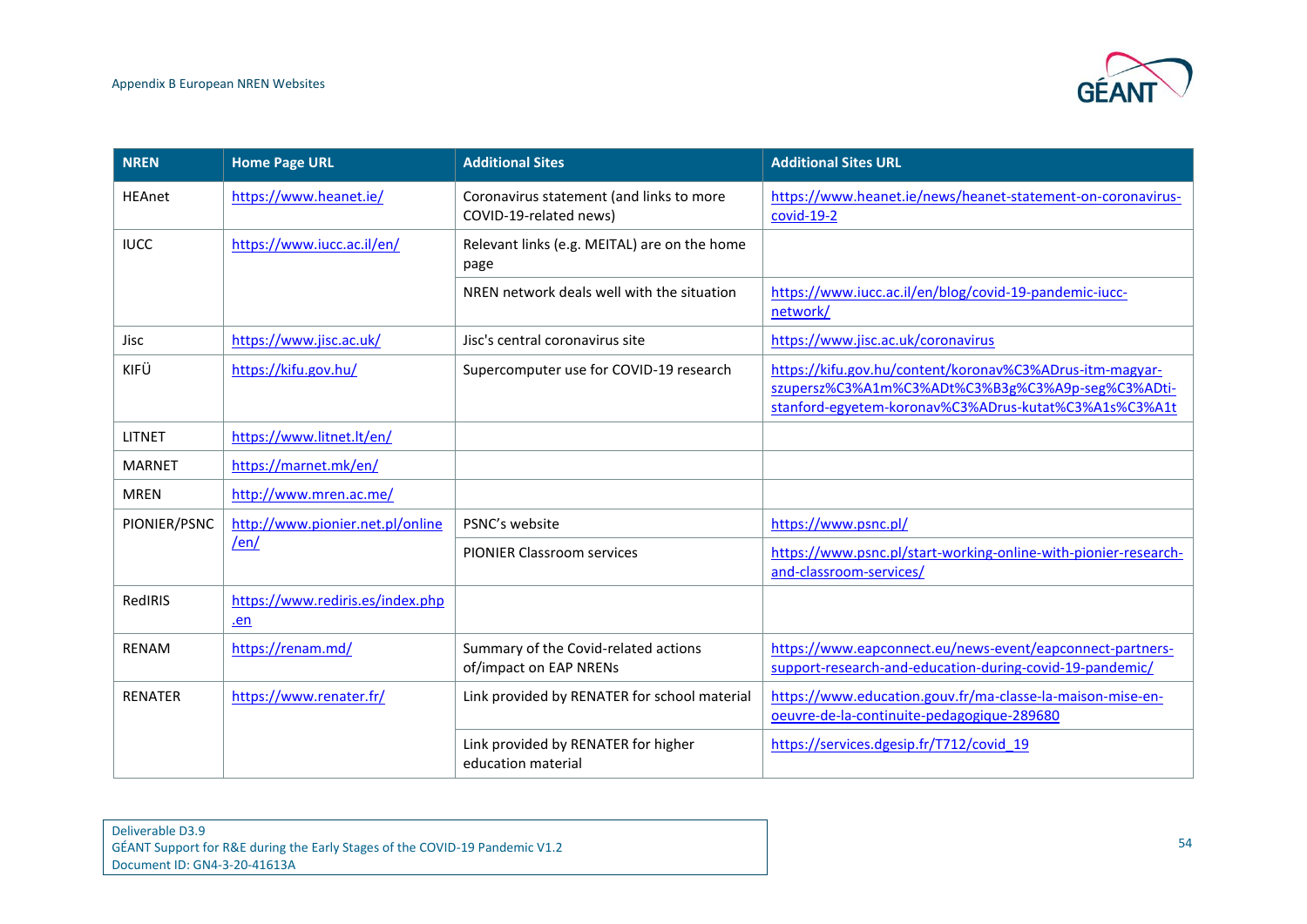

| <b>NREN</b>    | <b>Home Page URL</b>                       | <b>Additional Sites</b>                                                      | <b>Additional Sites URL</b>                                                                                           |
|----------------|--------------------------------------------|------------------------------------------------------------------------------|-----------------------------------------------------------------------------------------------------------------------|
| <b>RESTENA</b> | https://www.restena.lu/en                  | COVID-19 announcement                                                        | https://www.restena.lu/en/news/215-continuity-adaptation-<br>services-and-infrastructure                              |
| <b>SUNET</b>   | https://www.sunet.se/                      |                                                                              |                                                                                                                       |
| <b>SURF</b>    | https://www.surf.nl/en                     | SURF's central coronavirus site                                              | https://www.surf.nl/en/coronavirus-and-surf                                                                           |
| <b>SWITCH</b>  | https://www.switch.ch/                     | SWITCH's central coronavirus site                                            | https://www.switch.ch/corona/                                                                                         |
| <b>ULAKBIM</b> | https://ulakbim.tubitak.gov.tr/en          |                                                                              |                                                                                                                       |
| Uninett        | https://www.uninett.no/en                  | Links on the home page to information<br>around the use of MS Teams and Zoom |                                                                                                                       |
| <b>URAN</b>    | http://www.uran.net.ua/~eng/ne<br>ws-3.htm | Summary of the Covid-related actions<br>of/impact on EAP NRENs               | https://www.eapconnect.eu/news-event/eapconnect-partners-<br>support-research-and-education-during-covid-19-pandemic/ |

<span id="page-58-1"></span><span id="page-58-0"></span>Table B.1: Links to websites of European NRENs and locations of key COVID-19-related information and support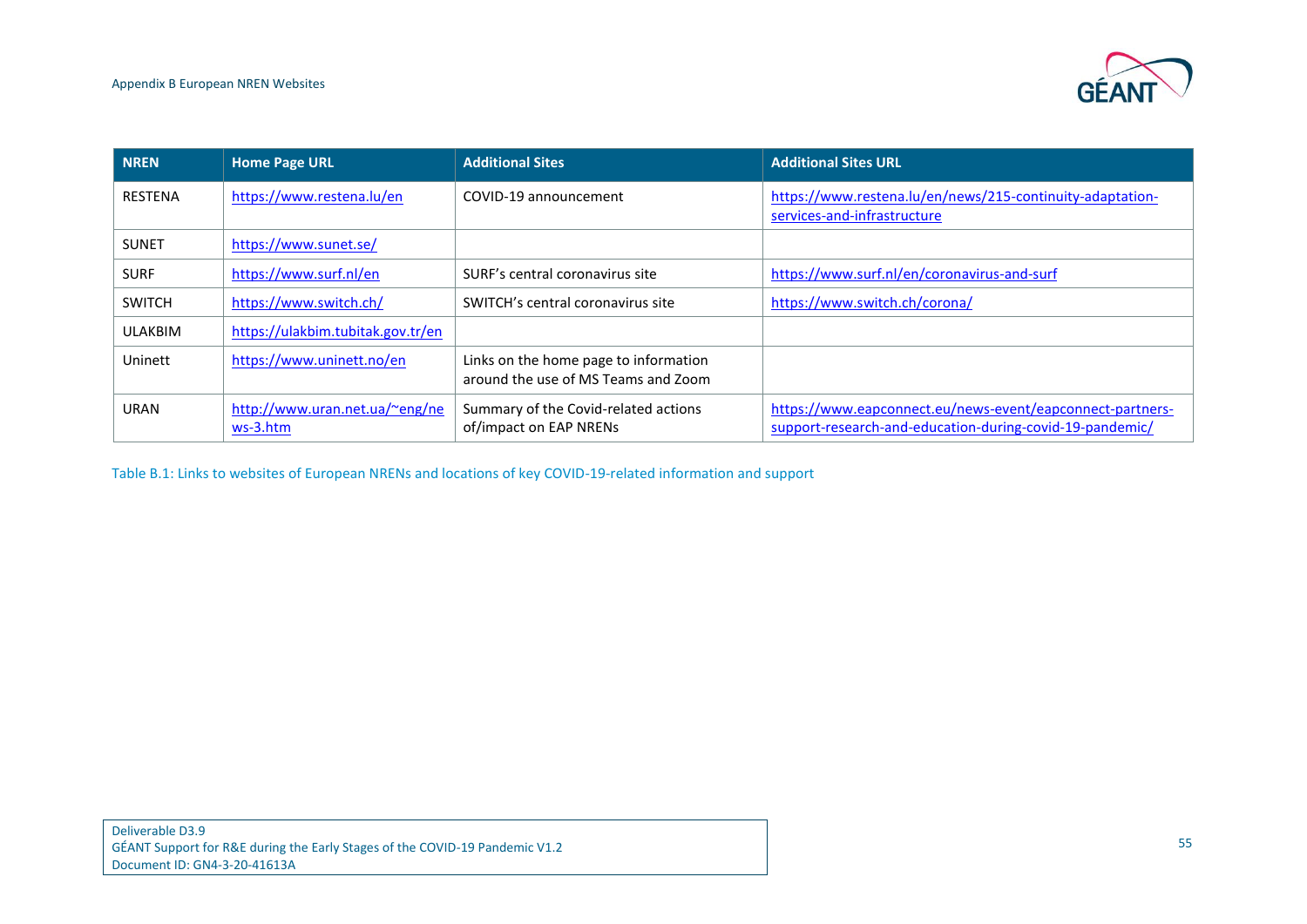

## <span id="page-59-0"></span>**Appendix C Regional NREN Websites**

[Table](#page-60-0) C.1 gives the URLs to the websites of global partner regional and national research and education networks mentioned in the deliverable.

| <b>RREN/NREN</b>    | <b>Country</b>           | <b>Website URL</b>                                                                     |
|---------------------|--------------------------|----------------------------------------------------------------------------------------|
|                     |                          | Eastern Partnership (for details of the individual NRENs, see Table B.1 in Appendix B) |
| EaPConnect          |                          | https://www.eapconnect.eu/                                                             |
| <b>Asia-Pacific</b> |                          |                                                                                        |
| TEIN*CC             | $\qquad \qquad -$        | http://tein.asia/sub/?mc=802010                                                        |
| AfgREN              | Afghanistan              | http://www.afgren.gov.af/                                                              |
| AARNet              | Australia                | https://www.aarnet.edu.au/                                                             |
| <b>CERNET</b>       | China                    | http://www.edu.cn/                                                                     |
| <b>NKN</b>          | India                    | http://nkn.in/                                                                         |
| <b>NREN</b>         | Nepal                    | https://www.nren.net.np/                                                               |
| <b>REANNZ</b>       | New Zealand              | https://reannz.co.nz/                                                                  |
| <b>PERN</b>         | Pakistan                 | https://pern.edu.pk/                                                                   |
| <b>LEARN</b>        | Sri Lanka                | http://www.ac.lk/                                                                      |
| ThaiREN             | Thailand                 | http://www.thairen.net.th/ThaiREN/                                                     |
| <b>Central Asia</b> |                          |                                                                                        |
| <b>CAREN CC</b>     | $\overline{\phantom{0}}$ | https://caren.geant.org/pages/home.aspx                                                |
| <b>KRENA</b>        | Kyrgyzstan               | http://krena.kg/krena en/assoc.htm                                                     |
| <b>Africa</b>       |                          |                                                                                        |
| <b>North Africa</b> |                          |                                                                                        |
| <b>ASREN</b>        | $\overline{\phantom{0}}$ | http://asrenorg.net/                                                                   |
| <b>ARN</b>          | Algeria                  | http://www.arn.dz/                                                                     |
| <b>EUN</b>          | Egypt                    | http://wcm.portal.eun.eg:10040/wps/portal                                              |
| <b>MARWAN</b>       | Morocco                  | http://www.marwan.ma/                                                                  |
| <b>CCK</b>          | Tunisia                  | http://www.cck.rnu.tn/newcck/index.php                                                 |
| a e s               |                          |                                                                                        |

**East and Southern Africa**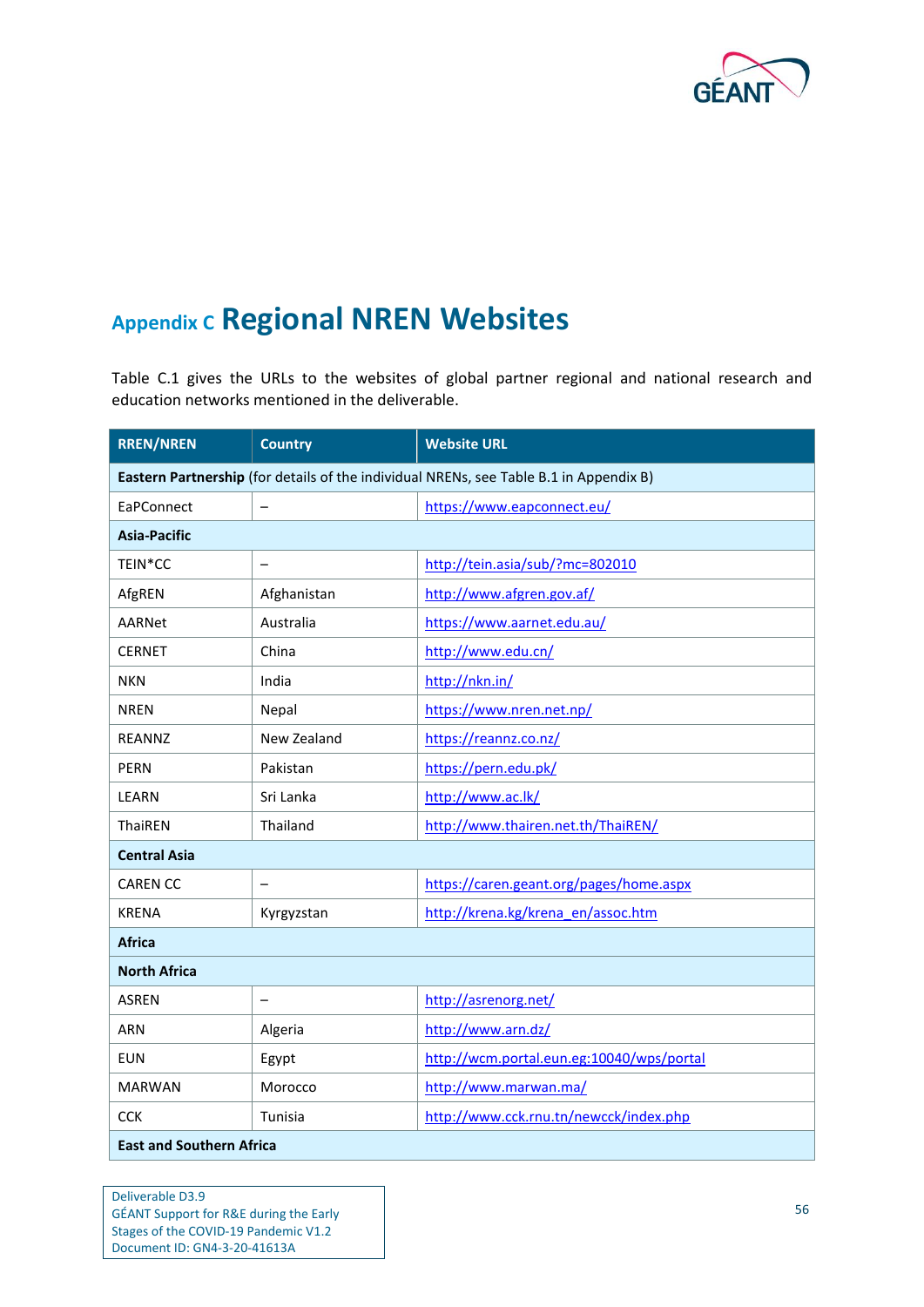

| <b>RREN/NREN</b>                                   | <b>Country</b>           | <b>Website URL</b>                     |
|----------------------------------------------------|--------------------------|----------------------------------------|
| <b>UbuntuNet Alliance</b>                          | $\overline{\phantom{0}}$ | https://ubuntunet.net/                 |
| Eb@le                                              | <b>DRC</b>               |                                        |
| <b>KENET</b>                                       | Kenya                    | https://www.kenet.or.ke/               |
| <b>MAREN</b>                                       | Malawi                   | http://www.maren.ac.mw/                |
| MoRENet                                            | Mozambique               | http://www.morenet.ac.mz/              |
| SomaliREN                                          | Somalia                  | http://somaliren.org/                  |
| <b>TERNET</b>                                      | Tanzania                 | https://www.ternet.or.tz/              |
| <b>RENU</b>                                        | Uganda                   | https://www.renu.ac.ug/                |
| ZAMREN                                             | Zambia                   | https://zamren.zm/                     |
| ZIMREN                                             | Zimbabwe                 | http://zimren.ac.zw                    |
| <b>West and Central Africa</b>                     |                          |                                        |
| <b>WACREN</b>                                      |                          | https://www.wacren.net/                |
| <b>RITER</b>                                       | Côte d'Ivoire            | http://www.riter.ci/                   |
| <b>GARNET</b>                                      | Ghana                    | http://www.garnet.edu.gh/              |
| <b>NgREN</b>                                       | Nigeria                  | http://ngren.edu.ng/                   |
| <b>Eastern Mediterranean and Middle East</b>       |                          |                                        |
| <b>JUNET</b>                                       | Jordan                   | http://www.junet.edu.jo/Home.aspx      |
| Maeen                                              | <b>KSA</b>               | https://www.maeen.sa/en/               |
| <b>TechCARE</b>                                    | Lebanon                  |                                        |
| <b>OMREN</b>                                       | Oman                     | https://www.omren.om/?lang=en          |
| Ankabut                                            | <b>UAE</b>               | http://www.ankabut.ae/                 |
| <b>Latin America</b>                               |                          |                                        |
| RedCLARA                                           | -                        | https://www.redclara.net/index.php/en/ |
| <b>North America</b>                               |                          |                                        |
| CANARIE                                            | Canada                   | https://www.canarie.ca/                |
| ESnet                                              | US                       | http://www.es.net/                     |
| Internet2                                          | US                       | http://www.internet2.edu/              |
| International<br>Networks at<br>Indiana University | US                       | https://internationalnetworks.iu.edu/  |

<span id="page-60-0"></span>Table C.1: Links to websites of global partner regional and national research and education networks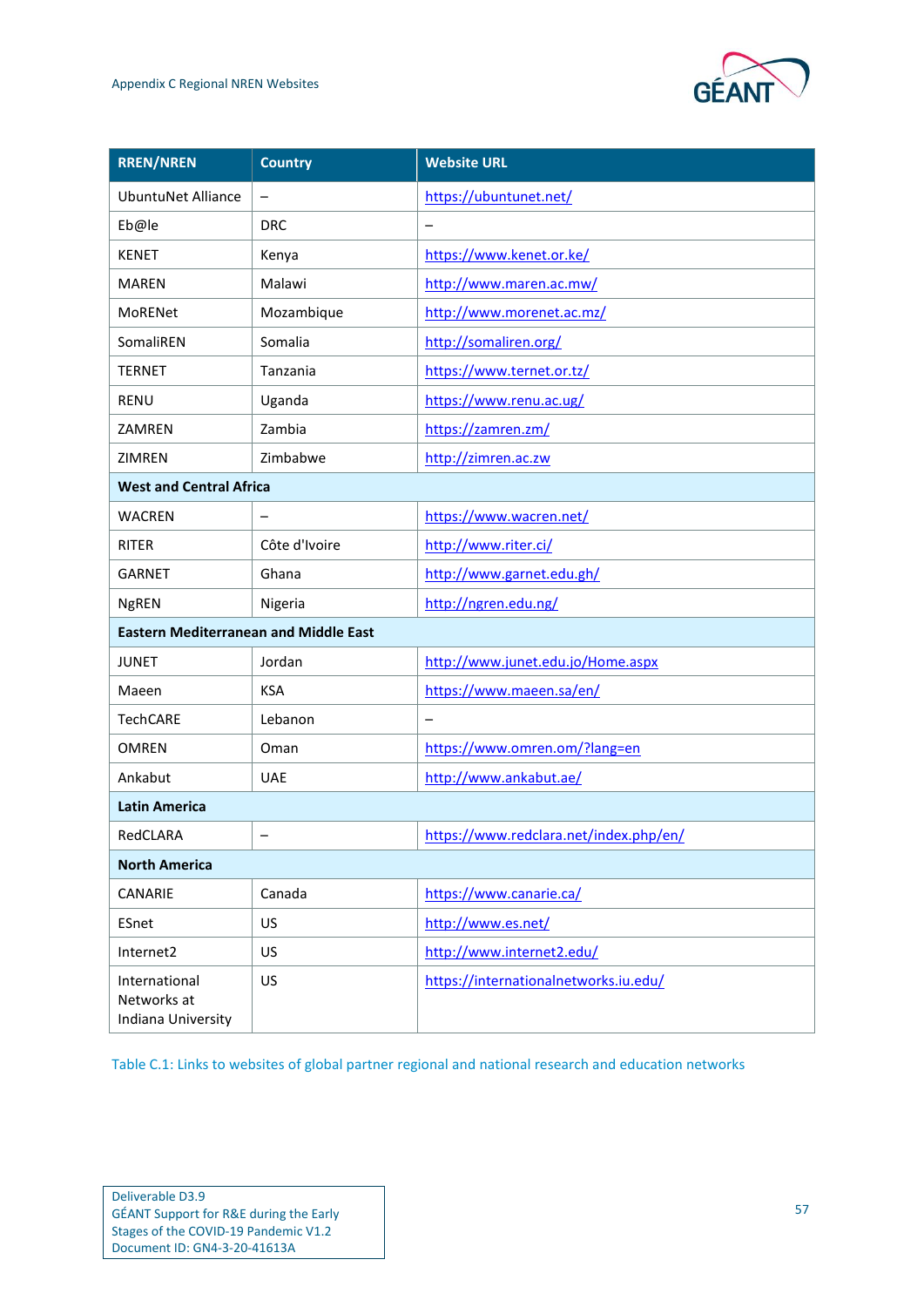

## <span id="page-61-0"></span>**References**

<span id="page-61-23"></span><span id="page-61-22"></span><span id="page-61-21"></span><span id="page-61-20"></span><span id="page-61-19"></span><span id="page-61-18"></span><span id="page-61-17"></span><span id="page-61-16"></span><span id="page-61-15"></span><span id="page-61-14"></span><span id="page-61-13"></span><span id="page-61-12"></span><span id="page-61-11"></span><span id="page-61-10"></span><span id="page-61-9"></span><span id="page-61-8"></span><span id="page-61-7"></span><span id="page-61-6"></span><span id="page-61-5"></span><span id="page-61-4"></span><span id="page-61-3"></span><span id="page-61-2"></span><span id="page-61-1"></span>

| [AAU_PR]                | https://ubuntunet.net/2020/04/the-aau-and-the-rrens-call-for-           |  |
|-------------------------|-------------------------------------------------------------------------|--|
|                         | strengthening-of-campus-network-infrastructure-for-african-higher-      |  |
|                         | education-institutions-to-cope-with-covid-19-disruptions/               |  |
| [Adobe_Connect]         | https://www.adobe.com/products/adobeconnect.html                        |  |
| [Airtel]                | https://en.wikipedia.org/wiki/Airtel_Africa                             |  |
| [Amazon_Chime]          | https://aws.amazon.com/chime/                                           |  |
| [BEST]                  | https://best.ec/                                                        |  |
| [BigBlueButton]         | https://bigbluebutton.org/                                              |  |
| [BioExcel]              | https://bioexcel.eu/                                                    |  |
| [Blackboard_Collab]     | https://www.blackboard.com/teaching-learning/collaboration-web-         |  |
|                         | conferencing/blackboard-collaborate                                     |  |
| $[C19$ HPCC]            | https://www.energy.gov/articles/president-trump-announces-new-effort-   |  |
|                         | unleash-us-supercomputing-resources-fight-covid-19                      |  |
| [Café_Blog]             | https://connect.geant.org/2020/04/15/welcome-to-the-geant-community-    |  |
|                         | cafe                                                                    |  |
| [CANARIE_Resources]     | https://www.canarie.ca/covid-19-canarie-update/resources/               |  |
| [CERNBox]               | http://cernbox.web.cern.ch/                                             |  |
| [Cisco_Webex]           | https://www.redclara.net/index.php/en/colaboracion/                     |  |
|                         | coronavirus/coronavirus-2020-aporte-de-cisco-webex-meetings             |  |
| [CNUDST]                | www.cnudst.rnrt.tn                                                      |  |
| [CODATA]                | codata.org                                                              |  |
| [Darsak]                | https://darsak.gov.jo/                                                  |  |
| [DataTogether]          | https://www.rd-                                                         |  |
|                         | alliance.org/sites/default/files/attachment/Data%20Together%20Final%20  |  |
|                         | Version%20March%202020%5B5%5D.pdf                                       |  |
| [DataTogether_COVID-19] | https://www.rd-alliance.org/data-together-covid-19-appeal-and-          |  |
|                         | actions-0                                                               |  |
| [Digital_Conf_Webinar]  | http://www.eden-online.org/organising-digital-conferences-experience-   |  |
|                         | and-opportunities/                                                      |  |
| [EaP_blog]              | https://www.eapconnect.eu/news-event/eapconnect-partners-support-       |  |
|                         | research-and-education-during-covid-19-pandemic/                        |  |
| [EBI COVID-19]          | www.ebi.ac.uk/covid-19                                                  |  |
| [EC_18-Projects]        | https://ec.europa.eu/info/research-and-innovation/research-area/health- |  |
|                         | research-and-innovation/coronavirus-research en                         |  |
| [ECHO]                  | https://echo.unm.edu/echos-impact                                       |  |
| [EDUCAUSE]              | https://www.educause.edu/                                               |  |
| [eduMEET]               | https://edumeet.org/                                                    |  |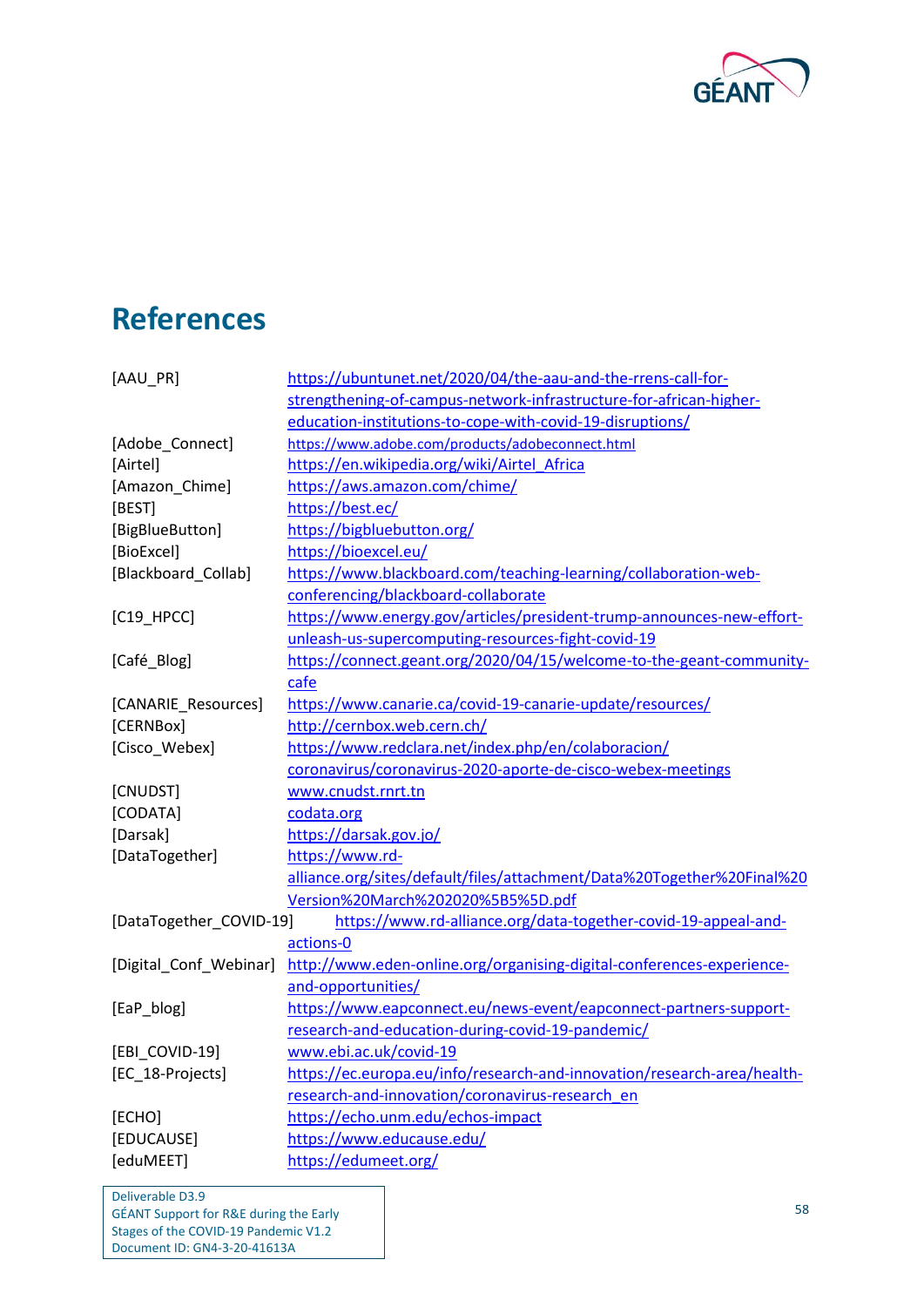References



<span id="page-62-30"></span><span id="page-62-29"></span><span id="page-62-28"></span><span id="page-62-27"></span><span id="page-62-26"></span><span id="page-62-25"></span><span id="page-62-24"></span><span id="page-62-23"></span><span id="page-62-22"></span><span id="page-62-21"></span><span id="page-62-20"></span><span id="page-62-19"></span><span id="page-62-18"></span><span id="page-62-17"></span><span id="page-62-16"></span><span id="page-62-15"></span><span id="page-62-14"></span><span id="page-62-13"></span><span id="page-62-12"></span><span id="page-62-11"></span><span id="page-62-10"></span><span id="page-62-9"></span><span id="page-62-8"></span><span id="page-62-7"></span><span id="page-62-6"></span><span id="page-62-5"></span><span id="page-62-4"></span><span id="page-62-3"></span><span id="page-62-2"></span><span id="page-62-1"></span><span id="page-62-0"></span>

| [EMBL-EBI News]       | https://www.ebi.ac.uk/about/news/announcements/embl-ebi-leads-          |  |
|-----------------------|-------------------------------------------------------------------------|--|
|                       | international-collaboration-share-covid-19-research-data                |  |
| [EMBL-EBI_Plan]       | <b>EMBL-EBI COVID-19 Action Plan</b>                                    |  |
| [eNVIO]               | https://www.redclara.net/index.php/en/servicios-rc/servicios-de-        |  |
|                       | colaboracion/envio                                                      |  |
| [EOSC-Life]           | https://www.eosc-life.eu/                                               |  |
| [ERAvsCORONA_AP]      | https://ec.europa.eu/info/sites/info/files/research_and                 |  |
|                       | innovation/research by area/documents/ec rtd era-vs-corona.pdf          |  |
| [ESnet_NERSC_News]    | https://www.es.net/news-and-publications/esnet-news/2020/esnet-nersc-   |  |
|                       | continue-to-deliver-supercomputing-networking-support-for-nations-      |  |
|                       | scientists-during-pandemic/                                             |  |
| [EXSCALATE4CoV]       | https://www.exscalate4cov.eu/                                           |  |
| [Fast_Grants]         | https://fastgrants.org/                                                 |  |
| [Fight-nCoV]          | https://cordis.europa.eu/project/id/101003555                           |  |
| [FileSender]          | https://filesender.org/                                                 |  |
| [GN_CrisisMgt_Wiki]   | https://wiki.geant.org/display/gn43wp8/Crisis+management                |  |
|                       | +information+sharing                                                    |  |
| [GN_Ed_Wiki]          | https://wiki.geant.org/display/NE/COVID-19+-                            |  |
|                       | +Remote+educational+tools+and+supporting+information                    |  |
| [GN Weathermap]       | https://tools.geant.org/portal/links/p-                                 |  |
|                       | cacti/plugins/weathermap/weathermap-cacti-plugin.php?group id=2         |  |
| [GO FAIR]             | https://www.go-fair.org/                                                |  |
| [Google_Classroom]    | https://edu.google.com/products/classroom/                              |  |
| [Google_Meet]         | https://apps.google.com/meet/                                           |  |
| [GreenLight]          | http://www.glcollaboration.com/                                         |  |
| [InCommon]            | https://www.incommon.org/                                               |  |
| [InCommon_News1]      | https://incommon.org/news/international-science-community-seeks-help-   |  |
|                       | from-incommon-participants/                                             |  |
| [InCommon_News2]      | https://www.incommon.org/news/the-research-scholarship-club-wants-      |  |
|                       | you/                                                                    |  |
| [Internet2_Events]    | https://www.internet2.edu/news-events/events/i2-online/                 |  |
| [Internet2_Resources] | https://www.internet2.edu/about-us/internet2-update/                    |  |
| [IUCC_blog_24Mar]     | https://www.iucc.ac.il/en/blog/covid-19-pandemic-iucc-network/          |  |
| [Jitsi]               | https://jitsi.org/                                                      |  |
| [KENET]               | https://www.kenet.or.ke/                                                |  |
| [LIBSENSE]            | https://spaces.wacren.net/display/LIBSENSE                              |  |
| [MakingDataWork]      | https://codata.org/initiatives/strategic-programme/decadal-programme/   |  |
| [medVC.eu]            | https://medvc.eu/                                                       |  |
| [Mirsal]              | https://mirsal.omren.om/                                                |  |
| [Moodle]              | https://moodle.org/                                                     |  |
| [MoRENet]             | http://www.morenet.ac.mz/                                               |  |
| [Morocco_eLPortal]    | https://soutiensco.men.gov.ma/                                          |  |
| [MS_Teams]            | https://www.microsoft.com/en-gb/microsoft-365/microsoft-teams/group-    |  |
|                       | chat-software                                                           |  |
| [NERSC]               | https://www.nersc.gov/                                                  |  |
| [Nepal_COVID-19_App]  | https://play.google.com/store/apps/details?id=com.iclick.covidnew&hl=en |  |
| [NoorSpace]           | https://noorspacejo.azurewebsites.net/                                  |  |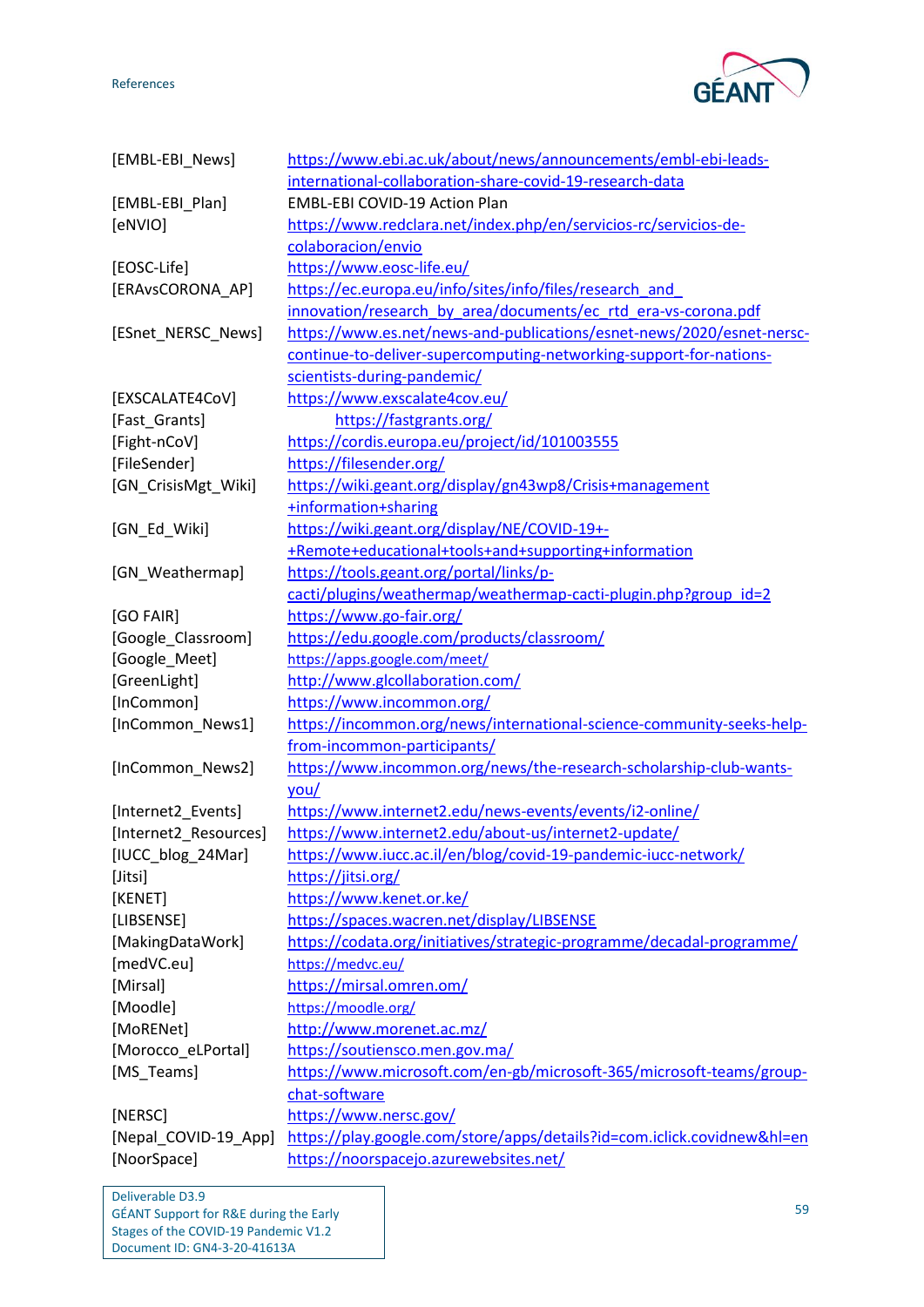GE

<span id="page-63-25"></span><span id="page-63-24"></span><span id="page-63-23"></span><span id="page-63-22"></span><span id="page-63-21"></span><span id="page-63-20"></span><span id="page-63-19"></span><span id="page-63-18"></span><span id="page-63-17"></span><span id="page-63-16"></span><span id="page-63-15"></span><span id="page-63-14"></span><span id="page-63-13"></span><span id="page-63-12"></span><span id="page-63-11"></span><span id="page-63-10"></span><span id="page-63-9"></span><span id="page-63-8"></span><span id="page-63-7"></span><span id="page-63-6"></span><span id="page-63-5"></span><span id="page-63-4"></span><span id="page-63-3"></span><span id="page-63-2"></span><span id="page-63-1"></span><span id="page-63-0"></span>

| [openUp2U]             | https://up2university.eu/open/                                                                 |  |
|------------------------|------------------------------------------------------------------------------------------------|--|
| [Palestine_eLPortal]   | http://www.elearn.edu.ps/                                                                      |  |
| [Pexip]                | https://www.pexip.com/                                                                         |  |
| [PREPARE]              | https://www.prepare-europe.eu/                                                                 |  |
| [PSNC_RosaryPrayer]    | https://www.psnc.pl/broadcast-of-the-rosary-prayer-with-archbishop-                            |  |
|                        | stanislaw-gadecki/                                                                             |  |
| [PSNC_TeatrNowy]       | https://www.psnc.pl/broadcast-of-the-performance-at-new-theater-in-                            |  |
|                        | poznan-by-psnc/                                                                                |  |
| [RDA]                  | https://www.rd-alliance.org/                                                                   |  |
| [RDA COVID-19WG]       | https://www.rd-alliance.org/groups/rda-covid19                                                 |  |
| [RedCLARA_C19Overview] | https://www.redclara.net/index.php/en/colaboracion/                                            |  |
|                        | coronavirus/coronavirus-2020-nuestro-aporte                                                    |  |
| [RedCLARA_Webinars1]   | https://connect.geant.org/2020/04/29/recordings-of-the-technological-                          |  |
|                        | innovation-in-education-in-times-of-crisis-webinar-are-now-available-                          |  |
|                        | online                                                                                         |  |
| [RedCLARA Webinars2]   | https://redclara.net/index.php/es/colaboracion/coronavirus/coronavirus-                        |  |
|                        | 2020-nuestro-aporte                                                                            |  |
| [REFEDS]               | https://refeds.org/                                                                            |  |
| [Respondus]            | https://web.respondus.com/                                                                     |  |
| [SAcoronavirus]        | https://sacoronavirus.co.za/                                                                   |  |
| [SCALAC]               | https://www.redclara.net/index.php/en/colaboracion/conozca/hpc                                 |  |
| [Scopia]               | https://www.solutionip.co.uk/products-and-services/voice/avaya-ip-                             |  |
|                        | office/avaya-scopia/                                                                           |  |
| [SomaliREN]            | http://somaliren.org/                                                                          |  |
| [SWAN]                 | https://swan.web.cern.ch/                                                                      |  |
| [TERNET]               | https://www.ternet.or.tz/                                                                      |  |
| [TF-EDU]               | https://wiki.geant.org/pages/viewpage.action?pageId=108018347                                  |  |
| [UbuntuNet]            | https://ubuntunet.net/                                                                         |  |
| [UdeC_C19]             | https://coronavirus.udec.cl                                                                    |  |
| [VCEspresso]           | https://www.redclara.net/index.php/en/servicios-rc/servicios-de-                               |  |
|                        | colaboracion/vc-espresso                                                                       |  |
| [VODAN]                | https://www.go-fair.org/implementation-networks/overview/vodan/                                |  |
| [WACREN_C19SDHack]     | https://www.wacren.net/en/content/covid-19-smart-development-hack                              |  |
| [WDS]                  | https://www.icsu-wds.org/                                                                      |  |
| [Webex]                | https://www.webex.com/de/index.html                                                            |  |
|                        | [Wolfram_Mathematica] https://redclara.net/index.php/en/colaboracion/coronavirus/contribucion- |  |
|                        | wolfram-mathematica                                                                            |  |
| [Zoom]                 | https://zoom.us/                                                                               |  |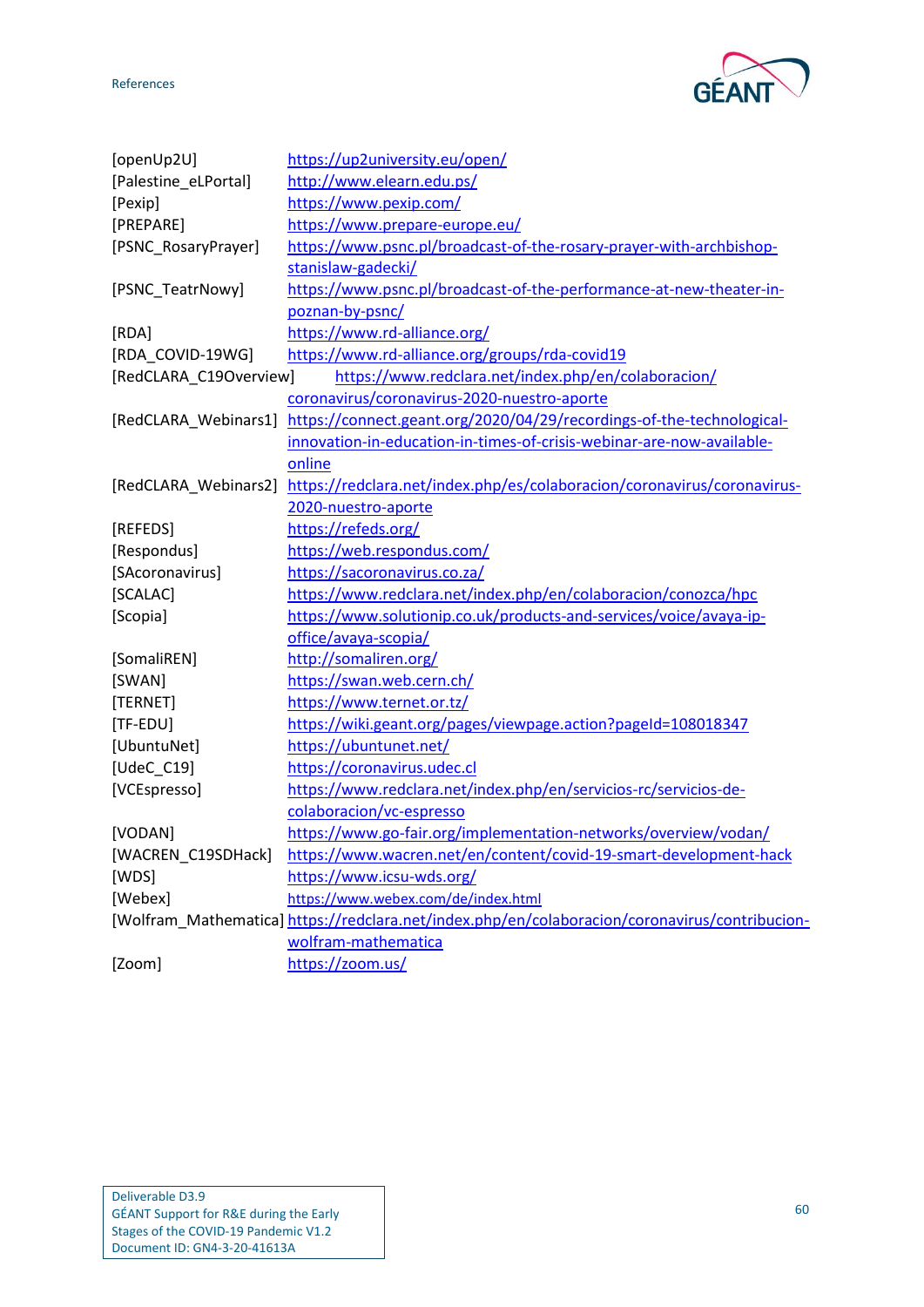

## <span id="page-64-0"></span>**Glossary**

| AAI             | Authentication and Authorisation Infrastructure                             |
|-----------------|-----------------------------------------------------------------------------|
| <b>AAU</b>      | <b>Association of African Universities</b>                                  |
| ΑI              | Artificial Intelligence                                                     |
| <b>ASREN</b>    | Arab States Research and Education Network                                  |
| <b>AUB</b>      | American University of Beirut                                               |
| AWS             | <b>Amazon Web Services</b>                                                  |
| <b>BIG</b>      | Beijing Institute of Genomics                                               |
| C4E             | Cloud for Education                                                         |
| <b>CAREN CC</b> | <b>CAREN Cooperation Centre</b>                                             |
| <b>CARSI</b>    | <b>CERNET Authentication and Resource Sharing Infrastructure</b>            |
| <b>CEO</b>      | <b>Chief Executive Officer</b>                                              |
| <b>CINECA</b>   | Common Infrastructure for National Cohorts in Europe, Canada, and Africa    |
| <b>CNUDST</b>   | Centre National Universitaire de Documentation Scientifique et Technique    |
| <b>CODATA</b>   | Committee on Data of the International Science Council                      |
| <b>CTO</b>      | Chief Technology Officer                                                    |
| <b>DICOM</b>    | Digital Imaging and Communications in Medicine                              |
| <b>DRC</b>      | Democratic Republic of the Congo                                            |
| <b>DTU</b>      | <b>Danish Technical University</b>                                          |
| EaP             | Eastern Partnership                                                         |
| <b>ELIXIR</b>   | European Life Sciences Infrastructure for Biological Information            |
| <b>EMBL-EBI</b> | European Molecular Biology Laboratory - European Bioinformatics Institute   |
| <b>EOSC</b>     | European Open Science Cloud                                                 |
| <b>ERA</b>      | European Research Area                                                      |
| <b>ESFRI</b>    | European Strategy Forum on Research Infrastructures                         |
| <b>EYR</b>      | Enlighten Your Research                                                     |
| <b>FAIR</b>     | Findable, Accessible, Interoperable, Reusable                               |
| <b>GAR</b>      | Gestionnaire d'Accès aux Ressources Numeriques (Educational Resource Access |
|                 | Manager)                                                                    |
| <b>GNA-G</b>    | <b>Global Network Advancement Group</b>                                     |
| <b>GO FAIR</b>  | <b>Global Open FAIR</b>                                                     |
| <b>GWS</b>      | <b>GÉANT World Service</b>                                                  |
| HА              | <b>High Availability</b>                                                    |
| HEI             | <b>Higher Education Institution</b>                                         |
| <b>HELMS</b>    | Higher Education Learning Management System                                 |
| <b>HPC</b>      | <b>High Performance Computing</b>                                           |
| laaS            | Infrastructure as a Service                                                 |
| <b>IEEE</b>     | Institute of Electrical and Electronics Engineers                           |
|                 |                                                                             |